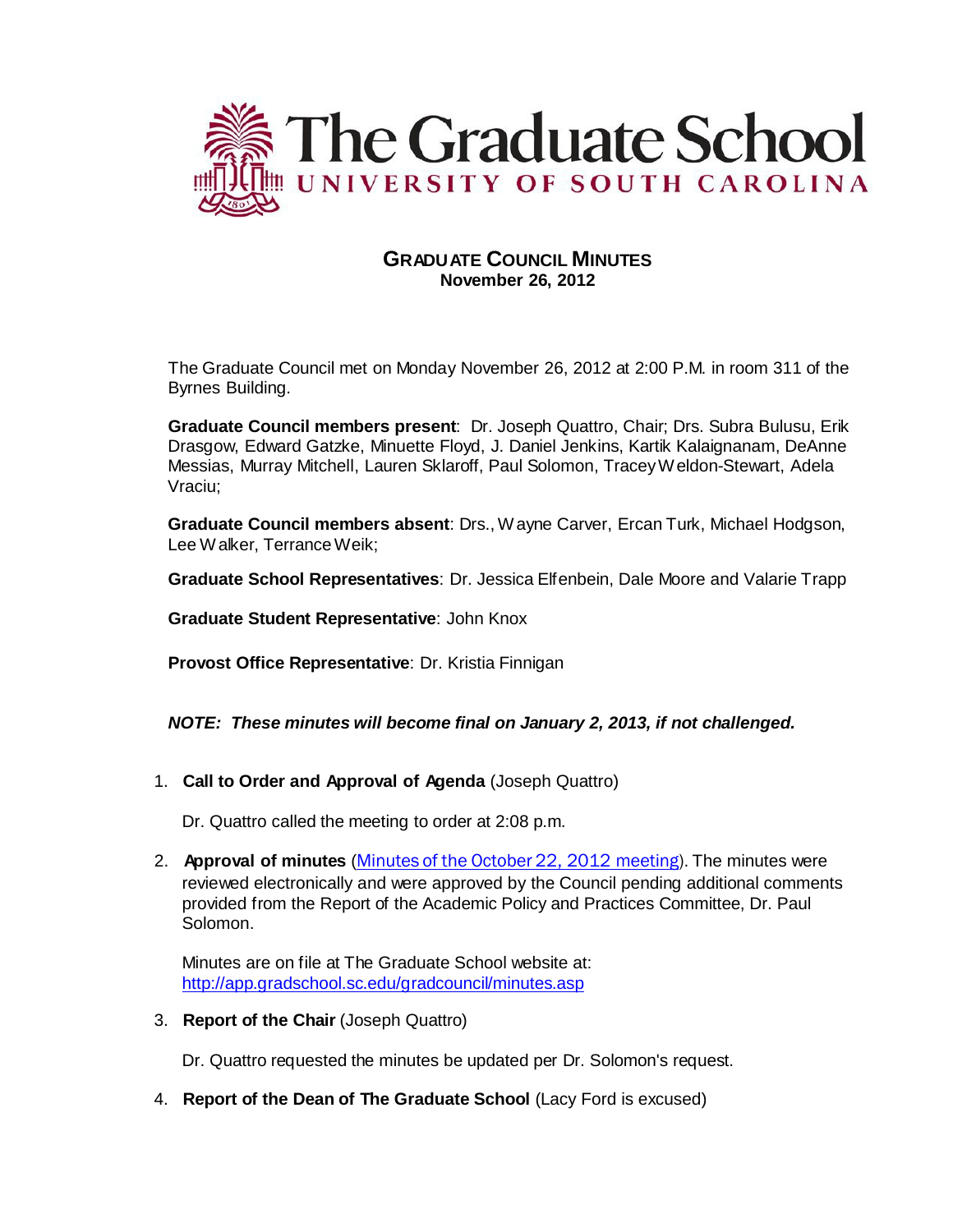Dr. Elfenbein (Senior Associate Dean) shared information regarding the success of the Graduate School Open House after receiving positive feedback from attendees. She requests and welcomes further feedback for future meetings and functions; especially, regarding "likes and dislikes" of the Open House format.

Dr. Elfenbein reported success with the visiting deans, Dr. Ramona Mellott and Dr. Maureen Grasso, November 13-14, 2012. In regards to Diversity in Recruiting, she stated that the key to success in this area will be in establishing sound data. She thanked those involved and attributed the success of the visit to strong faculty participation.

Dr. Elfenbein shared information regarding George Thompson, Publisher-in-Residence, during his week of interviews with Presidential Fellows, graduate students, and lectures November 13th - 16th, 2012. This event was very well-received; and, allows for new partnerships with USC Press and graduate students.

Dr. Elfenbein announced the search for a new Program Coordinator is under way to replace Cynthia Stanley who is transitioning from a Program Coordinator position to Information Resource Consultant I – Network Manager. Dr. Elfenbein also announced upcoming postings of new positions for graduate assistants, and a position for a Data and Special Events Coordinator.

# 5. **Report of the Associate Dean / Secretary of the Graduate Council** (Murray Mitchell)

Dr. Mitchell announced that he will be sharing information for "new" Graduate Directors, Graduate Coordinators and Administrators at the Graduate School on Tuesday, November 27 from 1:30pm to 3:00 pm. He stressed that the sessions are intended to target new people, to offer guidance in valuable resources which include admissions processing, tracking documents, financial aid in recruiting new students, and identifying resources for current students.

Dr. Mitchell will address understanding program of study responses to track progress of students before it becomes an issue for the student within the department. The session will also include information regarding Academic Regulations found in the Graduate Bulletin, where answers to 75% of the questions he receives, can be found.

Dr. Mitchell introduced information regarding the Banner Document Management System (BDMS). He shared that BDMS is taking the place of IMS which is currently used to track student information.

Dr. Mitchell's mission will be to identify key topics without overwhelming anyone, and helping people in these new positions to put faces to names of the Graduate School personnel and to know where to go for answers to other questions that they may face.

Dr. Mitchell requested that anyone with topics within their departments which need to be addressed, to please contact him directly. He is available to help.

# 6. **Report of the Graduate Student Association Representative** (John Knox)

Mr. Knox addressed Aspire and SPARC Grant programs and funding possibilities for graduate students. Dr. Elfenbein informed him that the Graduate School does not handle funding for either program; but, he should contact the Office of Research. Dr. Elfenbein offered to point him in the right direction to pursue this endeavor.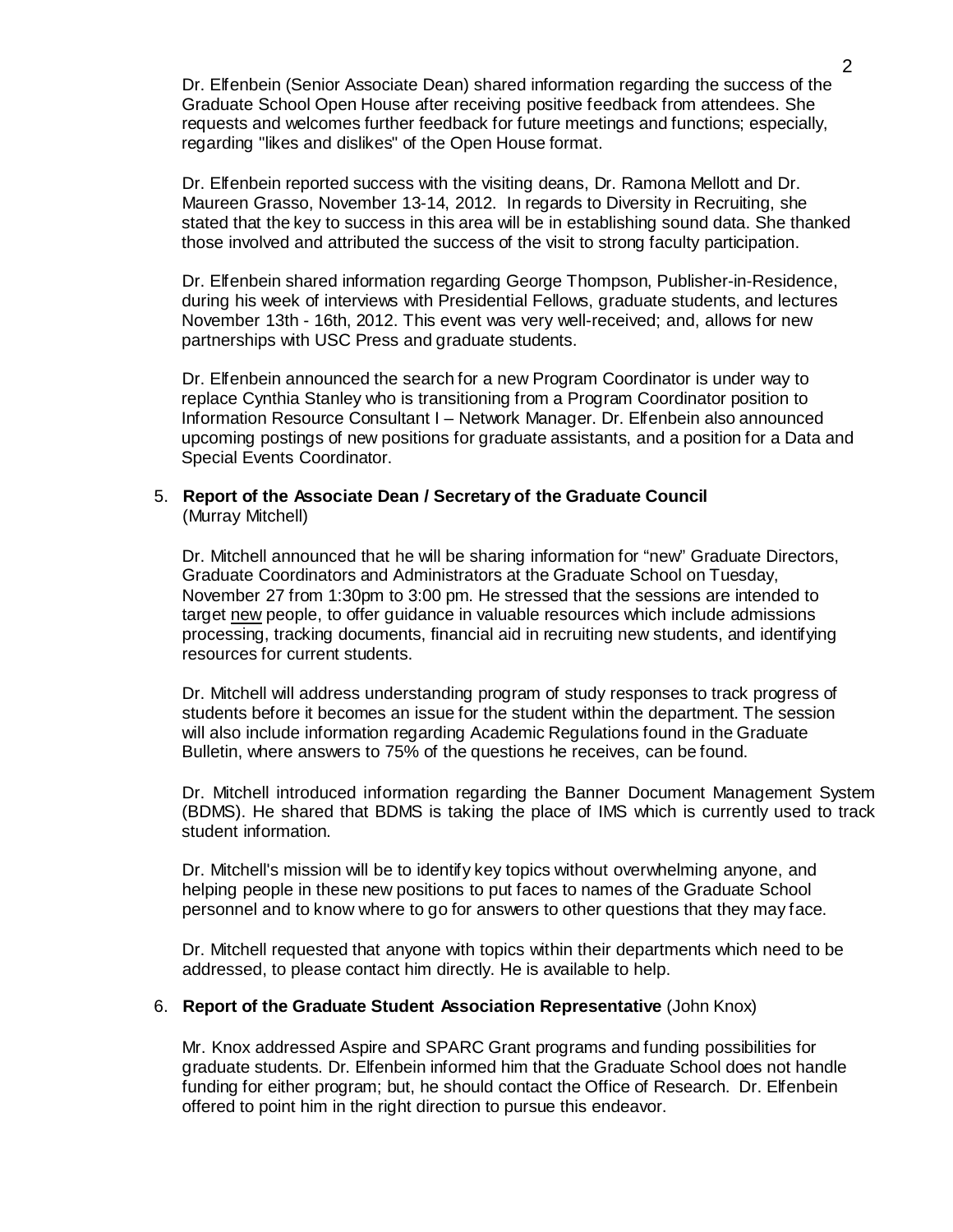# 7. **Report of the Academic Policy and Practices Committee** (Paul Solomon)

Dr. Solomon addressed the previous minutes and the need for the Tuition Recommendations and Fee Descriptions for Active Duty Military Tuition to be updated in the October 22, 2012 minutes.

Dr. Mitchell assured Dr. Solomon that the minutes will be updated per his request by the end of this day.

# 8. **Report of the Committee on 500/600 Level Courses, Distance Education and Special Courses** (Murray Mitchell)

### **DED Approval:**

PHYT J 757 [Pharmacology](http://gradschool.sc.edu/facstaff/gradcouncil/2012/PHYT%20757%20Topics%20in%20Physical%20Therapy%20Pharmacology%20and%20Prosthetics%20CCP%20DED%2020121113_Redacted.pdf) for the Physical Therapist (2) [Effective Term: Spring 2013]

## **500-600 Level Course Approvals:**

ENHS 515 Intro to Public Health & Emergency Preparedness & Response (3) [Effective Term: Fall 2013]

ENHS 664 Environmental Genomics (3) [Effective Term: Spring 2013]

HPEB 653 Nutrition Assessment and Counseling (3) [Effective Term: Spring 2013]

JOUR 555 Publication Design (3) [Effective Term: Spring 2013]

JOUR 560 Advertising Management [Effective Term: Fall 2013]

HPEB 521 The Total School Health Program (3) Prerequisites: HPEB 331 or 434, or consent of instructor [Effective Term: Spring 2013]

HPEB 555 Managing Stress [Effective Term: Spring 2013]

### 9. **Fellowships and Scholarships Committee** (Wayne Carver was absent)

Dr. Elfenbein reported that Dr. Ford is reviewing the Fellowships and Scholarships offered by the Graduate School and will be making modifications to better serve the students and programs at the University of South Carolina. She announced that the changes will be on the revamped Graduate School website by January 1st, 2013.

Dr. Elfenbein reminded the council members that April 12, 2013 is Graduate Student Day.

10. **Report of the Science, Math, and Related Professional Program Committee** (Edward Gatzke)

# **COLLEGE OF ARTS AND SCIENCES**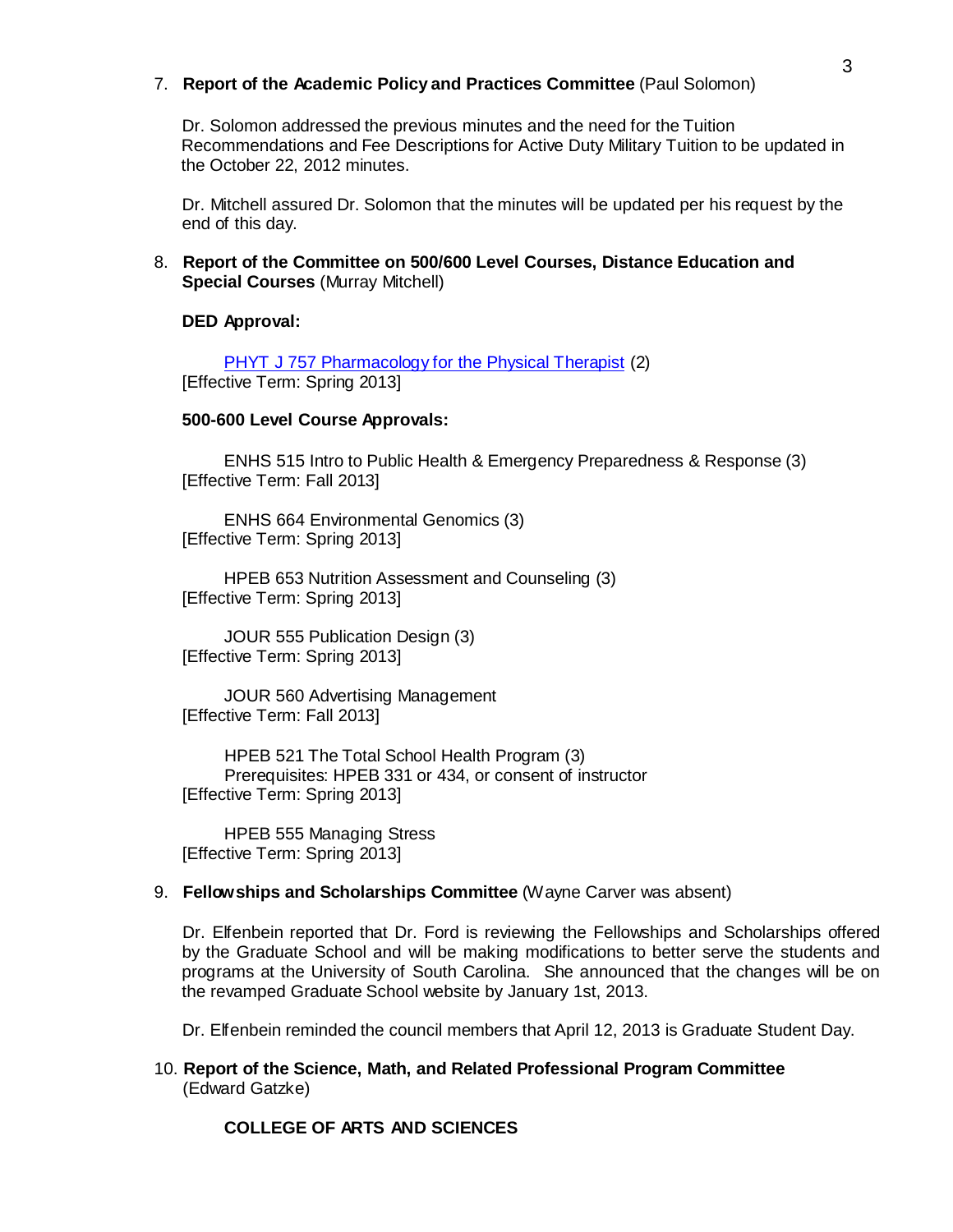# **New Course Proposal: APPROVED**

# NPSY 763 LGBT Issues Counseling and [Rehabilitation](http://gradschool.sc.edu/facstaff/gradcouncil/2012/NPSY%20763%20LGBT%20Issues%20Counslng%20%26%20Rehab%20NCP%20DED%2020121114_Redacted.pdf) (3)

Contemporary issues related to the provision of effective counseling and rehabilitation services with the lesbian, gay, bisexual, transgendered (LGBT) population. The focus will be on attaining a level of applied knowledge and awareness commensurate with master's level professional practice.

[Effective Term: Spring 2013]

# *Public Health*

# **New Course Proposal: APPROVED**

# PUBH 700 [Perspectives](http://gradschool.sc.edu/facstaff/gradcouncil/2012/PUBH%20700%20Perspectives%20in%20Public%20Health%20NCP_Redacted.pdf) in Public Health (3)

Seminar-format orientation to history, mission, and core services and disciplines of public health to develop understanding of current public health practice and how many health-related disciplines contribute to achieving public health goals.

[Effective Term: Spring 2013]

# *Pharmacology, Physiology and Neuroscience*

# **Course Change Proposal: APPROVED**

From: PHPH 773 Health [Assessment](http://gradschool.sc.edu/facstaff/gradcouncil/2012/PHPH773%20CCP%20Health%20Assessment%20in%20Anesthesia%2018Oct2012.pdf) in Anesthesia (3) Change Credit Hours from fixed to Variable.

> Preoperative assessment, intraoperative management and postoperative management of patients receiving anesthesia. Development of cognitive and psychomotor skills needed to perform an advanced health assessment for patients undergoing anesthesia.

To: PHPH 773 Health Assessment in Anesthesia (1-3) Preoperative assessment, intraoperative management and postoperative management of patients receiving anesthesia. Development of cognitive and psychomotor skills needed to perform an advanced health assessment for patients undergoing anesthesia.

[Effective Term: Spring 2013]

# **ARNOLD SCHOOL OF PUBLIC HEALTH**

# *Exercise Science*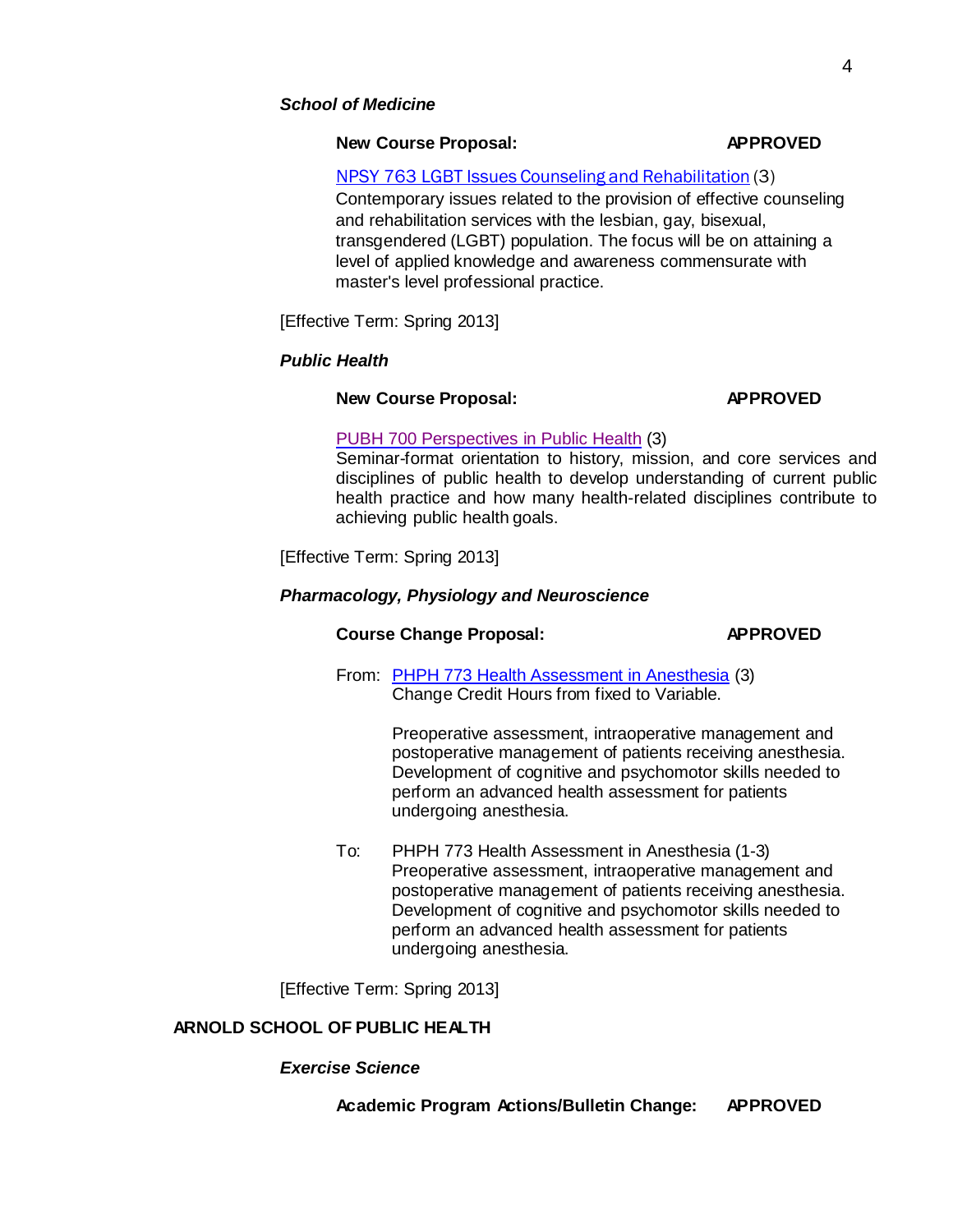# **Degree Requirements (123 Post Baccalaureate Hours) Foundational Core (26 Hours)**

| PHYT 701 - Human Musculoskeletal and Gross Anatomy |  |
|----------------------------------------------------|--|
|----------------------------------------------------|--|

- PHYT 702 [Musculoskeletal and](http://bulletin.sc.edu/preview_course_nopop.php?catoid=35&amp%3Bamp%3Bamp%3Bcoid=78992) Gross Anatomy Dissectio[n](http://bulletin.sc.edu/preview_course_nopop.php?catoid=35&amp%3Bamp%3Bamp%3Bcoid=78992)
- EXSC 731 Mechanisms of Motor Skill [Performance.](http://bulletin.sc.edu/preview_course_nopop.php?catoid=35&amp%3Bamp%3Bamp%3Bcoid=73685)
- EXSC 782 [Mechanical](http://bulletin.sc.edu/preview_course_nopop.php?catoid=35&amp%3Bamp%3Bamp%3Bcoid=73696) Analysis of Motor Skills.
- EXSC 780 [Physiology](http://bulletin.sc.edu/preview_course_nopop.php?catoid=35&amp%3Bamp%3Bamp%3Bcoid=73694) of Exercise.
- [EXSC 742](http://bulletin.sc.edu/preview_course_nopop.php?catoid=35&amp%3Bamp%3Bamp%3Bcoid=73686) Clinical Exercise Testing.
- EXSC 781 [Physiology,](http://bulletin.sc.edu/preview_course_nopop.php?catoid=35&amp%3Bamp%3Bamp%3Bcoid=73695) Exercise, and Disease[.](http://bulletin.sc.edu/preview_course_nopop.php?catoid=35&amp%3Bamp%3Bamp%3Bcoid=73695)
- PHPH 750 [Fundamental Neuroscience](http://bulletin.sc.edu/preview_course_nopop.php?catoid=35&amp%3Bamp%3Bamp%3Bcoid=76637) I

# **Clinical Core (62 Hours)**

- PHYT 750 Orthopedic [Physical Therapy](http://bulletin.sc.edu/preview_course_nopop.php?catoid=35&amp%3Bamp%3Bamp%3Bcoid=76862) [I.](http://bulletin.sc.edu/preview_course_nopop.php?catoid=35&amp%3Bamp%3Bamp%3Bcoid=76862)
- PHYT 720 [Fundamentals](http://bulletin.sc.edu/preview_course_nopop.php?catoid=35&amp%3Bamp%3Bamp%3Bcoid=76860) of Physical Therapy.
- PHYT 751 Orthopedic [Physical Therapy](http://bulletin.sc.edu/preview_course_nopop.php?catoid=35&amp%3Bamp%3Bamp%3Bcoid=76863) [II](http://bulletin.sc.edu/preview_course_nopop.php?catoid=35&amp%3Bamp%3Bamp%3Bcoid=76863)
- PHYT 763 Modalities: Therapy and [Application](http://bulletin.sc.edu/preview_course_nopop.php?catoid=35&amp%3Bamp%3Bamp%3Bcoid=76870)
- PHYT 740 [Professional Issues](http://bulletin.sc.edu/preview_course_nopop.php?catoid=35&amp%3Bamp%3Bamp%3Bcoid=76861) in Physical Therapy
- PHYT 754 Mobilization and [Manipulation](http://bulletin.sc.edu/preview_course_nopop.php?catoid=35&amp%3Bamp%3Bamp%3Bcoid=76865)
- PHYT 756 Topics in [Physical Therapy:](http://bulletin.sc.edu/preview_course_nopop.php?catoid=35&amp%3Bamp%3Bamp%3Bcoid=76866) ICU, Integumentary[,](http://bulletin.sc.edu/preview_course_nopop.php?catoid=35&amp%3Bamp%3Bamp%3Bcoid=76866)
- and [Women's](http://bulletin.sc.edu/preview_course_nopop.php?catoid=35&amp%3Bamp%3Bamp%3Bcoid=76866) Health Issues.
- PHYT 770 Acute Care [Physical Therapy.](http://bulletin.sc.edu/preview_course_nopop.php?catoid=35&amp%3Bamp%3Bamp%3Bcoid=76872)
- EXSC 710 Behavioral Aspects of [Physical Activity.](http://bulletin.sc.edu/preview_course_nopop.php?catoid=35&amp%3Bamp%3Bamp%3Bcoid=73684)
- PHYT 757 Topics in [Physical Therapy:](http://bulletin.sc.edu/preview_course_nopop.php?catoid=35&amp%3Bamp%3Bamp%3Bcoid=76867) Pharmacology and **[Prosthetics](http://bulletin.sc.edu/preview_course_nopop.php?catoid=35&amp%3Bamp%3Bamp%3Bcoid=76867)**
- PHYT 759 [Therapeutic](http://bulletin.sc.edu/preview_course_nopop.php?catoid=35&amp%3Bamp%3Bamp%3Bcoid=76869) Exercise
- PHYT 788 [Evidence-Based](http://bulletin.sc.edu/preview_course_nopop.php?catoid=35&amp%3Bamp%3Bamp%3Bcoid=76875) Practice in Physical Therapy[.](http://bulletin.sc.edu/preview_course_nopop.php?catoid=35&amp%3Bamp%3Bamp%3Bcoid=76875)

EXSC 784 - [Cardiovascular/Pulmonary](http://bulletin.sc.edu/preview_course_nopop.php?catoid=35&amp%3Bamp%3Bamp%3Bcoid=73698) Testing an[d](http://bulletin.sc.edu/preview_course_nopop.php?catoid=35&amp%3Bamp%3Bamp%3Bcoid=73698) [Programming.](http://bulletin.sc.edu/preview_course_nopop.php?catoid=35&amp%3Bamp%3Bamp%3Bcoid=73698)

- PHYT 806 Clinical Pathology and [Differential](http://bulletin.sc.edu/preview_course_nopop.php?catoid=35&amp%3Bamp%3Bamp%3Bcoid=76877) Diagnosi[s.](http://bulletin.sc.edu/preview_course_nopop.php?catoid=35&amp%3Bamp%3Bamp%3Bcoid=76877)
- PHYT 808 Neural [Rehabilitation](http://bulletin.sc.edu/preview_course_nopop.php?catoid=35&amp%3Bamp%3Bamp%3Bcoid=76878) and Repair
- PHYT 809 [Neuromuscular](http://bulletin.sc.edu/preview_course_nopop.php?catoid=35&amp%3Bamp%3Bamp%3Bcoid=76879) Assessment and Treatment I.
- PHYT 815 [Management](http://bulletin.sc.edu/preview_course_nopop.php?catoid=35&amp%3Bamp%3Bamp%3Bcoid=76882) of Physical Therapy Practice.
- PHYT 810 [Neuromuscular](http://bulletin.sc.edu/preview_course_nopop.php?catoid=35&amp%3Bamp%3Bamp%3Bcoid=76880) Assessment and Treatment II.
- PHYT 758 Patient [Education](http://bulletin.sc.edu/preview_course_nopop.php?catoid=35&amp%3Bamp%3Bamp%3Bcoid=76868) in Physical Therapy.
- PHYT 764 Cultural [Competence](http://bulletin.sc.edu/preview_course_nopop.php?catoid=35&amp%3Bamp%3Bamp%3Bcoid=76871) in Health Care.
- PHYT 811 [Pediatrics](http://bulletin.sc.edu/preview_course_nopop.php?catoid=35&amp%3Bamp%3Bamp%3Bcoid=76881) and Orthotics.

# **Clinical Experiences (19 Hours)**

PHYT 850 - Clinical [Experience](http://bulletin.sc.edu/preview_course_nopop.php?catoid=35&amp%3Bamp%3Bamp%3Bcoid=76883) Physical Therapy I PHYT 851 - Clinical [Experience](http://bulletin.sc.edu/preview_course_nopop.php?catoid=35&amp%3Bamp%3Bamp%3Bcoid=76884) in Physical Therapy [II](http://bulletin.sc.edu/preview_course_nopop.php?catoid=35&amp%3Bamp%3Bamp%3Bcoid=76884)  PHYT 852 - Clinical [Experience](http://bulletin.sc.edu/preview_course_nopop.php?catoid=35&amp%3Bamp%3Bamp%3Bcoid=76885) in Physical Therapy I[II](http://bulletin.sc.edu/preview_course_nopop.php?catoid=35&amp%3Bamp%3Bamp%3Bcoid=76885) 

PHYT 853 - Clinical [Experience](http://bulletin.sc.edu/preview_course_nopop.php?catoid=35&amp%3Bamp%3Bamp%3Bcoid=76886) in Physical Therapy IV

### **Research Core (16 Hours)**

BIOS 700 - Introduction to [Biostatistics](http://bulletin.sc.edu/preview_course_nopop.php?catoid=35&amp%3Bamp%3Bamp%3Bcoid=78993) PHYT 753 - Research [Proposal Development.](http://bulletin.sc.edu/preview_course_nopop.php?catoid=35&amp%3Bamp%3Bamp%3Bcoid=76864)  PHYT 785 - Seminar in [Physical Therapy.](http://bulletin.sc.edu/preview_course_nopop.php?catoid=35&amp%3Bamp%3Bamp%3Bcoid=76873)  PHYT 790 - [Independent Study.](http://bulletin.sc.edu/preview_course_nopop.php?catoid=35&amp%3Bamp%3Bamp%3Bcoid=76876)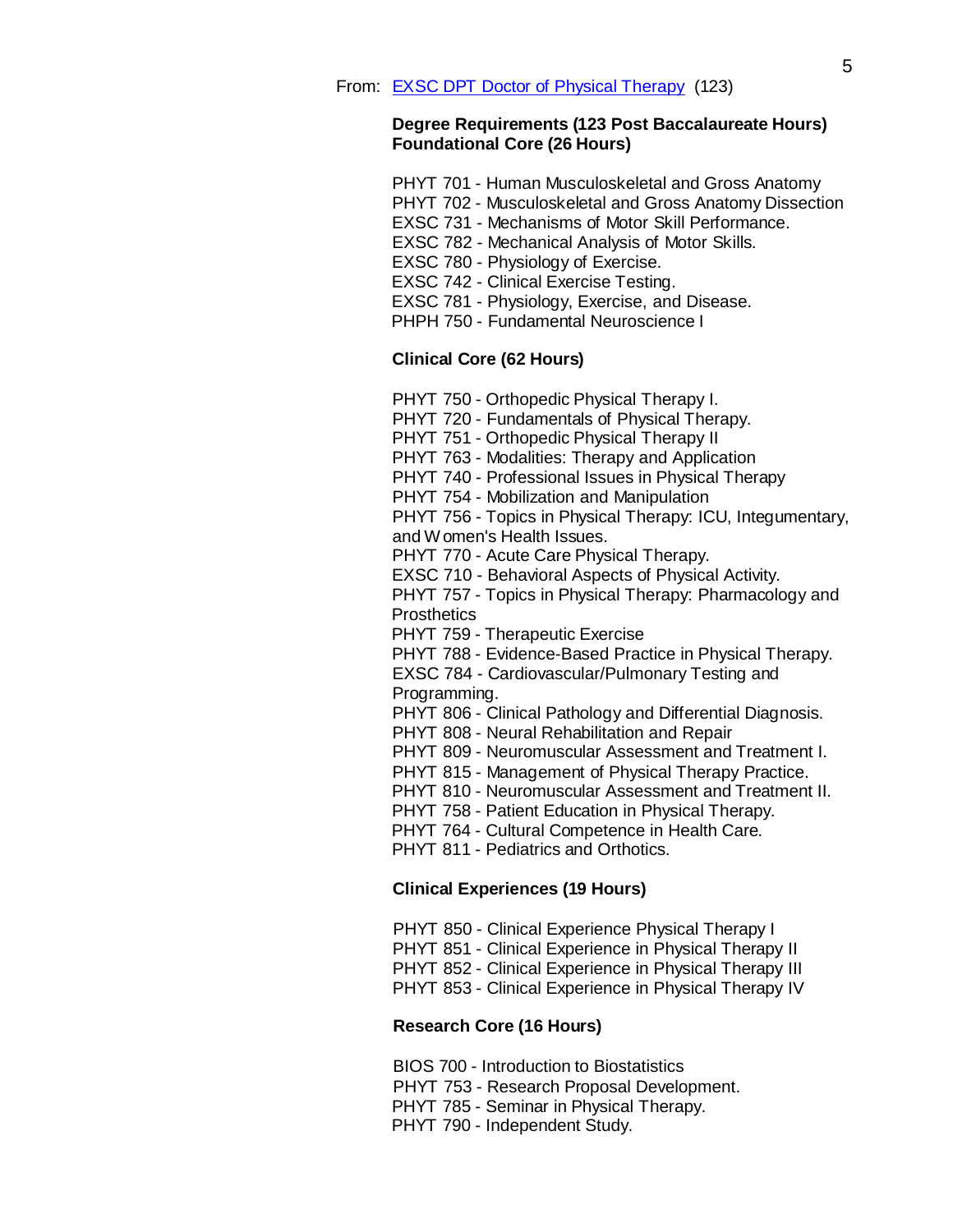PHYT 888 - [Research](http://bulletin.sc.edu/preview_course_nopop.php?catoid=35&amp%3Bamp%3Bamp%3Bcoid=76887) Project in Physical Therapy.

#### **Sequence of Study**

The DPT program is a lock-step program in which required courses must be taken in sequence, as listed below, unless prior permission to vary the order is received from the program director.

## **First Year**

#### **Fall (16 credit hours total):**

PHYT 701 - Human [Musculoskeletal](http://bulletin.sc.edu/preview_course_nopop.php?catoid=35&amp%3Bamp%3Bamp%3Bcoid=78991) and Gross Anatom[y](http://bulletin.sc.edu/preview_course_nopop.php?catoid=35&amp%3Bamp%3Bamp%3Bcoid=78991) EXSC 731 - Mechanisms of Motor Skill [Performance.](http://bulletin.sc.edu/preview_course_nopop.php?catoid=35&amp%3Bamp%3Bamp%3Bcoid=73685) EXSC 782 - [Mechanical](http://bulletin.sc.edu/preview_course_nopop.php?catoid=35&amp%3Bamp%3Bamp%3Bcoid=73696) Analysis of Motor Skills. PHYT 785 - Seminar in [Physical Therapy.](http://bulletin.sc.edu/preview_course_nopop.php?catoid=35&amp%3Bamp%3Bamp%3Bcoid=76873) BIOS 700 - Introduction to [Biostatistics](http://bulletin.sc.edu/preview_course_nopop.php?catoid=35&amp%3Bamp%3Bamp%3Bcoid=78993)

#### **Spring (16 credit hours total):**

PHYT 702 - [Musculoskeletal and](http://bulletin.sc.edu/preview_course_nopop.php?catoid=35&amp%3Bamp%3Bamp%3Bcoid=78992) Gross Anatomy Dissection PHYT 720 - [Fundamentals](http://bulletin.sc.edu/preview_course_nopop.php?catoid=35&amp%3Bamp%3Bamp%3Bcoid=76860) of Physical Therapy. PHYT 750 - Orthopedic [Physical Therapy](http://bulletin.sc.edu/preview_course_nopop.php?catoid=35&amp%3Bamp%3Bamp%3Bcoid=76862) [I.](http://bulletin.sc.edu/preview_course_nopop.php?catoid=35&amp%3Bamp%3Bamp%3Bcoid=76862)  PHYT 785 - Seminar in [Physical Therapy.](http://bulletin.sc.edu/preview_course_nopop.php?catoid=35&amp%3Bamp%3Bamp%3Bcoid=76873) PHYT 759 - [Therapeutic](http://bulletin.sc.edu/preview_course_nopop.php?catoid=35&amp%3Bamp%3Bamp%3Bcoid=76869) Exercise PHYT 757 - Topics in [Physical Therapy:](http://bulletin.sc.edu/preview_course_nopop.php?catoid=35&amp%3Bamp%3Bamp%3Bcoid=76867) Pharmacology and **[Prosthetics](http://bulletin.sc.edu/preview_course_nopop.php?catoid=35&amp%3Bamp%3Bamp%3Bcoid=76867)** 

# **Summer I (7 credit hours total):**

PHYT 763 - Modalities: Therapy and [Application](http://bulletin.sc.edu/preview_course_nopop.php?catoid=35&amp%3Bamp%3Bamp%3Bcoid=76870) PHYT 751 - Orthopedic [Physical Therapy](http://bulletin.sc.edu/preview_course_nopop.php?catoid=35&amp%3Bamp%3Bamp%3Bcoid=76863) II

#### **Summer II (5 credit hours total):**

PHYT 740 - [Professional Issues](http://bulletin.sc.edu/preview_course_nopop.php?catoid=35&amp%3Bamp%3Bamp%3Bcoid=76861) in Physical Therapy PHYT 850 - Clinical [Experience](http://bulletin.sc.edu/preview_course_nopop.php?catoid=35&amp%3Bamp%3Bamp%3Bcoid=76883) Physical Therapy I

### **Second Year**

# **Fall (15 credit hours total):**

EXSC 780 - [Physiology](http://bulletin.sc.edu/preview_course_nopop.php?catoid=35&amp%3Bamp%3Bamp%3Bcoid=73694) of Exercise. [EXSC](http://bulletin.sc.edu/preview_course_nopop.php?catoid=35&amp%3Bamp%3Bamp%3Bcoid=73694) 742 - [Clinical Exercise](http://bulletin.sc.edu/preview_course_nopop.php?catoid=35&amp%3Bamp%3Bamp%3Bcoid=73686) Testin[g. PHPH 750](http://bulletin.sc.edu/preview_course_nopop.php?catoid=35&amp%3Bamp%3Bamp%3Bcoid=73686) - [Fundamental Neuroscience](http://bulletin.sc.edu/preview_course_nopop.php?catoid=35&amp%3Bamp%3Bamp%3Bcoid=76637) I [PHYT](http://bulletin.sc.edu/preview_course_nopop.php?catoid=35&amp%3Bamp%3Bamp%3Bcoid=76637) 754 [-](http://bulletin.sc.edu/preview_course_nopop.php?catoid=35&amp%3Bamp%3Bamp%3Bcoid=76865) Mobilization and [Manipulation](http://bulletin.sc.edu/preview_course_nopop.php?catoid=35&amp%3Bamp%3Bamp%3Bcoid=76865) PHYT 756 - Topics in [Physical Therapy:](http://bulletin.sc.edu/preview_course_nopop.php?catoid=35&amp%3Bamp%3Bamp%3Bcoid=76866) ICU, Integumentary, and [Women's](http://bulletin.sc.edu/preview_course_nopop.php?catoid=35&amp%3Bamp%3Bamp%3Bcoid=76866) Health Issues. PHYT 785 - Seminar in [Physical Therapy.](http://bulletin.sc.edu/preview_course_nopop.php?catoid=35&amp%3Bamp%3Bamp%3Bcoid=76873)  PHYT 753 - Research [Proposal Development.](http://bulletin.sc.edu/preview_course_nopop.php?catoid=35&amp%3Bamp%3Bamp%3Bcoid=76864)

#### **Spring (16 credit hours total):**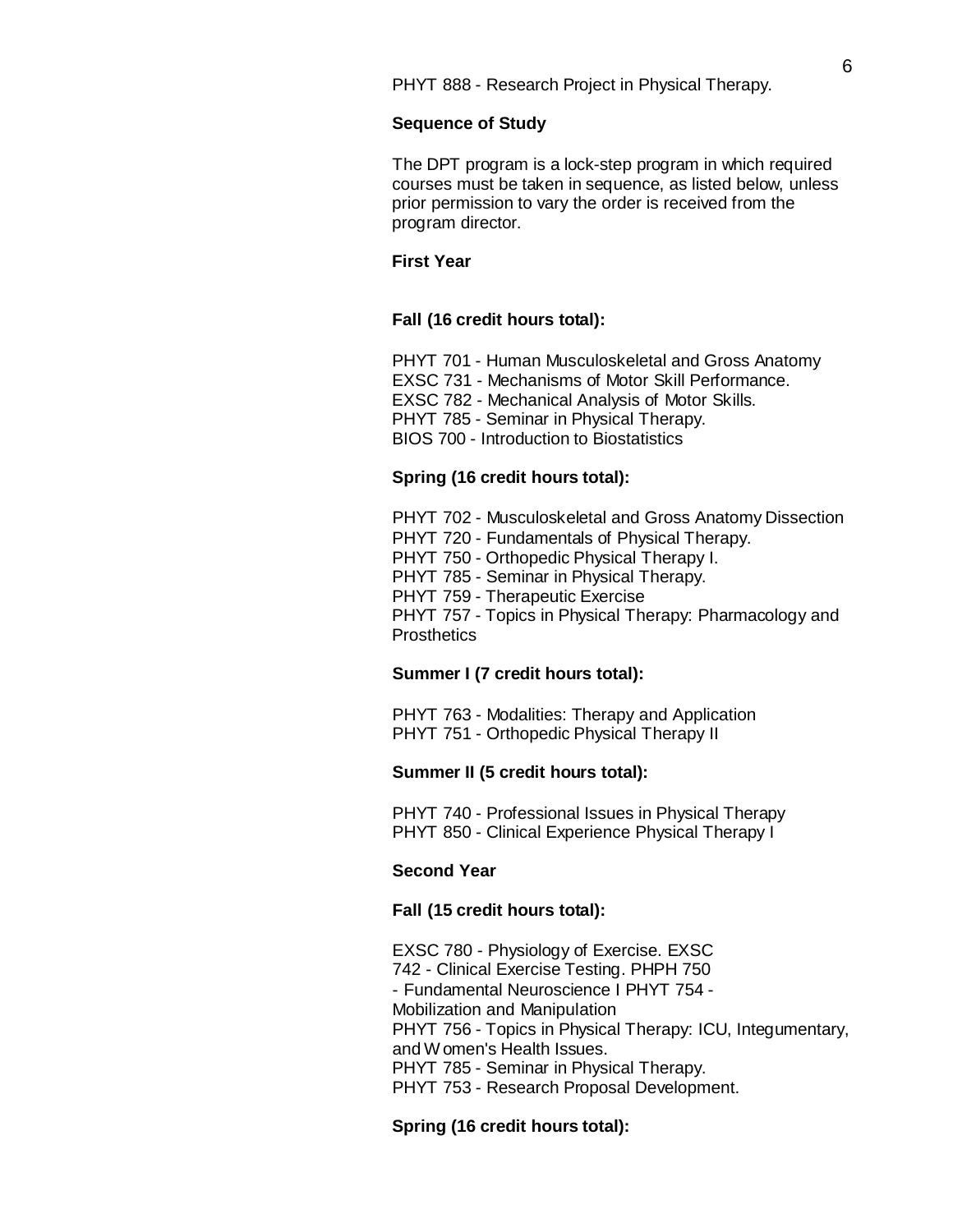EXSC 710 - Behavioral Aspects of [Physical Activity.](http://bulletin.sc.edu/preview_course_nopop.php?catoid=35&amp%3Bamp%3Bamp%3Bcoid=73684) EXSC 781 - [Physiology,](http://bulletin.sc.edu/preview_course_nopop.php?catoid=35&amp%3Bamp%3Bamp%3Bcoid=73695) Exercise, and Disease. PHYT 770 - Acute Care [Physical Therapy.](http://bulletin.sc.edu/preview_course_nopop.php?catoid=35&amp%3Bamp%3Bamp%3Bcoid=76872) PHYT 788 - [Evidence-Based](http://bulletin.sc.edu/preview_course_nopop.php?catoid=35&amp%3Bamp%3Bamp%3Bcoid=76875) Practice in Physical Therap[y.](http://bulletin.sc.edu/preview_course_nopop.php?catoid=35&amp%3Bamp%3Bamp%3Bcoid=76875)  PHYT 785 - Seminar in [Physical Therapy.](http://bulletin.sc.edu/preview_course_nopop.php?catoid=35&amp%3Bamp%3Bamp%3Bcoid=76873) PHYT 808 - Neural [Rehabilitation](http://bulletin.sc.edu/preview_course_nopop.php?catoid=35&amp%3Bamp%3Bamp%3Bcoid=76878) and Repair

#### **Summer I (6 credit hours total):**

EXSC 784 - [Cardiovascular/Pulmonary](http://bulletin.sc.edu/preview_course_nopop.php?catoid=35&amp%3Bamp%3Bamp%3Bcoid=73698) Testing and [Programming.](http://bulletin.sc.edu/preview_course_nopop.php?catoid=35&amp%3Bamp%3Bamp%3Bcoid=73698) PHYT 809 - [Neuromuscular](http://bulletin.sc.edu/preview_course_nopop.php?catoid=35&amp%3Bamp%3Bamp%3Bcoid=76879) Assessment and Treatment I.

# **Summer II (4 credit hours total):**

PHYT 851 - Clinical [Experience](http://bulletin.sc.edu/preview_course_nopop.php?catoid=35&amp%3Bamp%3Bamp%3Bcoid=76884) in Physical Therapy II

### **Third Year**

### **Fall (14 credit hours total):**

PHYT 758 - Patient [Education](http://bulletin.sc.edu/preview_course_nopop.php?catoid=35&amp%3Bamp%3Bamp%3Bcoid=76868) in Physical Therapy. PHYT 790 - [Independent Study.](http://bulletin.sc.edu/preview_course_nopop.php?catoid=35&amp%3Bamp%3Bamp%3Bcoid=76876) PHYT 806 - Clinical Pathology and [Differential](http://bulletin.sc.edu/preview_course_nopop.php?catoid=35&amp%3Bamp%3Bamp%3Bcoid=76877) Diagnosi[s.](http://bulletin.sc.edu/preview_course_nopop.php?catoid=35&amp%3Bamp%3Bamp%3Bcoid=76877)  PHYT 810 - [Neuromuscular](http://bulletin.sc.edu/preview_course_nopop.php?catoid=35&amp%3Bamp%3Bamp%3Bcoid=76880) Assessment and Treatment I[I.](http://bulletin.sc.edu/preview_course_nopop.php?catoid=35&amp%3Bamp%3Bamp%3Bcoid=76880)  PHYT 815 - [Management](http://bulletin.sc.edu/preview_course_nopop.php?catoid=35&amp%3Bamp%3Bamp%3Bcoid=76882) of Physical Therapy Practice. PHYT 785 - Seminar in [Physical Therapy.](http://bulletin.sc.edu/preview_course_nopop.php?catoid=35&amp%3Bamp%3Bamp%3Bcoid=76873) **Spring (9 credit hours total):**

PHYT 852 - Clinical [Experience](http://bulletin.sc.edu/preview_course_nopop.php?catoid=35&amp%3Bamp%3Bamp%3Bcoid=76885) in Physical Therapy I[II](http://bulletin.sc.edu/preview_course_nopop.php?catoid=35&amp%3Bamp%3Bamp%3Bcoid=76885)  PHYT 888 - [Research](http://bulletin.sc.edu/preview_course_nopop.php?catoid=35&amp%3Bamp%3Bamp%3Bcoid=76887) Project in Physical Therapy.

#### **Summer I (6 credit hours total):**

PHYT 764 - Cultural [Competence](http://bulletin.sc.edu/preview_course_nopop.php?catoid=35&amp%3Bamp%3Bamp%3Bcoid=76871) in Health Care. PHYT 811 - [Pediatrics](http://bulletin.sc.edu/preview_course_nopop.php?catoid=35&amp%3Bamp%3Bamp%3Bcoid=76881) and Orthotics.

### **Summer II (if needed; variable credit hours):**

PHYT 888 - [Research](http://bulletin.sc.edu/preview_course_nopop.php?catoid=35&amp%3Bamp%3Bamp%3Bcoid=76887) Project in Physical Therapy.

### **Fourth Year**

### **Fall (9 hours total):**

PHYT 853 - Clinical [Experience](http://bulletin.sc.edu/preview_course_nopop.php?catoid=35&amp%3Bamp%3Bamp%3Bcoid=76886) in Physical Therapy IV PHYT 888 - [Research](http://bulletin.sc.edu/preview_course_nopop.php?catoid=35&amp%3Bamp%3Bamp%3Bcoid=76887) Project in Physical Therapy.

## To: Doctor of Physical Therapy (124) **Foundational Core (23 Hours)**

PHYT 701 - Human [Musculoskeletal](http://bulletin.sc.edu/preview_course_nopop.php?catoid=35&amp%3Bamp%3Bamp%3Bcoid=78991) and Gross Anatomy PHYT 702 - [Musculoskeletal and](http://bulletin.sc.edu/preview_course_nopop.php?catoid=35&amp%3Bamp%3Bamp%3Bcoid=78992) Gross Anatomy Dissection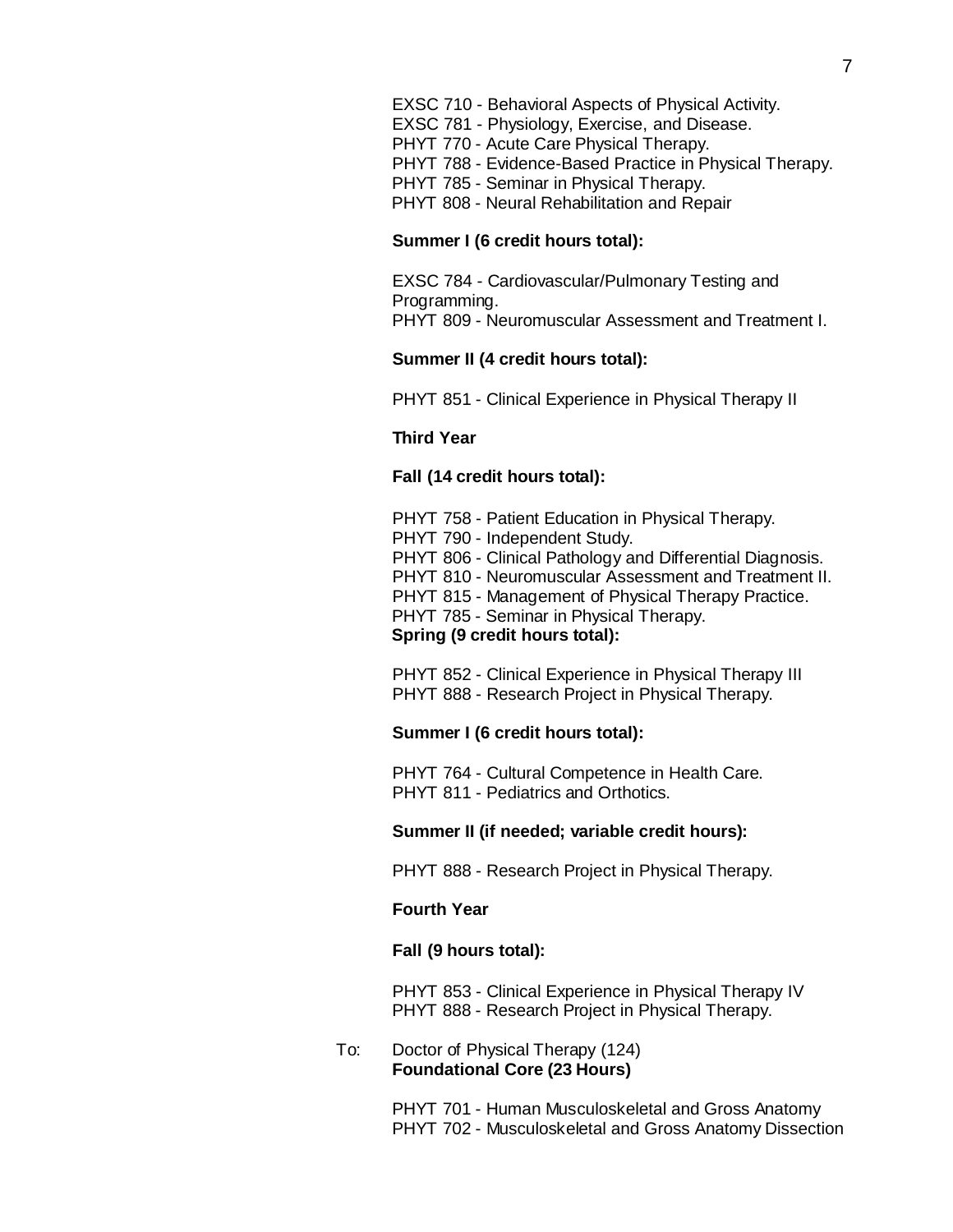PHPH 750 - Fundamental Neuroscience I

# **Clinical Core (66 Hours)**

PHYT 750 - Orthopedic [Physical Therapy](http://bulletin.sc.edu/preview_course_nopop.php?catoid=35&amp%3Bamp%3Bamp%3Bcoid=76862) [I.](http://bulletin.sc.edu/preview_course_nopop.php?catoid=35&amp%3Bamp%3Bamp%3Bcoid=76862)  PHYT 720 - [Fundamentals](http://bulletin.sc.edu/preview_course_nopop.php?catoid=35&amp%3Bamp%3Bamp%3Bcoid=76860) of Physical Therap[y.](http://bulletin.sc.edu/preview_course_nopop.php?catoid=35&amp%3Bamp%3Bamp%3Bcoid=76860)  PHYT 751 - Orthopedic [Physical Therapy](http://bulletin.sc.edu/preview_course_nopop.php?catoid=35&amp%3Bamp%3Bamp%3Bcoid=76863) II PHYT 752 - Advanced [Examination](http://gradschool.sc.edu/facstaff/gradcouncil/2012/PHYT%20752%20Orthopedic%20PT%20III%20NCP_Redacted.pdf) Techniques for [Orthopedic](http://gradschool.sc.edu/facstaff/gradcouncil/2012/PHYT%20752%20Orthopedic%20PT%20III%20NCP_Redacted.pdf) Physical Therapy PHYT 763 - Modalities: Therapy and [Application](http://bulletin.sc.edu/preview_course_nopop.php?catoid=35&amp%3Bamp%3Bamp%3Bcoid=76870)  PHYT 740 - [Professional Issues](http://bulletin.sc.edu/preview_course_nopop.php?catoid=35&amp%3Bamp%3Bamp%3Bcoid=76861) in Physical Therapy PHYT 754 - Mobilization and [Manipulation](http://bulletin.sc.edu/preview_course_nopop.php?catoid=35&amp%3Bamp%3Bamp%3Bcoid=76865) PHYT 755 - Spinal Manual [Therapy](http://gradschool.sc.edu/facstaff/gradcouncil/2012/PHYT%20755%20SPINAL%20MANUAL%20THERAPY%20NCP%2020121113_Redacted.pdf) PHYT 756 - Topics in [Physical Therapy:](http://bulletin.sc.edu/preview_course_nopop.php?catoid=35&amp%3Bamp%3Bamp%3Bcoid=76866) ICU, Integumentar[y,](http://bulletin.sc.edu/preview_course_nopop.php?catoid=35&amp%3Bamp%3Bamp%3Bcoid=76866) and [Women's](http://bulletin.sc.edu/preview_course_nopop.php?catoid=35&amp%3Bamp%3Bamp%3Bcoid=76866) Health Issues. PHYT 760 - Orthotics and [Prosthetics](http://gradschool.sc.edu/facstaff/gradcouncil/2012/PHYT%20760%20Orthotics%20and%20Prosthetics%20NCP%2020121113_Redacted.pdf) PHYT 770 - Acute Care [Physical Therapy.](http://bulletin.sc.edu/preview_course_nopop.php?catoid=35&amp%3Bamp%3Bamp%3Bcoid=76872) PHYT 757 - [Pharmacology](http://gradschool.sc.edu/facstaff/gradcouncil/2012/PHYT%20757%20Topics%20in%20Physical%20Therapy%20Pharmacology%20and%20Prosthetics%20CCP%20DED%2020121113_Redacted.pdf) for the Physical Therapist PHYT 759 - [Therapeutic](http://bulletin.sc.edu/preview_course_nopop.php?catoid=35&amp%3Bamp%3Bamp%3Bcoid=76869) Exercise PHYT 765 - [Geriatric](http://gradschool.sc.edu/facstaff/gradcouncil/2012/PHYT%20765%20Geriatric%20Physical%20therapy%20NCP%2020121113_Redacted.pdf) Physical Therapy PHYT 788 - [Evidence-Based](http://bulletin.sc.edu/preview_course_nopop.php?catoid=35&amp%3Bamp%3Bamp%3Bcoid=76875) Practice in Physical [Therap](http://bulletin.sc.edu/preview_course_nopop.php?catoid=35&amp%3Bamp%3Bamp%3Bcoid=73698)[y.](http://bulletin.sc.edu/preview_course_nopop.php?catoid=35&amp%3Bamp%3Bamp%3Bcoid=76875) EXSC 784 - [Cardiovascular/Pulmonary](http://bulletin.sc.edu/preview_course_nopop.php?catoid=35&amp%3Bamp%3Bamp%3Bcoid=73698) Testing and [Programming.](http://bulletin.sc.edu/preview_course_nopop.php?catoid=35&amp%3Bamp%3Bamp%3Bcoid=73698) PHYT 806 - Clinical Pathology and [Differential Diagnosis.](http://bulletin.sc.edu/preview_course_nopop.php?catoid=35&amp%3Bamp%3Bamp%3Bcoid=76877)  PHYT 808 - Neural [Rehabilitation](http://bulletin.sc.edu/preview_course_nopop.php?catoid=35&amp%3Bamp%3Bamp%3Bcoid=76878) and Repair PHYT 809 - [Neuromuscular](http://bulletin.sc.edu/preview_course_nopop.php?catoid=35&amp%3Bamp%3Bamp%3Bcoid=76879) Assessment and Treatment I. PHYT 815 - [Management](http://bulletin.sc.edu/preview_course_nopop.php?catoid=35&amp%3Bamp%3Bamp%3Bcoid=76882) of Physical Therapy Practice. PHYT 810 - [Neuromuscular](http://bulletin.sc.edu/preview_course_nopop.php?catoid=35&amp%3Bamp%3Bamp%3Bcoid=76880) Assessment and Treatment II.

PHYT 811 - Pediatric [Physical Therapy](http://gradschool.sc.edu/facstaff/gradcouncil/2012/PHYT%20811%20Pdiatris%20and%20Orthotics%20CCP%20BCH%2020121113_Redacted.pdf)

# **Clinical Experiences (19 Hours)**

PHYT 850 - Clinical [Experience](http://bulletin.sc.edu/preview_course_nopop.php?catoid=35&amp%3Bamp%3Bamp%3Bcoid=76883) Physical Therapy I PHYT 851 - Clinical [Experience](http://bulletin.sc.edu/preview_course_nopop.php?catoid=35&amp%3Bamp%3Bamp%3Bcoid=76884) in Physical Therapy II PHYT 852 - Clinical [Experience](http://bulletin.sc.edu/preview_course_nopop.php?catoid=35&amp%3Bamp%3Bamp%3Bcoid=76885) in Physical Therapy III PHYT 853 - Clinical [Experience](http://bulletin.sc.edu/preview_course_nopop.php?catoid=35&amp%3Bamp%3Bamp%3Bcoid=76886) in Physical Therapy IV

# **Research Core (16 Hours)**

BIOS 700 - Introduction to [Biostatistics](http://bulletin.sc.edu/preview_course_nopop.php?catoid=35&amp%3Bamp%3Bamp%3Bcoid=78993) PHYT 753 - Research [Proposal Development.](http://bulletin.sc.edu/preview_course_nopop.php?catoid=35&amp%3Bamp%3Bamp%3Bcoid=76864)  PHYT 785 - Seminar in [Physical Therapy.](http://bulletin.sc.edu/preview_course_nopop.php?catoid=35&amp%3Bamp%3Bamp%3Bcoid=76873)  PHYT 790 - [Independent Study.](http://bulletin.sc.edu/preview_course_nopop.php?catoid=35&amp%3Bamp%3Bamp%3Bcoid=76876) PHYT 888 - [Research](http://bulletin.sc.edu/preview_course_nopop.php?catoid=35&amp%3Bamp%3Bamp%3Bcoid=76887) Project in Physical Therapy.

# **Sequence of Study**

The DPT program is a lock-step program in which required courses must be taken in sequence, as listed below, unless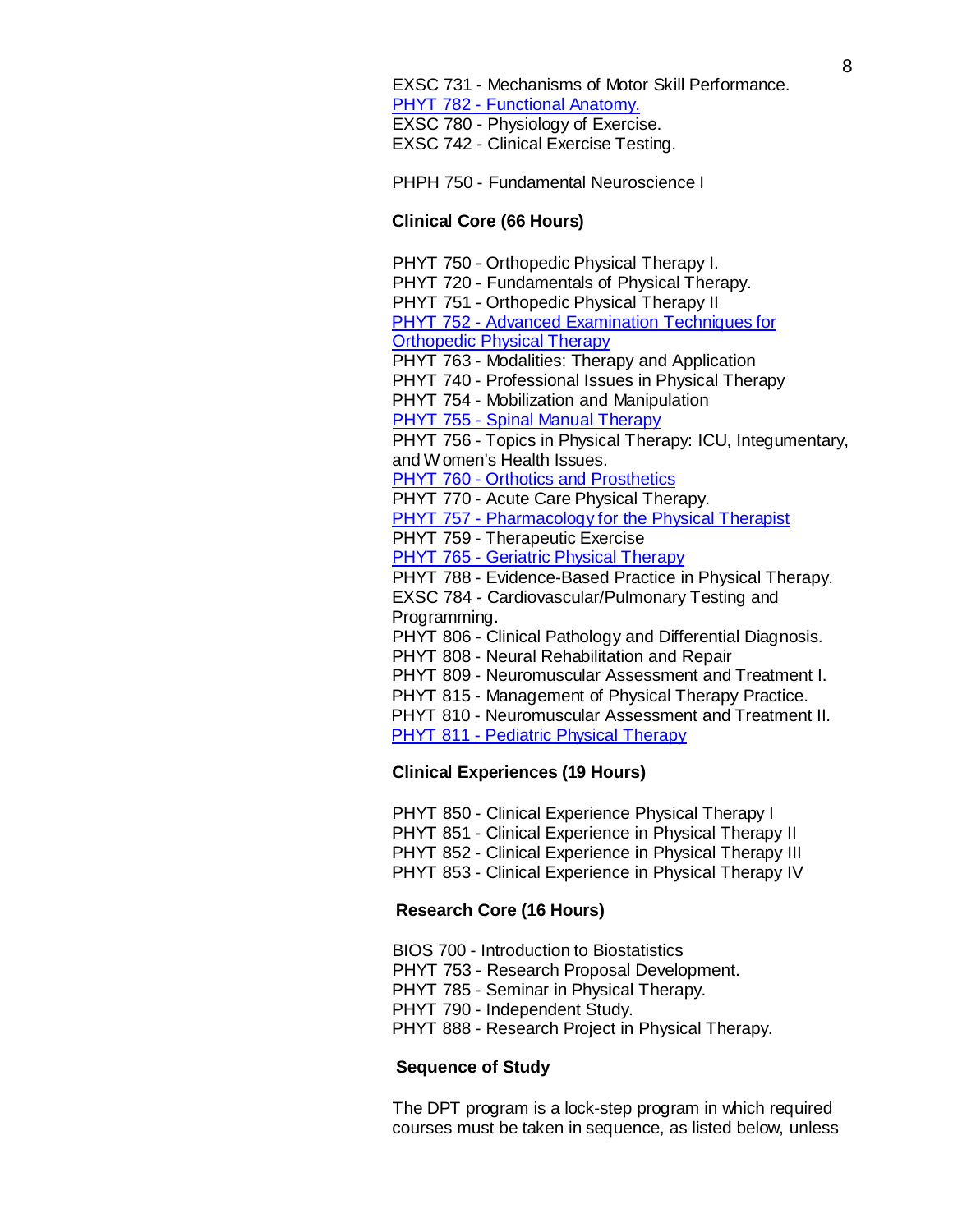prior permission to vary the order is received from the program director.

#### **First Year**

#### **Fall (16 credit hours total):**

PHYT 701 - Human [Musculoskeletal](http://bulletin.sc.edu/preview_course_nopop.php?catoid=35&amp%3Bamp%3Bamp%3Bcoid=78991) and Gross Anatom[y](http://bulletin.sc.edu/preview_course_nopop.php?catoid=35&amp%3Bamp%3Bamp%3Bcoid=78991) EXSC 731 - Mechanisms of Motor Skill [Performance.](http://bulletin.sc.edu/preview_course_nopop.php?catoid=35&amp%3Bamp%3Bamp%3Bcoid=73685)  PHYT 782 - [Functional](http://gradschool.sc.edu/facstaff/gradcouncil/2012/EXSC%20782%20CCP%20(Public%20Health%2010-1-12).pdf) Anatomy PHYT 785 - Seminar in [Physical Therapy.](http://bulletin.sc.edu/preview_course_nopop.php?catoid=35&amp%3Bamp%3Bamp%3Bcoid=76873) BIOS 700 - Introduction to [Biostatistics](http://bulletin.sc.edu/preview_course_nopop.php?catoid=35&amp%3Bamp%3Bamp%3Bcoid=78993)

# **Spring (16 credit hours total):**

PHYT 702 - [Musculoskeletal and](http://bulletin.sc.edu/preview_course_nopop.php?catoid=35&amp%3Bamp%3Bamp%3Bcoid=78992) Gross Anatomy Dissection PHYT 720 - [Fundamentals](http://bulletin.sc.edu/preview_course_nopop.php?catoid=35&amp%3Bamp%3Bamp%3Bcoid=76860) of Physical Therapy. PHYT 750 - Orthopedic [Physical Therapy](http://bulletin.sc.edu/preview_course_nopop.php?catoid=35&amp%3Bamp%3Bamp%3Bcoid=76862) I. PHYT 785 - Seminar in [Physical Therapy.](http://bulletin.sc.edu/preview_course_nopop.php?catoid=35&amp%3Bamp%3Bamp%3Bcoid=76873) PHYT 759 - [Therapeutic](http://bulletin.sc.edu/preview_course_nopop.php?catoid=35&amp%3Bamp%3Bamp%3Bcoid=76869) Exercise PHYT 757 - [Pharmacology](http://gradschool.sc.edu/facstaff/gradcouncil/2012/PHYT%20757%20Topics%20in%20Physical%20Therapy%20Pharmacology%20and%20Prosthetics%20CCP%20DED%2020121113_Redacted.pdf) for the Physical Therapist

#### **Summer I (7 credit hours total):**

PHYT 763 - Modalities: Therapy and [Application](http://bulletin.sc.edu/preview_course_nopop.php?catoid=35&amp%3Bamp%3Bamp%3Bcoid=76870) PHYT 751 - Orthopedic [Physical Therapy](http://bulletin.sc.edu/preview_course_nopop.php?catoid=35&amp%3Bamp%3Bamp%3Bcoid=76863) II

#### **Summer II (6 credit hours total):**

PHYT 740 - [Professional Issues](http://bulletin.sc.edu/preview_course_nopop.php?catoid=35&amp%3Bamp%3Bamp%3Bcoid=76861) in Physical Therapy PHYT 850 - Clinical [Experience](http://bulletin.sc.edu/preview_course_nopop.php?catoid=35&amp%3Bamp%3Bamp%3Bcoid=76883) Physical Therapy I

## **Second Year**

#### **Fall (15 credit hours total):**

EXSC 780 - [Physiology](http://bulletin.sc.edu/preview_course_nopop.php?catoid=35&amp%3Bamp%3Bamp%3Bcoid=73694) of Exercise. [EXSC](http://bulletin.sc.edu/preview_course_nopop.php?catoid=35&amp%3Bamp%3Bamp%3Bcoid=73694) 742 - [Clinical Exercise](http://bulletin.sc.edu/preview_course_nopop.php?catoid=35&amp%3Bamp%3Bamp%3Bcoid=73686) Testin[g. PHPH 750](http://bulletin.sc.edu/preview_course_nopop.php?catoid=35&amp%3Bamp%3Bamp%3Bcoid=73686) - [Fundamental Neuroscience](http://bulletin.sc.edu/preview_course_nopop.php?catoid=35&amp%3Bamp%3Bamp%3Bcoid=76637) I [PHYT](http://bulletin.sc.edu/preview_course_nopop.php?catoid=35&amp%3Bamp%3Bamp%3Bcoid=76637) 754 [-](http://bulletin.sc.edu/preview_course_nopop.php?catoid=35&amp%3Bamp%3Bamp%3Bcoid=76865) Mobilization and [Manipulation](http://bulletin.sc.edu/preview_course_nopop.php?catoid=35&amp%3Bamp%3Bamp%3Bcoid=76865) PHYT 756 - Topics in [Physical Therapy:](http://bulletin.sc.edu/preview_course_nopop.php?catoid=35&amp%3Bamp%3Bamp%3Bcoid=76866) ICU, Integumentar[y,](http://bulletin.sc.edu/preview_course_nopop.php?catoid=35&amp%3Bamp%3Bamp%3Bcoid=76866) and [Women's](http://bulletin.sc.edu/preview_course_nopop.php?catoid=35&amp%3Bamp%3Bamp%3Bcoid=76866) Health Issues. PHYT 785 - Seminar in [Physical Therapy.](http://bulletin.sc.edu/preview_course_nopop.php?catoid=35&amp%3Bamp%3Bamp%3Bcoid=76873) PHYT 753 - Research [Proposal Development.](http://bulletin.sc.edu/preview_course_nopop.php?catoid=35&amp%3Bamp%3Bamp%3Bcoid=76864)

#### **Spring (16 credit hours total):**

PHYT 765 - Geriatric Physical [Therapy.](http://gradschool.sc.edu/facstaff/gradcouncil/2012/PHYT%20765%20Geriatric%20Physical%20therapy%20NCP%2020121113_Redacted.pdf) PHYT 760 - Orthotics and [Prosthetics](http://gradschool.sc.edu/facstaff/gradcouncil/2012/PHYT%20760%20Orthotics%20and%20Prosthetics%20NCP%2020121113_Redacted.pdf) PHYT 770 - Acute Care [Physical Therapy.](http://bulletin.sc.edu/preview_course_nopop.php?catoid=35&amp%3Bamp%3Bamp%3Bcoid=76872) PHYT 788 - [Evidence-Based](http://bulletin.sc.edu/preview_course_nopop.php?catoid=35&amp%3Bamp%3Bamp%3Bcoid=76875) Practice in Physical Therap[y.](http://bulletin.sc.edu/preview_course_nopop.php?catoid=35&amp%3Bamp%3Bamp%3Bcoid=76875) PHYT 785 - Seminar in [Physical Therapy.](http://bulletin.sc.edu/preview_course_nopop.php?catoid=35&amp%3Bamp%3Bamp%3Bcoid=76873)  PHYT 808 - Neural [Rehabilitation](http://bulletin.sc.edu/preview_course_nopop.php?catoid=35&amp%3Bamp%3Bamp%3Bcoid=76878) and Repair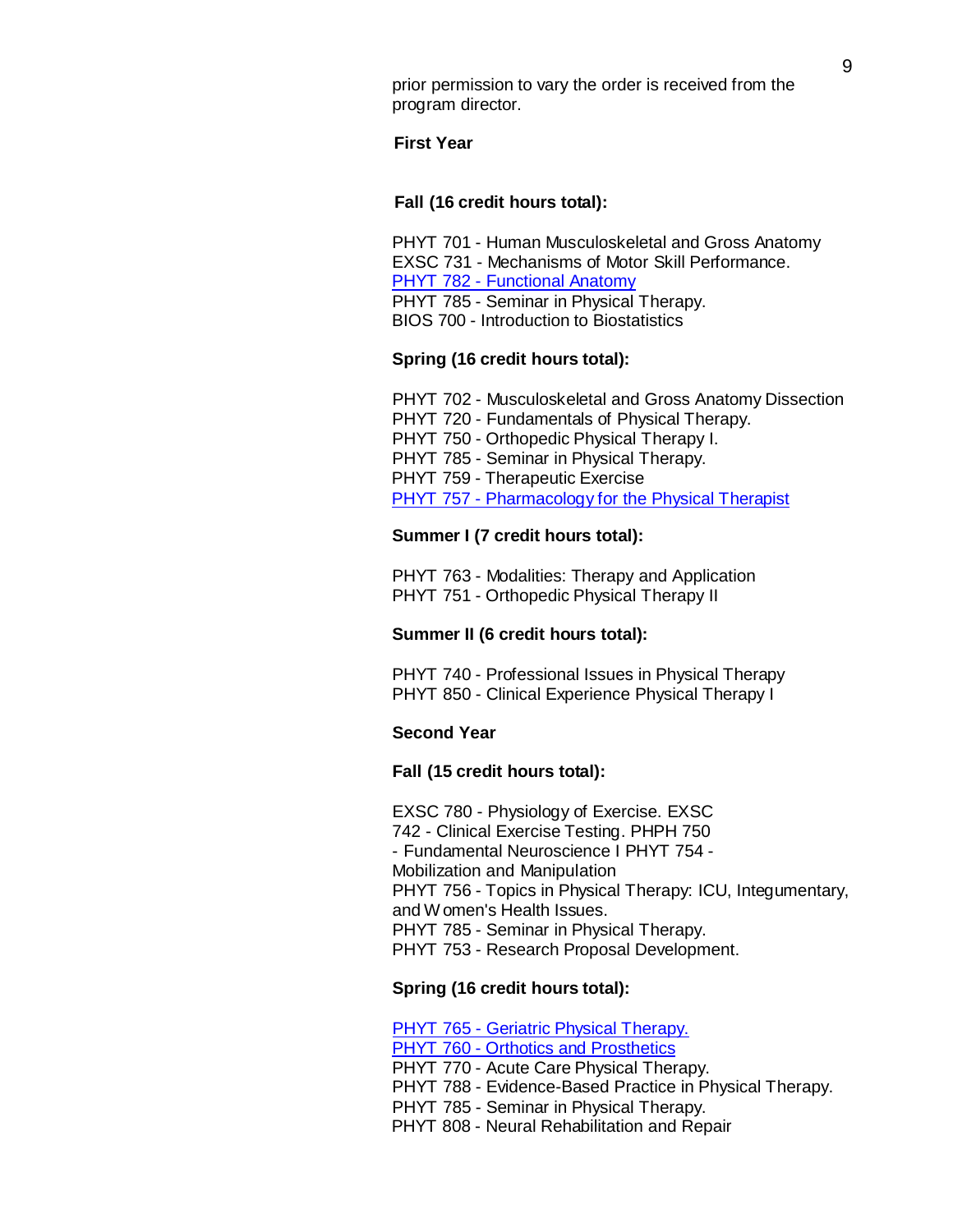## **Summer I (6 credit hours total):**

EXSC 784 - [Cardiovascular/Pulmonary](http://bulletin.sc.edu/preview_course_nopop.php?catoid=35&amp%3Bamp%3Bamp%3Bcoid=73698) Testing and [Programming.](http://bulletin.sc.edu/preview_course_nopop.php?catoid=35&amp%3Bamp%3Bamp%3Bcoid=73698) PHYT 809 - [Neuromuscular](http://bulletin.sc.edu/preview_course_nopop.php?catoid=35&amp%3Bamp%3Bamp%3Bcoid=76879) Assessment and Treatment I.

# **Summer II (4 credit hours total):**

PHYT 851 - Clinical [Experience](http://bulletin.sc.edu/preview_course_nopop.php?catoid=35&amp%3Bamp%3Bamp%3Bcoid=76884) in Physical Therapy II

# **Third Year**

# **Fall (14 credit hours total):**

# PHYT 755 - Spinal Manual [Therapy.](http://gradschool.sc.edu/facstaff/gradcouncil/2012/PHYT%20755%20SPINAL%20MANUAL%20THERAPY%20NCP%2020121113_Redacted.pdf)

PHYT 790 - [Independent Study.](http://bulletin.sc.edu/preview_course_nopop.php?catoid=35&amp%3Bamp%3Bamp%3Bcoid=76876) PHYT 806 - Clinical Pathology and [Differential Diagnosis.](http://bulletin.sc.edu/preview_course_nopop.php?catoid=35&amp%3Bamp%3Bamp%3Bcoid=76877)  PHYT 810 - [Neuromuscular](http://bulletin.sc.edu/preview_course_nopop.php?catoid=35&amp%3Bamp%3Bamp%3Bcoid=76880) Assessment and Treatment II. PHYT 815 - [Management](http://bulletin.sc.edu/preview_course_nopop.php?catoid=35&amp%3Bamp%3Bamp%3Bcoid=76882) of Physical Therapy Practice. PHYT 785 - Seminar in [Physical Therapy.](http://bulletin.sc.edu/preview_course_nopop.php?catoid=35&amp%3Bamp%3Bamp%3Bcoid=76873)

# **Spring (9 credit hours total):**

PHYT 852 - Clinical [Experience](http://bulletin.sc.edu/preview_course_nopop.php?catoid=35&amp%3Bamp%3Bamp%3Bcoid=76885) in Physical Therapy I[II](http://bulletin.sc.edu/preview_course_nopop.php?catoid=35&amp%3Bamp%3Bamp%3Bcoid=76885)  PHYT 888 - [Research](http://bulletin.sc.edu/preview_course_nopop.php?catoid=35&amp%3Bamp%3Bamp%3Bcoid=76887) Project in Physical Therapy.

# **Summer I (5 credit hours total):**

PHYT 752 - Advanced [Examination](http://gradschool.sc.edu/facstaff/gradcouncil/2012/PHYT%20752%20Orthopedic%20PT%20III%20NCP_Redacted.pdf) Techniques for [Orthopedic](http://gradschool.sc.edu/facstaff/gradcouncil/2012/PHYT%20752%20Orthopedic%20PT%20III%20NCP_Redacted.pdf) Physical Therapy PHYT 811 - Pediatric [Physical Therapy](http://gradschool.sc.edu/facstaff/gradcouncil/2012/PHYT%20811%20Pdiatris%20and%20Orthotics%20CCP%20BCH%2020121113_Redacted.pdf)

# **Summer II (if needed; variable credit hours):**

PHYT 888 - [Research](http://bulletin.sc.edu/preview_course_nopop.php?catoid=35&amp%3Bamp%3Bamp%3Bcoid=76887) Project in Physical Therapy.

# **Fourth Year**

# **Fall (9 hours total):**

PHYT 853 - Clinical [Experience](http://bulletin.sc.edu/preview_course_nopop.php?catoid=35&amp%3Bamp%3Bamp%3Bcoid=76886) in Physical Therapy IV PHYT 888 - [Research](http://bulletin.sc.edu/preview_course_nopop.php?catoid=35&amp%3Bamp%3Bamp%3Bcoid=76887) Project in Physical Therapy.

# **New Course Proposal: APPROVED**

# PHYT 752 Advanced [Examination](http://gradschool.sc.edu/facstaff/gradcouncil/2012/PHYT%20752%20Orthopedic%20PT%20III%20NCP_Redacted.pdf) Techniques for Orthopedic [Physical Therapy \(](http://gradschool.sc.edu/facstaff/gradcouncil/2012/PHYT%20752%20Orthopedic%20PT%20III%20NCP_Redacted.pdf)2)

An advanced course to enhance physical therapy students' knowledge of orthopedic examination tests. Emphasis will be placed on diagnostic accuracy of special tests (sensitivity, specificity, likelihood ratios, reliability and validity), interpretation of the results, and proper execution.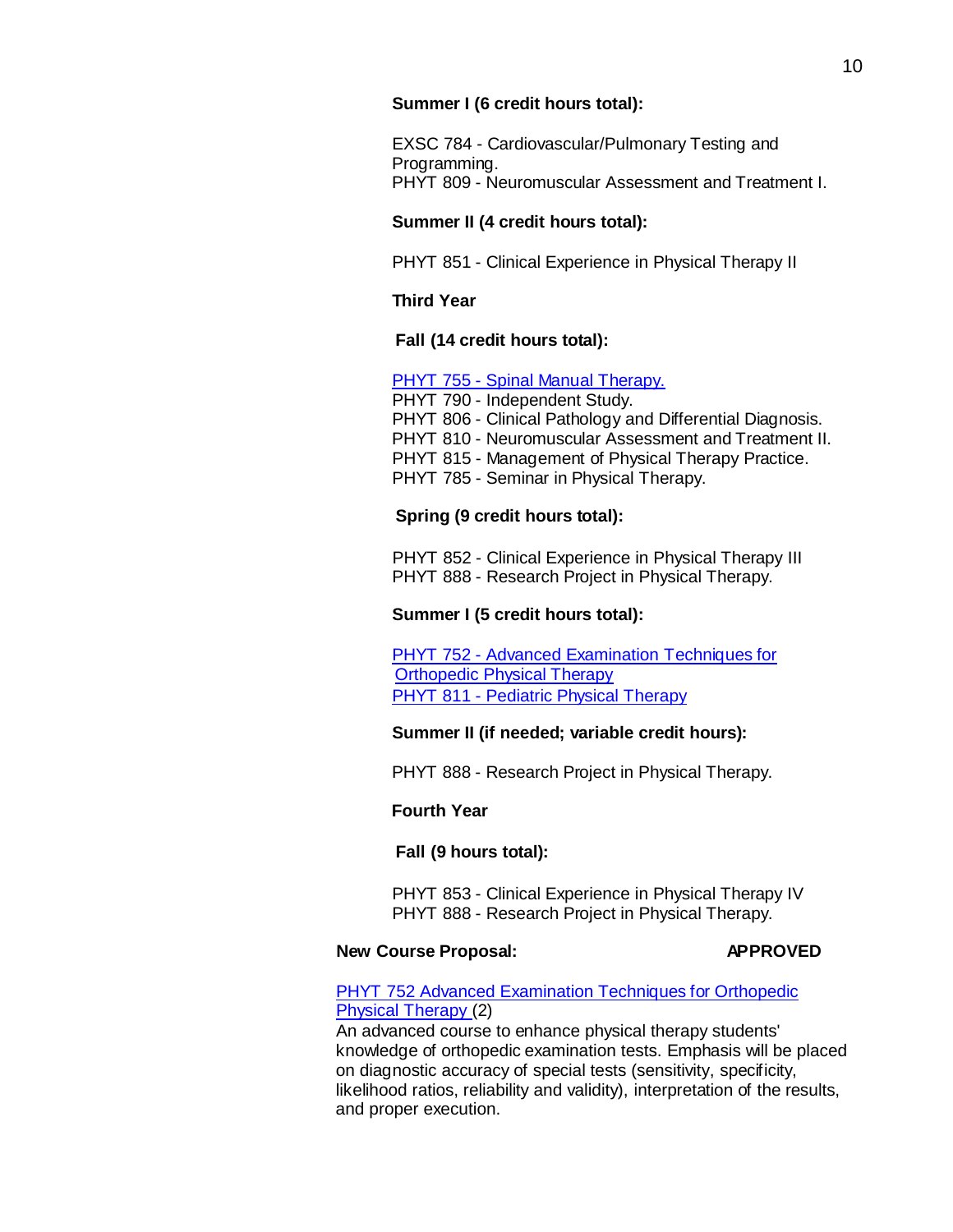[Effective Term: Summer II]

# **New Course Proposal: APPROVED**

PHYT 755 Spinal Manual [Therapy](http://gradschool.sc.edu/facstaff/gradcouncil/2012/PHYT%20755%20SPINAL%20MANUAL%20THERAPY%20NCP%2020121113_Redacted.pdf) (2) Techniques will include spinal mobilization, mobilization with movement, manipulation, muscle energy, taping, soft tissue mobilization and integration of techniques into clinical practice.

[Prerequisites: PHYT 754, PHYT 720, PHYT 750, and PHYT 751]

[Effective Term: Fall 2013]

# **New Course Proposal: APPROVED**

PHYT 765 Geriatric Physical [Therapy \(](http://gradschool.sc.edu/facstaff/gradcouncil/2012/PHYT%20765%20Geriatric%20Physical%20therapy%20NCP%2020121113_Redacted.pdf)3) Fundamental principles for assessment, treatment and overall foundations of geriatric physical therapy based upon the best available evidence.

[Effective Term: Spring 2013]

# **New Course Proposal: APPROVED**

PHYT 760 Orthotics and [Prosthetics](http://gradschool.sc.edu/facstaff/gradcouncil/2012/PHYT%20760%20Orthotics%20and%20Prosthetics%20NCP%2020121113_Redacted.pdf) (3) Management of patients with amputations, prosthetics, and orthotics.

[Prerequisites/Corequisites: Must be enrolled in the DPT program]

[Effective Term: Spring 2013]

# **Course Change Proposal: APPROVED**

From: EXSC 782 [Mechanical Analysis](http://gradschool.sc.edu/facstaff/gradcouncil/2012/EXSC%20782%20CCP%20(Public%20Health%2010-1-12).pdf) of Motor Skills (4) Change Course Title. Change Course Designator.

To: PHYT 782 Functional Anatomy (4)

[Effective Term: Spring 2013]

# **Course Change Proposal: APPROVED**

- From: PHYT 757 Topics in Physical Therapy: [Pharmacology](http://gradschool.sc.edu/facstaff/gradcouncil/2012/PHYT%20757%20Topics%20in%20Physical%20Therapy%20Pharmacology%20and%20Prosthetics%20CCP%20DED%2020121113_Redacted.pdf) and [Prosthetics](http://gradschool.sc.edu/facstaff/gradcouncil/2012/PHYT%20757%20Topics%20in%20Physical%20Therapy%20Pharmacology%20and%20Prosthetics%20CCP%20DED%2020121113_Redacted.pdf) (2) Management of the physical therapy patient on selected medications and rehabilitation of the amputee.
- To: PHYT 757 Pharmacology for the Physical Therapist (2) Management of the physical therapy patient on selected medications.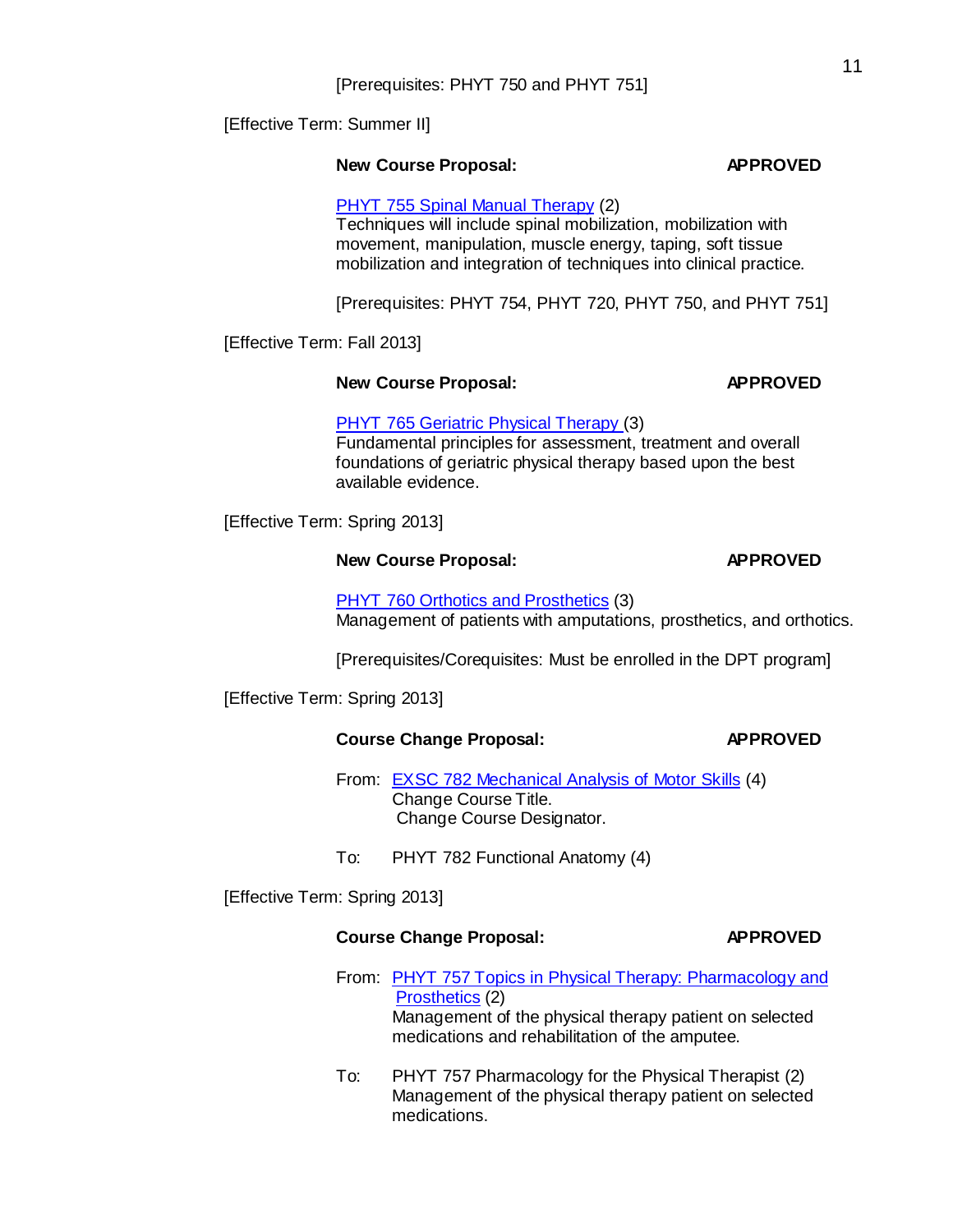# **Course Change Proposal/Bulletin Change: APPROVED**

- From: PHYT 811 [Pediatrics](http://gradschool.sc.edu/facstaff/gradcouncil/2012/PHYT%20811%20Pdiatris%20and%20Orthotics%20CCP%20BCH%2020121113_Redacted.pdf) and Orthotics (3) Assessment and evaluation of selected pediatric conditions. Orthotic prescription and evaluation.
- To: PHYT 811 Pediatric Physical Therapy (3) Assessment and evaluation of selected pediatric conditions.

[Effective Term: Spring 2013]

# **Course Change Proposal: APPROVED**

From: PHYT 740 [Professional](http://gradschool.sc.edu/facstaff/gradcouncil/2012/PHYT%20740%20CCP%20(Public%20Health%2010-1-12).pdf) Issues in Physical Therapy (2) Change Credit Hours to 3 hours.

To: PHYT 740 Professional Issues in Physical Therapy (3) [Effective Term: Spring 2013]

# **Course Change Proposa**l: **APPROVED**

From: PHYT 758 Patient [Education](http://gradschool.sc.edu/facstaff/gradcouncil/2012/PHYT%20758%20CCP%20(Public%20Health%2010-1-12).pdf) in Physical Therapy (1) Delete Course.

To: N/A

[Effective Term: Spring 2013]

# **Course Change Proposal: APPROVED**

From: PHYT 764 [Cultural Competence](http://gradschool.sc.edu/facstaff/gradcouncil/2012/PHYT%20764%20CCP%20(Public%20Health%2010-1-12).pdf) in Health Care (3) Delete Course.

To: N/A

[Effective Term: Spring 2013]

# **COLLEGE OF ENGINEERING AND COMPUTING**

# **Academic Program Actions/Bulletin Change: APPROVED**

Master of [Science](http://gradschool.sc.edu/facstaff/gradcouncil/2012/Master%20of%20Science%20System%20Design_Redacted.pdf) - System Design (30)

Degree Requirements (30 hours)

A total of 30 credit hours are required, with a maximum of 12 credit hours of 500-level courses. Six hours of thesis preparation is required with a final oral examination for thesis defense. The course number for the thesis will be specific to the department in which the research is conducted. Student achievement of program objectives will be assessed based on the successful thesis project and defense.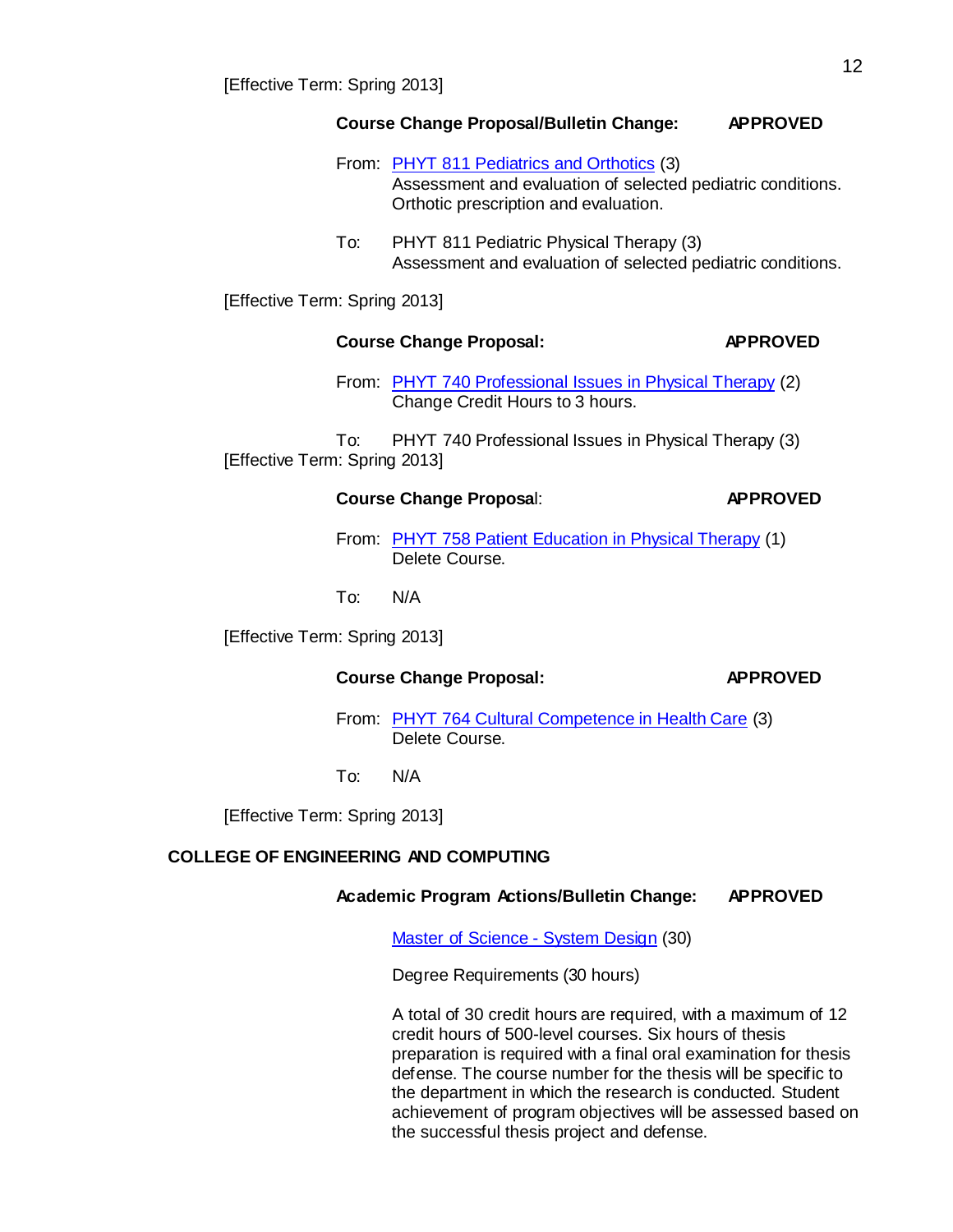#### Course Requirements

*Core courses:* nine credit hours. Choose any three from the following courses: CSCE 716 --Design for Reliability CSCE 758 --Probabilistic System Analysis CSCE 512 --System Performance Evaluation CSCE 563 -- Systems Simulation

Twelve credit hours in a research area which must be directly related to thesis research from the courses listed below.

Three credit hours of complementary coursework must be chosen with advisor's consent.

#### Required Courses

Available courses are listed below:

#### *Electrical Engineering*

- ELCT 521: Introduction to Microwaves
- ELCT 530 Industrial Controls
- ELCT 531- Digital Control Systems
- ELCT 551- Power Systems Design and Analysis
- ELCT 553: Electromechanical Energy Conversion
- ELCT 561: Advanced Electromagnetics
- ELCT 562: W ireless Communications
- ELCT 563: Semiconductor Electronic Devices
- ELCT 564: RF Circuit Design for W ireless Communications
- ELCT 566: Semiconductor Optoelectronics
- ELCT 572 Power Electronics
- ELCT 573: High Speed Digital Systems
- ELCT 751- Advanced Power Systems Analysis
- ELCT 752: Power System Grounding & Transients
- ELCT 753: Electrical Drives
- ELCT 761: Fundamental Electromagnetics
- ELCT 762: Signal Integrity in High Speed Circuits
- ELCT 771: Optical Communications: Devices & Systems
- ELCT 772: Advanced Power Electronics
- ELCT 782: Power Semiconductor Devices
- ELCT 837: Modern Control Theory
- ELCT 838: Optimal Control & Estimation
- ELCT 861: Advances in Electromagnetics
- ELCT 862: Antennas & Radiation
- ELCT 863: Computational Electromagnetics
- ELCT 864: Microwave Devices & Circuits
- ELCT 865: Signal Integrity on System Bus Technology
- ELCT 883: Power Systems Stability & Control

*Computer Science and Engineering*

CSCE 512- System Performance Evaluation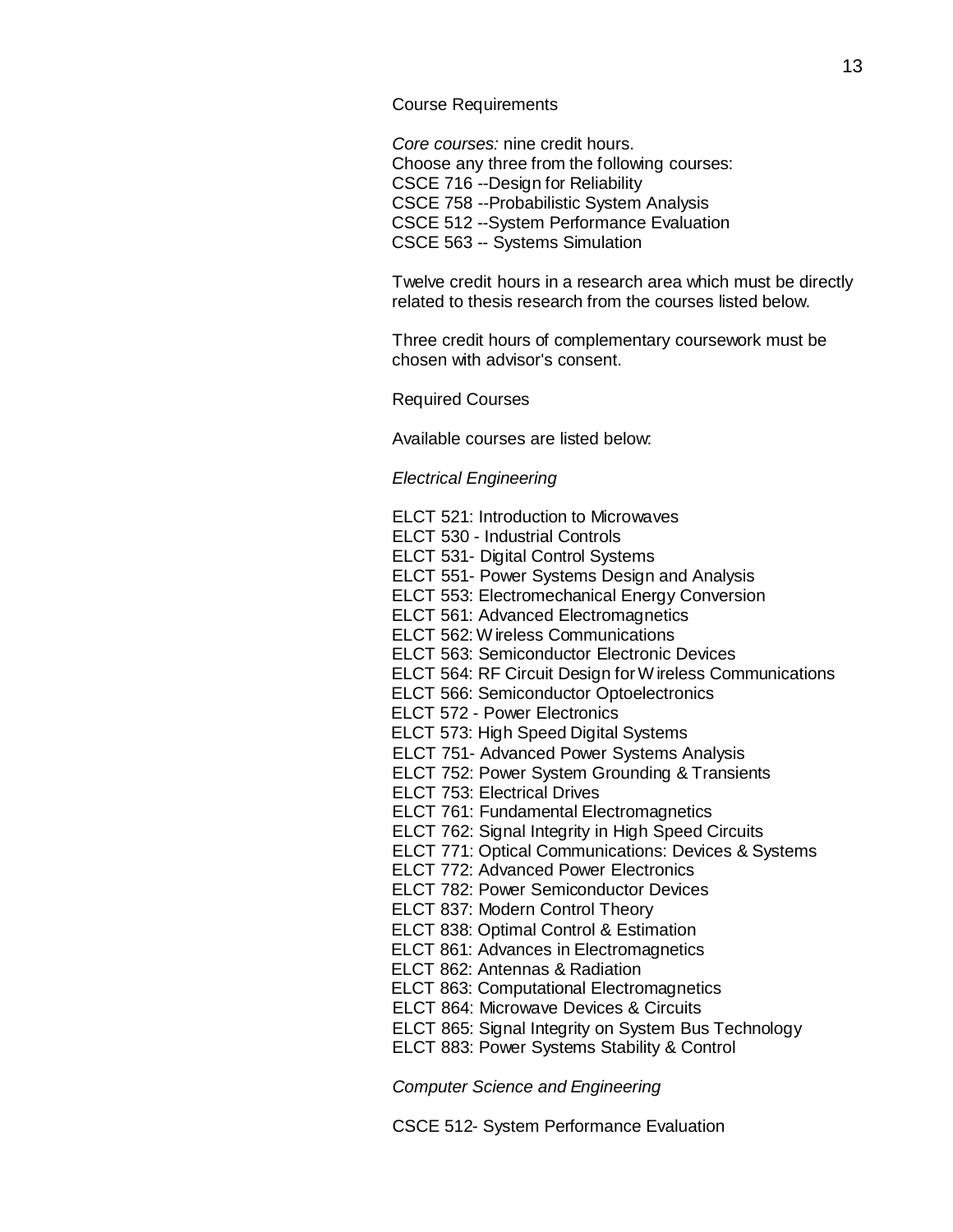- CSCE 513: Computer Architecture
- CSCE 516: Computer Networks
- CSCE 520: Database System Design
- CSCE 522: Information Security Principles
- CSCE 561: Numerical Analysis (Cross-listed as MATH 527)
- CSCE 563: Systems Simulation
- CSCE 711: Advanced Operating Systems
- CSCE 713: Advanced Computer Architecture
- CSCE 716: Design for Reliability
- CSCE 717: Computer System Performance and Reliability Analysis
- CSCE 741: Software Process
- CSCE 742: Software Architectures
- CSCE 758: Probabilistic System Analysis
- CSCE 760: Numerical Analysis I
- CSCE 761: Numerical Analysis II (Cross-listed as MATH 727)
- CSCE 846: Software Reliability and Safety
- CSCE 790: Topics in Information Technology

# **Additional Information**

All candidates for a degree in the MS in System Design graduate program must complete a comprehensive assessment that is distinct from program course requirements. A comprehensive assessment requires the student to synthesize and integrate knowledge acquired in coursework and other learning experiences and to apply theory and principles in a situation that approximates some aspect of professional practice or research in the discipline. Students in this program will fulfill the comprehensive assessment requirement by successful completion and defense of the thesis.

[Effective Term: Fall 2013]

# **COLLEGE OF PHARMACY**

# *Pharmaceutical Sciences*

# **New Course Proposal: APPROVED**

# PHAR 701 Current Topics in [Pharmaceutical](http://gradschool.sc.edu/facstaff/gradcouncil/2012/PHAR%20701%20Cur.%20Topics%20in%20Pharm%20Sciences%20NCP%2020121115_Redacted.pdf) Sciences (4)

Addresses recent concepts and technology in the pharmaceutical and biomedical sciences. Assists students in interpreting and evaluating published literature; and, understanding and presenting, in oral or written formats, scientific research in the pharmaceutical and biomedical sciences.

[Prerequisites: PHAR 700]

[Effective Term: Spring 2013]

**Academic Program Actions APPROVED Bulletin Change**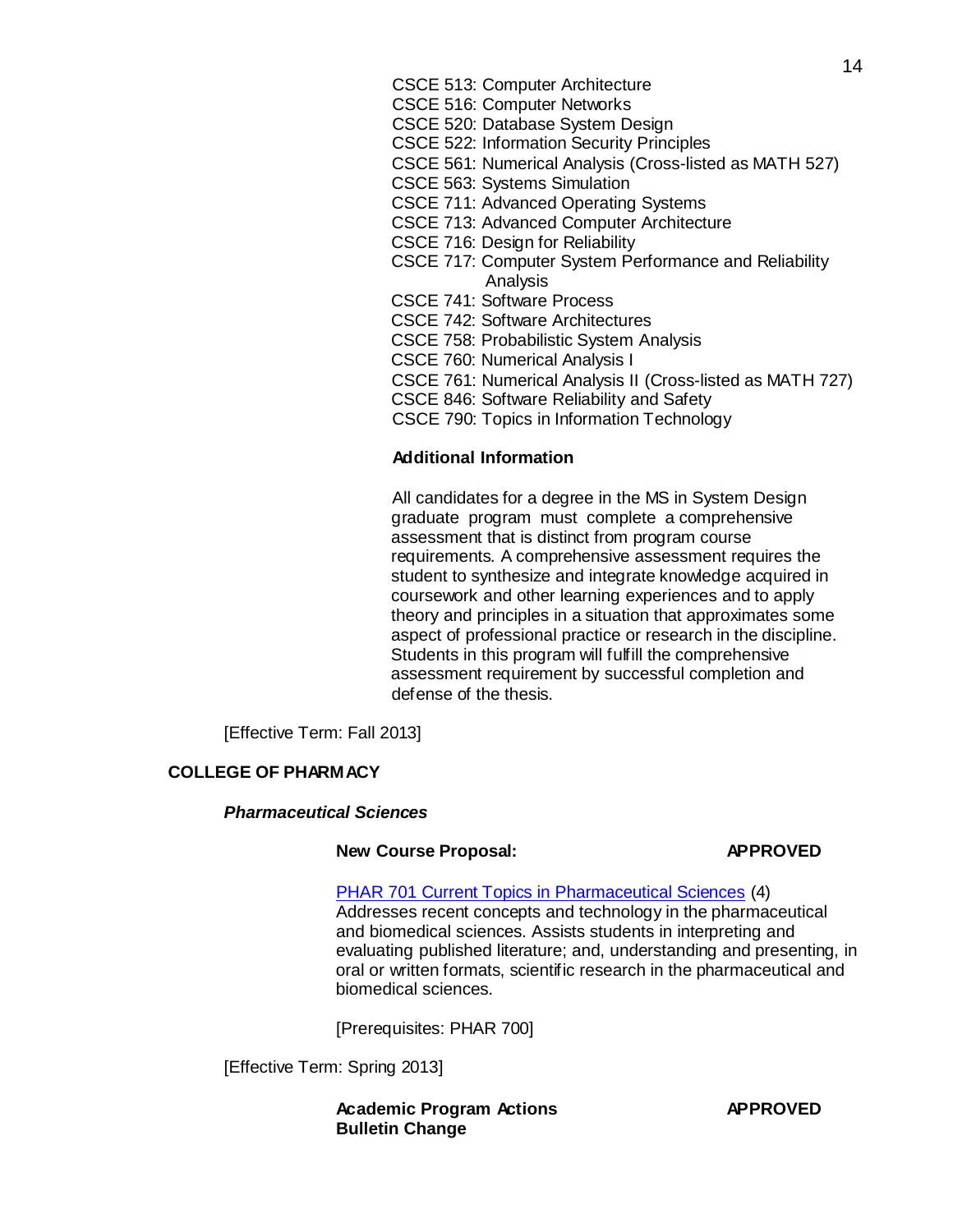From: [Pharmaceutical](http://gradschool.sc.edu/facstaff/gradcouncil/2012/Pharmaceutical%20Sciences%20PhD%20APA%20BCH%2020121115_Redacted.pdf) Sciences PhD (60)

#### **Degree Requirements (60-67 Post Baccalaureate Hours)**

The Ph.D. is offered in the following areas of specialization: In the Department of Pharmaceutical and Biomedical Sciences: Medicinal Chemistry (Synthetic or Biomedicinal) **Pharmaceutics** Pharmacology

In the Department of Clinical Pharmacy and Outcomes Sciences: Pharmaceutical and Health Outcomes

The Ph.D. requires a minimum of 60 hours beyond the baccalaureate degree, or a minimum of 30 hours beyond the master's degree as approved by advisement, including at least 12 credit hours of dissertation preparation. The Ph.D. degree requirements include an admission-to-candidacy examination, a comprehensive examination, and a dissertation. Further requirements are listed below for each specialization.

# **In the Department of Pharmaceutical and Biomedical Sciences:**

A research advisor must be chosen by the end of the first year. Admission to candidacy must occur by the end of the second year, and includes the following: 1) Submission of a doctoral program of study form, which is approved by the doctoral thesis committee. Satisfactory completion of all coursework taken in the first two years will be evaluated by the committee. 2) Submission of a written initial research proposal, followed by an oral presentation and defense of the proposal to the thesis committee.

The comprehensive written and oral examination must be completed by the end of the third year. The topic of the research proposal must be in an area outside the student's research dissertation, and approved by the thesis committee.

A written dissertation, along with an oral presentation and defense, is required for the completion of the Ph.D. degree.

# **In addition to the general requirements listed above, candidates for the Ph.D. degree are required to complete four departmental seminar courses:**

PHAR 712A - Seminar in [Pharmaceutical Sciences](http://bulletin.sc.edu/preview_course_nopop.php?catoid=35&amp%3Bamp%3Bamp%3Bcoid=76458) PHAR 712B - Seminar in [Pharmaceutical Sciences](http://bulletin.sc.edu/preview_course_nopop.php?catoid=35&amp%3Bamp%3Bamp%3Bcoid=76459) PHAR 712C - Seminar in [Pharmaceutical](http://bulletin.sc.edu/preview_course_nopop.php?catoid=35&amp%3Bamp%3Bamp%3Bcoid=76460) Science[s](http://bulletin.sc.edu/preview_course_nopop.php?catoid=35&amp%3Bamp%3Bamp%3Bcoid=76460) PHAR 712D - Seminar in [Pharmaceutical](http://bulletin.sc.edu/preview_course_nopop.php?catoid=35&amp%3Bamp%3Bamp%3Bcoid=76461) Sciences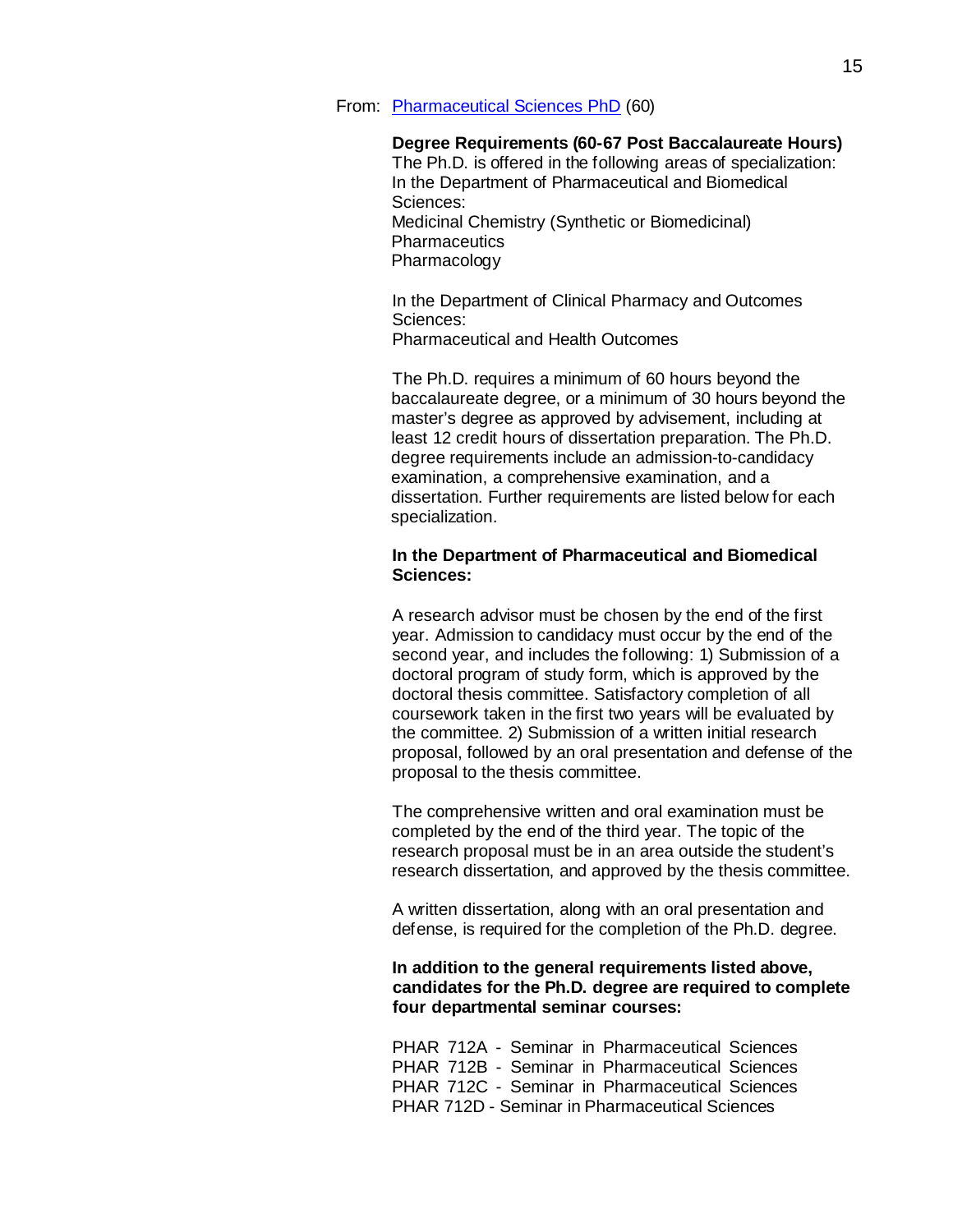## **Additional information:**

A maximum of 4 hours credit can be earned for PHAR 712. Further degree requirements for each specialty area are listed below.

# **Ph.D.–Medicinal Chemistry, (Biomedicinal) option (60 Hours)**

# **Prerequisite Courses**

BIOL 460 - See Undergraduate Bulletin for course description. CHEM 541 - [Physical Chemistry](http://bulletin.sc.edu/preview_course_nopop.php?catoid=35&amp%3Bamp%3Bamp%3Bcoid=71518) CHEM 542 - [Physical Chemistry](http://bulletin.sc.edu/preview_course_nopop.php?catoid=35&amp%3Bamp%3Bamp%3Bcoid=71522) CHEM 550 - [Biochemistry](http://bulletin.sc.edu/preview_course_nopop.php?catoid=35&amp%3Bamp%3Bamp%3Bcoid=71528)

# **Required Courses**

BIOL 655 - [Biotechnology](http://bulletin.sc.edu/preview_course_nopop.php?catoid=35&amp%3Bamp%3Bamp%3Bcoid=71336)<sup>1</sup> CHEM 751 - Biosynthesis of [Macromolecules](http://bulletin.sc.edu/preview_course_nopop.php?catoid=35&amp%3Bamp%3Bamp%3Bcoid=71590)<sup>1</sup> CHEM 752 - Regulation and Integration of [Metabolism](http://bulletin.sc.edu/preview_course_nopop.php?catoid=35&amp%3Bamp%3Bamp%3Bcoid=71591)<sup>1</sup> CHEM 753 - [Enzymology](http://bulletin.sc.edu/preview_course_nopop.php?catoid=35&amp%3Bamp%3Bamp%3Bcoid=71592) and Protein Chemistry<sup>1</sup> PHAR 700 - Principles of [Pharmacology,](http://bulletin.sc.edu/preview_course_nopop.php?catoid=35&amp%3Bamp%3Bamp%3Bcoid=76444) Medicinal Chemistry, and [Pharmaceutics](http://bulletin.sc.edu/preview_course_nopop.php?catoid=35&amp%3Bamp%3Bamp%3Bcoid=76444) PHAR 704 - Advanced [Medicinal Chemistry](http://bulletin.sc.edu/preview_course_nopop.php?catoid=35&amp%3Bamp%3Bamp%3Bcoid=76447) [II](http://bulletin.sc.edu/preview_course_nopop.php?catoid=35&amp%3Bamp%3Bamp%3Bcoid=76447) PHAR 712A - Seminar in [Pharmaceutical](http://bulletin.sc.edu/preview_course_nopop.php?catoid=35&amp%3Bamp%3Bamp%3Bcoid=76458) Science[s](http://bulletin.sc.edu/preview_course_nopop.php?catoid=35&amp%3Bamp%3Bamp%3Bcoid=76459) PHAR 712B - Seminar in [Pharmaceutical](http://bulletin.sc.edu/preview_course_nopop.php?catoid=35&amp%3Bamp%3Bamp%3Bcoid=76459) Science[s](http://bulletin.sc.edu/preview_course_nopop.php?catoid=35&amp%3Bamp%3Bamp%3Bcoid=76460) PHAR 712C - Seminar in [Pharmaceutical](http://bulletin.sc.edu/preview_course_nopop.php?catoid=35&amp%3Bamp%3Bamp%3Bcoid=76460) Science[s](http://bulletin.sc.edu/preview_course_nopop.php?catoid=35&amp%3Bamp%3Bamp%3Bcoid=76461) PHAR 712D - Seminar in [Pharmaceutical](http://bulletin.sc.edu/preview_course_nopop.php?catoid=35&amp%3Bamp%3Bamp%3Bcoid=76461) Sciences PHAR 737 - Advanced [Pharmacology](http://bulletin.sc.edu/preview_course_nopop.php?catoid=35&amp%3Bamp%3Bamp%3Bcoid=76475) II

# **Doctoral Directed Research (20-25 Hours)**

[PHAR 896](http://bulletin.sc.edu/preview_course_nopop.php?catoid=35&amp%3Bamp%3Bamp%3Bcoid=76485) - Doctoral Directed Research<sup>2</sup>

# **Dissertation Preparation (12 Hours)**

PHAR 899 - Dissertation [Preparation](http://bulletin.sc.edu/preview_course_nopop.php?catoid=35&amp%3Bamp%3Bamp%3Bcoid=76486) 

# **Notes:**

1 *Other electives may be substituted for this course if approved by the Ph.D. advisory committee, and the Dean of the Graduate School.* <sup>2</sup>

*Other didactic electives may be applied toward the total hours of credit required if approved by the Ph.D. advisory committee.*

# **Ph.D.–Medicinal Chemistry, (Synthetic) option (60 Hours)**

# **Prerequisite Courses**

BIOL 460 - See Undergraduate Bulletin for course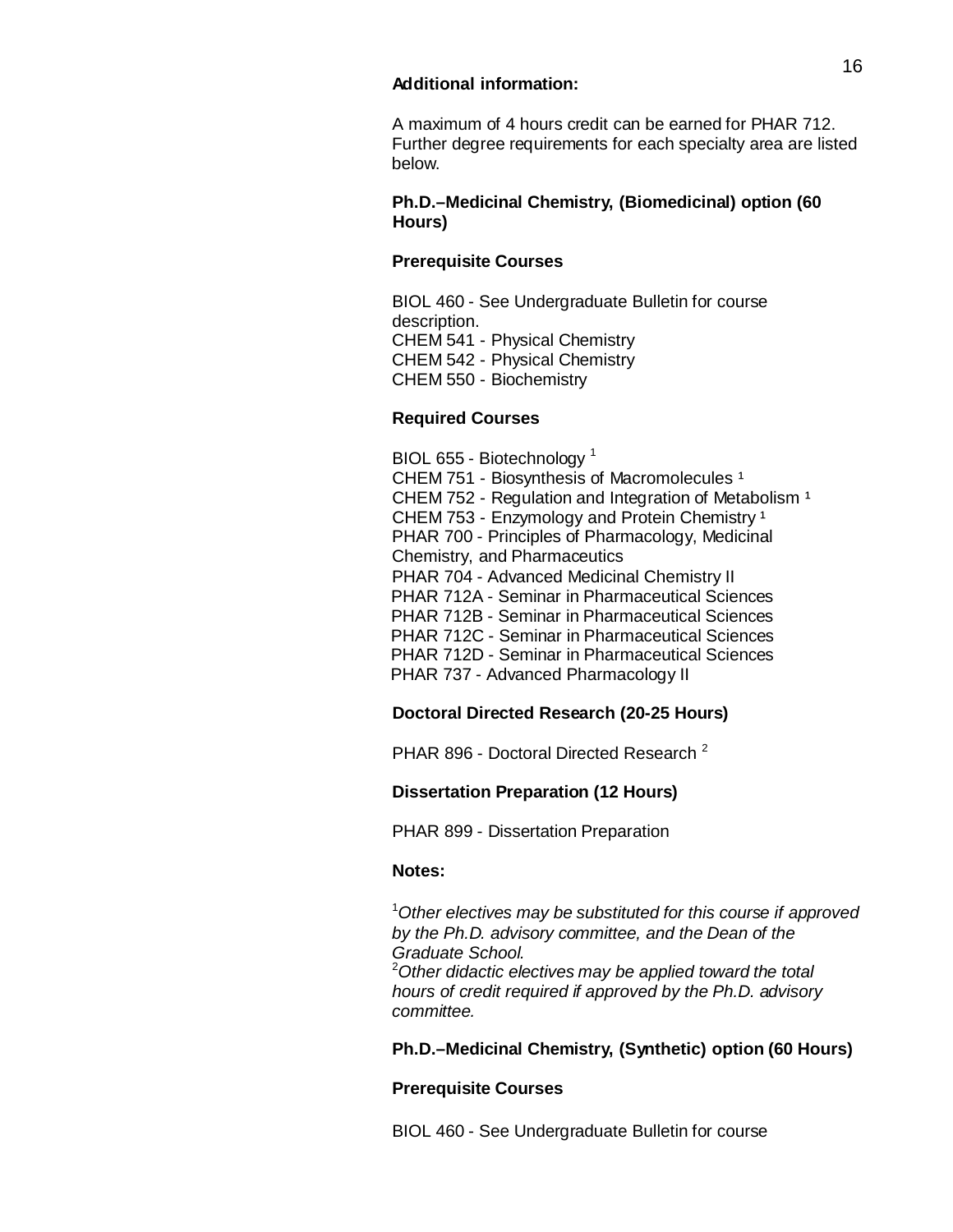description. CHEM 541 - [Physical Chemistry](http://bulletin.sc.edu/preview_course_nopop.php?catoid=35&amp%3Bamp%3Bamp%3Bcoid=71518) CHEM 542 - [Physical Chemistry](http://bulletin.sc.edu/preview_course_nopop.php?catoid=35&amp%3Bamp%3Bamp%3Bcoid=71522)

### **Required Courses**

CHEM 735 - Structural and [Mechanistic](http://bulletin.sc.edu/preview_course_nopop.php?catoid=35&amp%3Bamp%3Bamp%3Bcoid=71580) Organic Chemistry CHEM 736 - [Mechanistic](http://bulletin.sc.edu/preview_course_nopop.php?catoid=35&amp%3Bamp%3Bamp%3Bcoid=71581) and Synthetic Organic Chemistr[y](http://bulletin.sc.edu/preview_course_nopop.php?catoid=35&amp%3Bamp%3Bamp%3Bcoid=71581) PHAR 700 - Principles of [Pharmacology,](http://bulletin.sc.edu/preview_course_nopop.php?catoid=35&amp%3Bamp%3Bamp%3Bcoid=76444) Medicinal Chemistry, and [Pharmaceutics](http://bulletin.sc.edu/preview_course_nopop.php?catoid=35&amp%3Bamp%3Bamp%3Bcoid=76444) PHAR 704 - Advanced [Medicinal Chemistry](http://bulletin.sc.edu/preview_course_nopop.php?catoid=35&amp%3Bamp%3Bamp%3Bcoid=76447) [I](http://bulletin.sc.edu/preview_course_nopop.php?catoid=35&amp%3Bamp%3Bamp%3Bcoid=76447)[I](http://bulletin.sc.edu/preview_course_nopop.php?catoid=35&amp%3Bamp%3Bamp%3Bcoid=76448) PHAR 705 - Advanced [Medicinal Chemistry](http://bulletin.sc.edu/preview_course_nopop.php?catoid=35&amp%3Bamp%3Bamp%3Bcoid=76448) I[II](http://bulletin.sc.edu/preview_course_nopop.php?catoid=35&amp%3Bamp%3Bamp%3Bcoid=76448) [PHAR](http://bulletin.sc.edu/preview_course_nopop.php?catoid=35&amp%3Bamp%3Bamp%3Bcoid=76458)  712A - Seminar in [Pharmaceutical](http://bulletin.sc.edu/preview_course_nopop.php?catoid=35&amp%3Bamp%3Bamp%3Bcoid=76458) Sciences [PHAR](http://bulletin.sc.edu/preview_course_nopop.php?catoid=35&amp%3Bamp%3Bamp%3Bcoid=76459)  712B - Seminar in [Pharmaceutical](http://bulletin.sc.edu/preview_course_nopop.php?catoid=35&amp%3Bamp%3Bamp%3Bcoid=76459) Sciences [PHAR](http://bulletin.sc.edu/preview_course_nopop.php?catoid=35&amp%3Bamp%3Bamp%3Bcoid=76460)  712C - Seminar in [Pharmaceutical](http://bulletin.sc.edu/preview_course_nopop.php?catoid=35&amp%3Bamp%3Bamp%3Bcoid=76460) Sciences [PHAR](http://bulletin.sc.edu/preview_course_nopop.php?catoid=35&amp%3Bamp%3Bamp%3Bcoid=76461)  712D - Seminar in [Pharmaceutical](http://bulletin.sc.edu/preview_course_nopop.php?catoid=35&amp%3Bamp%3Bamp%3Bcoid=76461) Sciences [PHAR](http://bulletin.sc.edu/preview_course_nopop.php?catoid=35&amp%3Bamp%3Bamp%3Bcoid=76463)  714 - Drug Design by [Molecular](http://bulletin.sc.edu/preview_course_nopop.php?catoid=35&amp%3Bamp%3Bamp%3Bcoid=76463) Modeling an[d](http://bulletin.sc.edu/preview_course_nopop.php?catoid=35&amp%3Bamp%3Bamp%3Bcoid=76463) [Computational](http://bulletin.sc.edu/preview_course_nopop.php?catoid=35&amp%3Bamp%3Bamp%3Bcoid=76463) Techniques

# **Doctoral Directed Research (20-26 Hours)**

[PHAR 896](http://bulletin.sc.edu/preview_course_nopop.php?catoid=35&amp%3Bamp%3Bamp%3Bcoid=76485) - Doctoral Directed Research<sup>1</sup>

# **Dissertation Preparation (12 Hours)**

PHAR 899 - Dissertation [Preparation](http://bulletin.sc.edu/preview_course_nopop.php?catoid=35&amp%3Bamp%3Bamp%3Bcoid=76486) 

#### **Note:**

1 *Other didactic electives may be applied toward the total hours of credit required if approved by the Ph.D. advisory committee.*

#### **Ph.D., Pharmaceutics option (60 Hours)**

### **Prerequisite Courses**

MATH 141 MATH 142 BIOL 460 See Undergraduate Bulletin for course description.

## **Required Courses**

BIOL 655 - [Biotechnology](http://bulletin.sc.edu/preview_course_nopop.php?catoid=35&amp%3Bamp%3Bamp%3Bcoid=71336)<sup>1</sup> CHEM 541 - [Physical Chemistry](http://bulletin.sc.edu/preview_course_nopop.php?catoid=35&amp%3Bamp%3Bamp%3Bcoid=71518)<sup>1</sup> PHAR 700 - Principles of [Pharmacology,](http://bulletin.sc.edu/preview_course_nopop.php?catoid=35&amp%3Bamp%3Bamp%3Bcoid=76444) Medicinal Chemistry, and [Pharmaceutics](http://bulletin.sc.edu/preview_course_nopop.php?catoid=35&amp%3Bamp%3Bamp%3Bcoid=76444) PHAR 712A - Seminar in [Pharmaceutical Sciences](http://bulletin.sc.edu/preview_course_nopop.php?catoid=35&amp%3Bamp%3Bamp%3Bcoid=76458) PHAR 712B - Seminar in [Pharmaceutical Sciences](http://bulletin.sc.edu/preview_course_nopop.php?catoid=35&amp%3Bamp%3Bamp%3Bcoid=76459) PHAR 712C - Seminar in [Pharmaceutical](http://bulletin.sc.edu/preview_course_nopop.php?catoid=35&amp%3Bamp%3Bamp%3Bcoid=76460) Science[s](http://bulletin.sc.edu/preview_course_nopop.php?catoid=35&amp%3Bamp%3Bamp%3Bcoid=76460) PHAR 712D - Seminar in [Pharmaceutical](http://bulletin.sc.edu/preview_course_nopop.php?catoid=35&amp%3Bamp%3Bamp%3Bcoid=76461) Science[s](http://bulletin.sc.edu/preview_course_nopop.php?catoid=35&amp%3Bamp%3Bamp%3Bcoid=76461) PHAR 720 - [Pharmacokinetics](http://bulletin.sc.edu/preview_course_nopop.php?catoid=35&amp%3Bamp%3Bamp%3Bcoid=76466)<sup>2</sup> PHAR 726 - Advanced [Pharmaceutics](http://bulletin.sc.edu/preview_course_nopop.php?catoid=35&amp%3Bamp%3Bamp%3Bcoid=76469) II<sup>2</sup>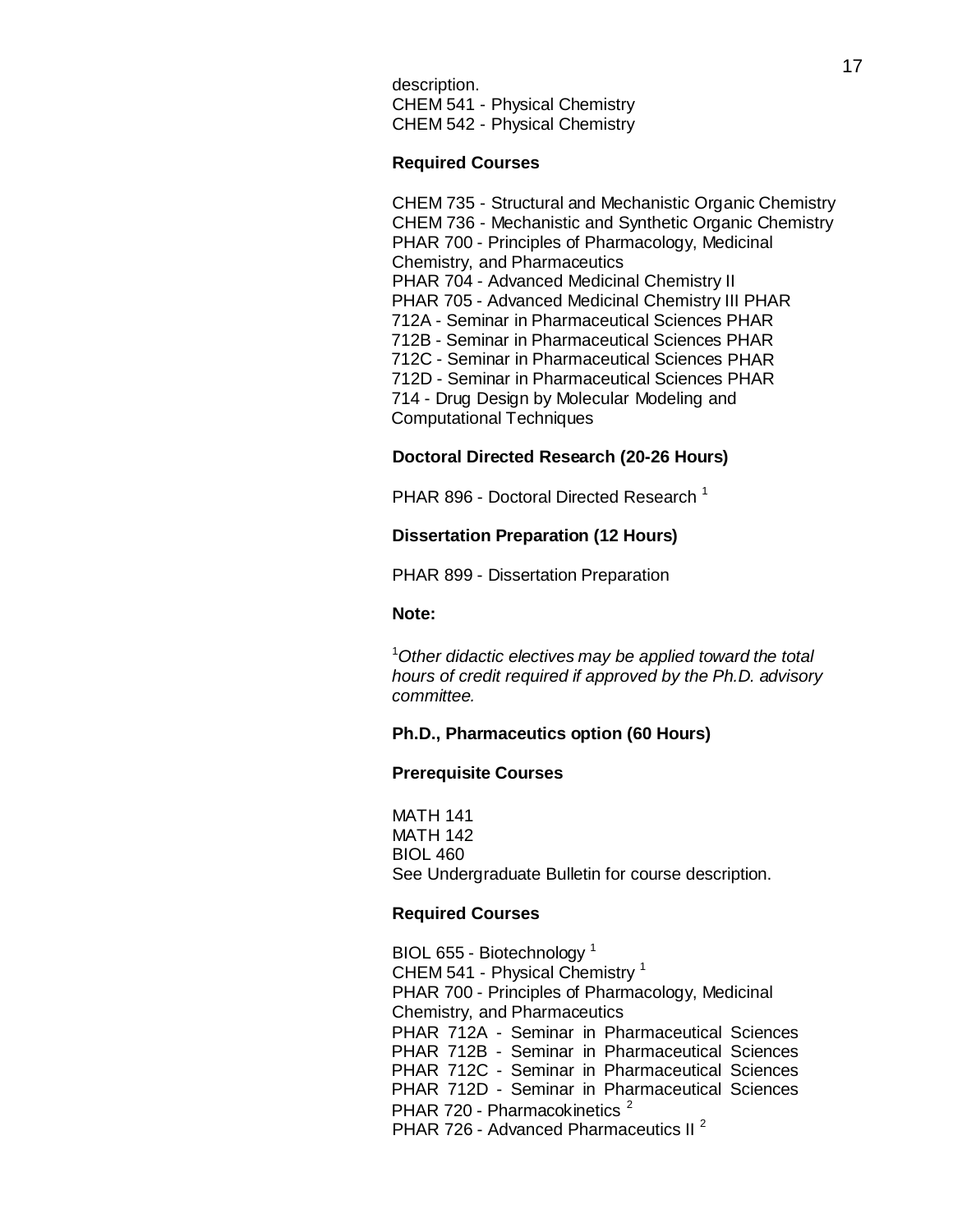# **Doctoral Directed Research (20-25 Hours)**

[PHAR 896](http://bulletin.sc.edu/preview_course_nopop.php?catoid=35&amp%3Bamp%3Bamp%3Bcoid=76485) - Doctoral Directed Research 4

# **Dissertation Preparation (12 Hours)**

PHAR 899 - Dissertation [Preparation](http://bulletin.sc.edu/preview_course_nopop.php?catoid=35&amp%3Bamp%3Bamp%3Bcoid=76486) 

#### **Notes:**

1 *Other courses in biology or chemistry may be substituted for this course if approved by the Ph.D. advisory committee, and the Dean of the Graduate School.* <sup>2</sup>

*Other courses in pharmaceutics may be substituted for this course if approved by the Ph.D. advisory committee, and the* **Dean** of the Graduate School.

*Other two-semester sequence courses in statistics or biostatistics may be substituted for this course if approved by the Ph.D. advisory committee, and the Dean of the Graduate School.* <sup>4</sup>

*Other didactic electives may be applied toward the total hours of credit required if approved by the Ph.D. advisory committee.*

## **Ph.D., Pharmacology option (60 Hours)**

#### **Prerequisite Course**

BIOL 460 - See Undergraduate Bulletin for course description.

### **Required Courses**

BIOL 655 - [Biotechnology](http://bulletin.sc.edu/preview_course_nopop.php?catoid=35&amp%3Bamp%3Bamp%3Bcoid=71336)<sup>1</sup> PHAR 700 - Principles of [Pharmacology,](http://bulletin.sc.edu/preview_course_nopop.php?catoid=35&amp%3Bamp%3Bamp%3Bcoid=76444) Medicinal Chemistry, and [Pharmaceutics](http://bulletin.sc.edu/preview_course_nopop.php?catoid=35&amp%3Bamp%3Bamp%3Bcoid=76444) PHAR 712A - Seminar in [Pharmaceutical Sciences](http://bulletin.sc.edu/preview_course_nopop.php?catoid=35&amp%3Bamp%3Bamp%3Bcoid=76458) PHAR 712B - Seminar [in Pharmaceutical Sciences](http://bulletin.sc.edu/preview_course_nopop.php?catoid=35&amp%3Bamp%3Bamp%3Bcoid=76459) PHAR 712C - Seminar in [Pharmaceutical](http://bulletin.sc.edu/preview_course_nopop.php?catoid=35&amp%3Bamp%3Bamp%3Bcoid=76460) Science[s](http://bulletin.sc.edu/preview_course_nopop.php?catoid=35&amp%3Bamp%3Bamp%3Bcoid=76460) PHAR 712D - Seminar in [Pharmaceutical](http://bulletin.sc.edu/preview_course_nopop.php?catoid=35&amp%3Bamp%3Bamp%3Bcoid=76461) Science[s](http://bulletin.sc.edu/preview_course_nopop.php?catoid=35&amp%3Bamp%3Bamp%3Bcoid=76461) PHAR 736 - Advanced [Pharmacology](http://bulletin.sc.edu/preview_course_nopop.php?catoid=35&amp%3Bamp%3Bamp%3Bcoid=76474) I PHAR 737 - Advanced [Pharmacology](http://bulletin.sc.edu/preview_course_nopop.php?catoid=35&amp%3Bamp%3Bamp%3Bcoid=76475) I[I](http://bulletin.sc.edu/preview_course_nopop.php?catoid=35&amp%3Bamp%3Bamp%3Bcoid=76475) STAT 515 - [Statistical Methods](http://bulletin.sc.edu/preview_course_nopop.php?catoid=35&amp%3Bamp%3Bamp%3Bcoid=78300) I ²

# **Doctoral Directed Research (24-27 Hours)**

[PHAR 896](http://bulletin.sc.edu/preview_course_nopop.php?catoid=35&amp%3Bamp%3Bamp%3Bcoid=76485) - Doctoral Directed Research 3

#### **Dissertation Preparation (12 Hours)**

PHAR 899 - [Dissertation](http://bulletin.sc.edu/preview_course_nopop.php?catoid=35&amp%3Bamp%3Bamp%3Bcoid=76486) Preparation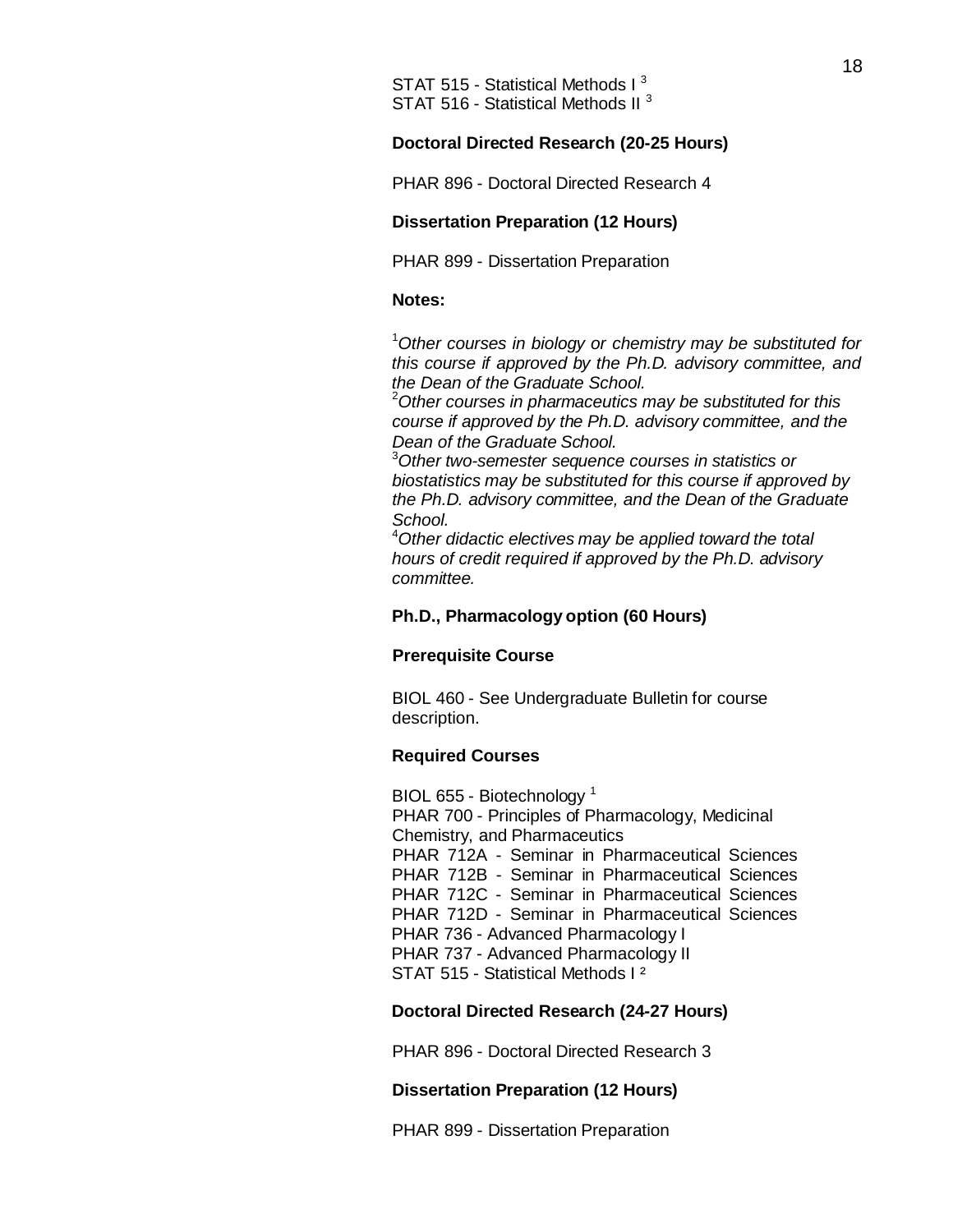# **Notes:**

<sup>1</sup>Other electives may be substituted for these courses if approved by the Ph.D. advisory committee, and the Dean of the Graduate School.

<sup>2</sup>Other statistics or biostatistics may be substituted for this course if approved by the Ph.D. advisory committee, and the Dean of the Graduate School.

<sup>3</sup>Other didactic electives may be applied toward the total hours of credit required if approved by the Ph.D. advisory committee.

# **Courses for the Pharm.D. and Ph.D. (60 Hours)**

In addition to the general requirements listed above, students pursuing the Pharm.D. and Ph.D. concurrently will take elective courses that are approved for graduate credit and fulfill requirements for the Ph.D. program. Electives in the Pharm.D. curriculum: up to nine credit hours can count toward both degrees, with the following stipulations. The student must have completed at least 90 hours of undergraduate course work, have a minimum GPA of 3.40, and have form GS-59 on file in The Graduate School. A grade of **B** or higher must be earned for the course to count for graduate credit. At least half of the electives must be numbered 700 or above. Courses numbered 500-699 are acceptable only if they have been approved for graduate credit. Graduate courses taught in units other than pharmacy must be approved by the graduate faculty of pharmacy as appropriate for a Ph.D. degree in pharmaceutical sciences. Registration for each course requires approval of the student's advisor, the chair of the student's department, the graduate director of the Ph.D. program, and the dean of The Graduate School. Form GS-59A must be processed for each graduate credit course at the time of registration to permit the registrar's office to properly enroll the student for graduate credit.

# **Required Courses**

PHAR 712A - Seminar in [Pharmaceutical Sciences](http://bulletin.sc.edu/preview_course_nopop.php?catoid=35&amp%3Bamp%3Bamp%3Bcoid=76458) PHAR 712B - Seminar in [Pharmaceutical Sciences](http://bulletin.sc.edu/preview_course_nopop.php?catoid=35&amp%3Bamp%3Bamp%3Bcoid=76459) PHAR 712C - Seminar in [Pharmaceutical](http://bulletin.sc.edu/preview_course_nopop.php?catoid=35&amp%3Bamp%3Bamp%3Bcoid=76460) Science[s](http://bulletin.sc.edu/preview_course_nopop.php?catoid=35&amp%3Bamp%3Bamp%3Bcoid=76460) PHAR 712D - Seminar in [Pharmaceutical](http://bulletin.sc.edu/preview_course_nopop.php?catoid=35&amp%3Bamp%3Bamp%3Bcoid=76461) Sciences

# **Notes**

Up to three graduate-level courses taken as electives for the Pharm.D.,  $0-9$  hours<sup>1</sup> Two to five graduate-level courses not taken for the Pharm.D. degree, 7-15 hours

# **Doctoral Directed Research (up to 29 Hours)**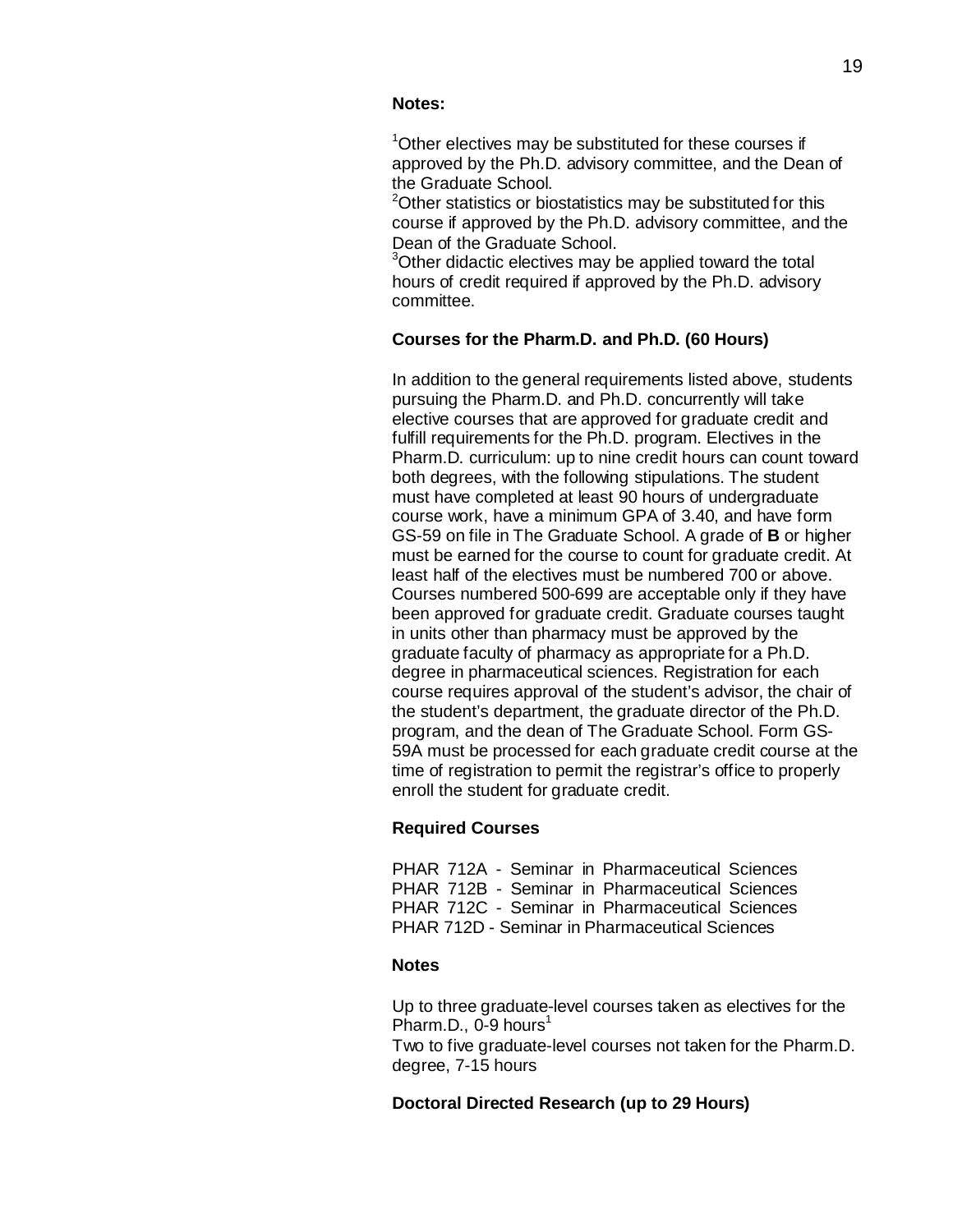[PHAR 896](http://bulletin.sc.edu/preview_course_nopop.php?catoid=35&amp%3Bamp%3Bamp%3Bcoid=76485) - Doctoral Directed Research<sup>2</sup>

# **Dissertation Preparation (12 Hours)**

PHAR 899 - Dissertation [Preparation](http://bulletin.sc.edu/preview_course_nopop.php?catoid=35&amp%3Bamp%3Bamp%3Bcoid=76486) 

## **Notes:**

1 *Electives must be approved by the Ph.D. advisory committee as appropriate for one of the following specialty areas.* 2 *Other didactic electives may be applied toward the total hours of credit if approved by the Ph.D. advisory committee.*

# **In the Department of Clinical Pharmacy and Outcomes Sciences:**

# **Ph.D.–Pharmacy Administration option (55 Hours)**

All students must complete 64 to 67 credit hours for the degree. The course requirement includes 55 hours of core courses and 9 to 12 hours of minor cognate courses.<sup>1</sup>

# **Pharmacy Core:**

PHAR 711A - Seminar in [Pharmaceutical](http://bulletin.sc.edu/preview_course_nopop.php?catoid=35&amp%3Bamp%3Bamp%3Bcoid=76454) and Health [Outcomes](http://bulletin.sc.edu/preview_course_nopop.php?catoid=35&amp%3Bamp%3Bamp%3Bcoid=76454) Sciences PHAR 711B - Seminar in [Pharmaceutical](http://bulletin.sc.edu/preview_course_nopop.php?catoid=35&amp%3Bamp%3Bamp%3Bcoid=76455) and Health [Outcomes](http://bulletin.sc.edu/preview_course_nopop.php?catoid=35&amp%3Bamp%3Bamp%3Bcoid=76455) Sciences PHAR 711C - Seminar in [Pharmaceutical](http://bulletin.sc.edu/preview_course_nopop.php?catoid=35&amp%3Bamp%3Bamp%3Bcoid=76456) and Health [Outcomes](http://bulletin.sc.edu/preview_course_nopop.php?catoid=35&amp%3Bamp%3Bamp%3Bcoid=76456) Sciences PHAR 711D - Seminar in [Pharmaceutical](http://bulletin.sc.edu/preview_course_nopop.php?catoid=35&amp%3Bamp%3Bamp%3Bcoid=76457) and Health [Outcomes](http://bulletin.sc.edu/preview_course_nopop.php?catoid=35&amp%3Bamp%3Bamp%3Bcoid=76457) Sciences PHAR 740 - [Socio-Economics](http://bulletin.sc.edu/preview_course_nopop.php?catoid=35&amp%3Bamp%3Bamp%3Bcoid=76477) of Pharmacy Practic[e](http://bulletin.sc.edu/preview_course_nopop.php?catoid=35&amp%3Bamp%3Bamp%3Bcoid=76477) PHAR 741 - [Pharmaceutical Outcomes](http://bulletin.sc.edu/preview_course_nopop.php?catoid=35&amp%3Bamp%3Bamp%3Bcoid=76478) Databas[e](http://bulletin.sc.edu/preview_course_nopop.php?catoid=35&amp%3Bamp%3Bamp%3Bcoid=76478) [Development](http://bulletin.sc.edu/preview_course_nopop.php?catoid=35&amp%3Bamp%3Bamp%3Bcoid=76478) PHAR 742 - Research Methods in [Pharmaceutical and](http://bulletin.sc.edu/preview_course_nopop.php?catoid=35&amp%3Bamp%3Bamp%3Bcoid=76479) Health [Outcomes](http://bulletin.sc.edu/preview_course_nopop.php?catoid=35&amp%3Bamp%3Bamp%3Bcoid=76479) Sciences PHAR 748 - Principles of [Pharmacoeconomics](http://bulletin.sc.edu/preview_course_nopop.php?catoid=35&amp%3Bamp%3Bamp%3Bcoid=76483)

# **Dissertation Preparation (12 Hours)**

PHAR 899 - Dissertation [Preparation](http://bulletin.sc.edu/preview_course_nopop.php?catoid=35&amp%3Bamp%3Bamp%3Bcoid=76486) 

# **Business Core:**

ECON 728 - Applied [Microeconomics](http://bulletin.sc.edu/preview_course_nopop.php?catoid=35&amp%3Bamp%3Bamp%3Bcoid=72335) MKTG 701 - Marketing [Management](http://bulletin.sc.edu/preview_course_nopop.php?catoid=35&amp%3Bamp%3Bamp%3Bcoid=75624)  ACCT 728 - [Financial Accounting](http://bulletin.sc.edu/preview_course_nopop.php?catoid=35&amp%3Bamp%3Bamp%3Bcoid=70610)  ACCT 729 - Managerial [Accounting](http://bulletin.sc.edu/preview_course_nopop.php?catoid=35&amp%3Bamp%3Bamp%3Bcoid=70611)

# **Analytic Core:**

STAT 515 - [Statistical Methods](http://bulletin.sc.edu/preview_course_nopop.php?catoid=35&amp%3Bamp%3Bamp%3Bcoid=78300) [I](http://bulletin.sc.edu/preview_course_nopop.php?catoid=35&amp%3Bamp%3Bamp%3Bcoid=78300) STAT 516 - [Statistical Methods](http://bulletin.sc.edu/preview_course_nopop.php?catoid=35&amp%3Bamp%3Bamp%3Bcoid=78302) II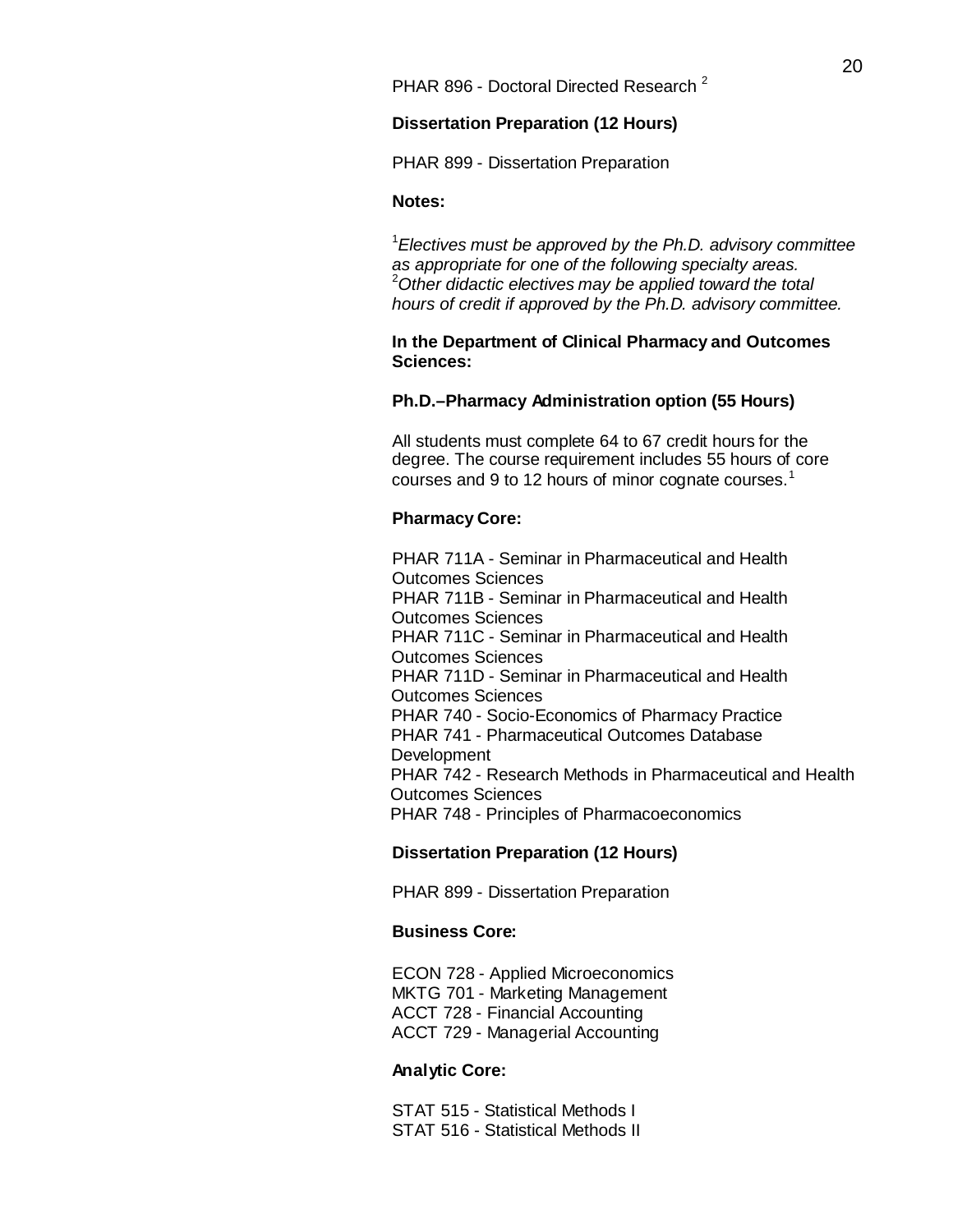STAT 518 - Nonparametric [Statistical Methods](http://bulletin.sc.edu/preview_course_nopop.php?catoid=35&amp%3Bamp%3Bamp%3Bcoid=78306) MKTG 850 - Research Methods and [Philosophies](http://bulletin.sc.edu/preview_course_nopop.php?catoid=35&amp%3Bamp%3Bamp%3Bcoid=75636) i[n](http://bulletin.sc.edu/preview_course_nopop.php?catoid=35&amp%3Bamp%3Bamp%3Bcoid=75636) [Marketing](http://bulletin.sc.edu/preview_course_nopop.php?catoid=35&amp%3Bamp%3Bamp%3Bcoid=75636) MKTG 853 - Analytic [Techniques](http://bulletin.sc.edu/preview_course_nopop.php?catoid=35&amp%3Bamp%3Bamp%3Bcoid=75639) for Marketing Decision [Making](http://bulletin.sc.edu/preview_course_nopop.php?catoid=35&amp%3Bamp%3Bamp%3Bcoid=75639)

#### **Notes:**

*1 Students must also take 12 hours\* of minor cognate courses in one of the following areas: marketing, public policy, economics, or epidemiology. Examples of courses that will satisfy the minor cognate requirement include: Marketing: MKTG 702, 704, etc. Public Policy: POLI 706, 757, etc. Economics: ECON 594, 740, etc. Epidemiology: 701, 741, etc. \*3 credit hours from the common core required courses may be applied if the course is in the student's chosen area of concentration. 2 HADM 846 is an acceptable substitute.*

# **Total 64-67 hrs.**

To: Pharmaceutical Sciences PhD (60 - 67)

**Degree Requirements (60-67 Post Baccalaureate Hours)**  The Ph.D. is offered in the following areas of specialization: In the Department of Drug Discovery and Biomedical Sciences: Pharmaceutical Sciences

In the Department of Clinical Pharmacy and Outcomes Sciences: Pharmaceutical and Health Outcomes

The PhD requires a minimum of 60 hours beyond the baccalaureate degree, or a minimum of 30 hours beyond the master's degree as approved by advisement, including at least 12 credit hours of dissertation preparation. The PhD degree requirements include an admission-to-candidacy examination, a comprehensive examination, and a dissertation.

# **In the Department of Drug Discovery and Biomedical Sciences:**

1. A research advisor must be chosen by the end of the first year.

2. Admission to candidacy must occur by the end of the second year, and includes the following: a) Submission of a doctoral program of study form, which is approved by the doctoral thesis committee. Satisfactory completion of all coursework taken in the first two years will be evaluated by the committee.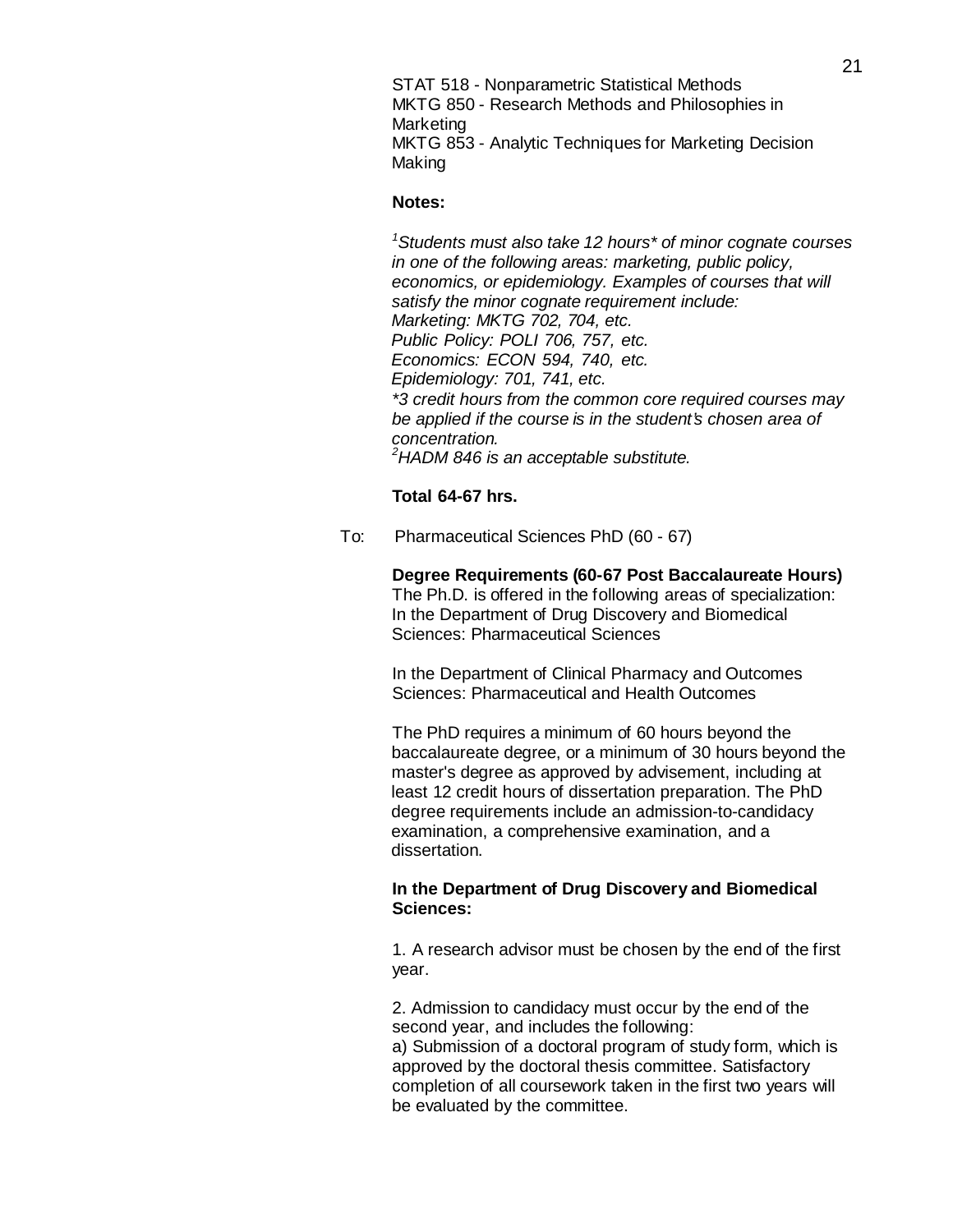b) Submission of a written initial research proposal, followed by an oral presentation and defense of the proposal to the thesis committee.

3. The comprehensive written and oral examination must be completed by the end of the third year.

4. A written dissertation, along with an oral presentation and defense, is required for the completion of the Ph.D. degree.

# **In addition to the general requirements listed above, candidates for the Ph.D. degree are required to complete four departmental seminar courses:**

## **PhD Pharmaceutical Sciences (60 Hours)**

#### Required Courses

PHAR 700 - Principles of Pharmacology, Medicinal chemistry, and Pharmaceutics-4 hours PHAR 701 - Current Topics in Pharmaceutical Sciences - 4 hours PHAR 712B - Seminar in Pharmaceutical Sciences - 1 hour PHAR 712C - Seminar in Pharmaceutical Sciences - 1 hour PHAR 712D - Seminar in Pharmaceutical Sciences - 1 hour ELECTIVE - 12 hours of electives

# **Doctoral Directed Research (24 Hours)**

PHAR 896 - Doctoral Directed Research

### **Dissertation Preparation (12 Hours)**

PHAR 899 - Dissertation Preparation

A maximum of 4 hours credit can be earned for PHAR 712.

Electives will be chosen based on the needs of the graduate student. Areas of emphasis include Biomedicinal Chemistry. Synthetic Medicinal Chemistry. Pharmaceutics, and Pharmacology. Electives will be chosen based on the area of emphasis and must be approved by the PhD advisory committee and the Graduate Program Director. Electives must be 700 level and above, or any course approved by the Graduate School for Graduate Credit.

Other didactic electives may be applied toward the total hours of credit required if approved by the PhD advisory committee.

### **Courses for the PharmD and PhD (60 Hours)**

In addition to the general requirements listed above, students pursuing the PharmD and PhD concurrently will take elective courses that are approved for graduate credit and fulfill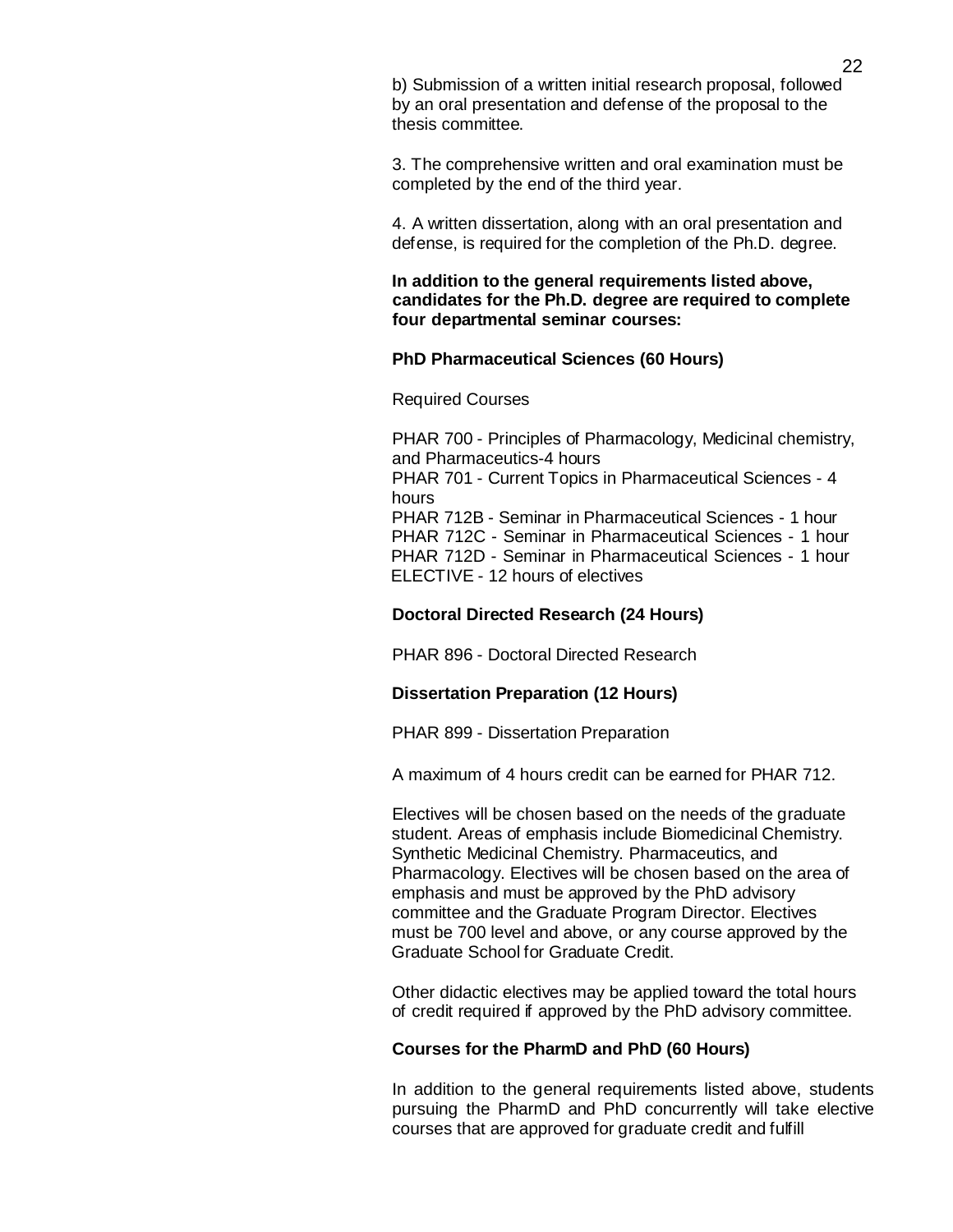requirements for the PhD program. Electives in the PharmD curriculum; up to nine credit hours can count toward both degrees, with the following stipulations. The student must have completed at least 90 hours of undergraduate course work, have a minimum GPA of 3.40, and have a form GS-59 on file in The Graduate School. A grade of B or higher must be earned for the course to count for graduate credit. Graduate courses taught in units other than pharmacy must be approved by the graduate faculty of pharmacy as appropriate for a PhD degree in pharmaceutical sciences. Registration for each course requires approval of the student's advisor, the chair of the student's department, the graduate director of the PhD program, and the dean of The Graduate School. Form GS-59A must be processed for each graduate credit course at the time of registration to permit the registrar's office to properly enroll the student for graduate credit.

# **Required Courses**

PHAR 712A - Seminar in Pharmaceutical Sciences PHAR 712B - Seminar in Pharmaceutical Sciences PHAR 712C - Seminar in Pharmaceutical Sciences PHAR 712D - Seminar in Pharmaceutical Sciences

## **Notes**

Up to three graduate-level courses taken as electives for the PharmD, 0-9 hours Two to five graduate-level courses not taken for the PharmD degree, 7-15 hours

## **Doctoral Directed Research (up to 29 Hours)**

PHAR 896 - Doctoral Directed Research

#### **Dissertation Preparation (12 Hours)**

PHAR 899 - Dissertation Preparation

# **Notes:**

Electives must be approved by the PhD advisory committee as appropriate for one of the following specialty areas.

Other didactic electives may be applied toward the total hours of credit if approved by the PhD advisory committee.

## **In the Department of Clinical Pharmacy and Outcomes Sciences:**

PhD-Pharmaceutical and Health Outcomes Sciences (55 Hours)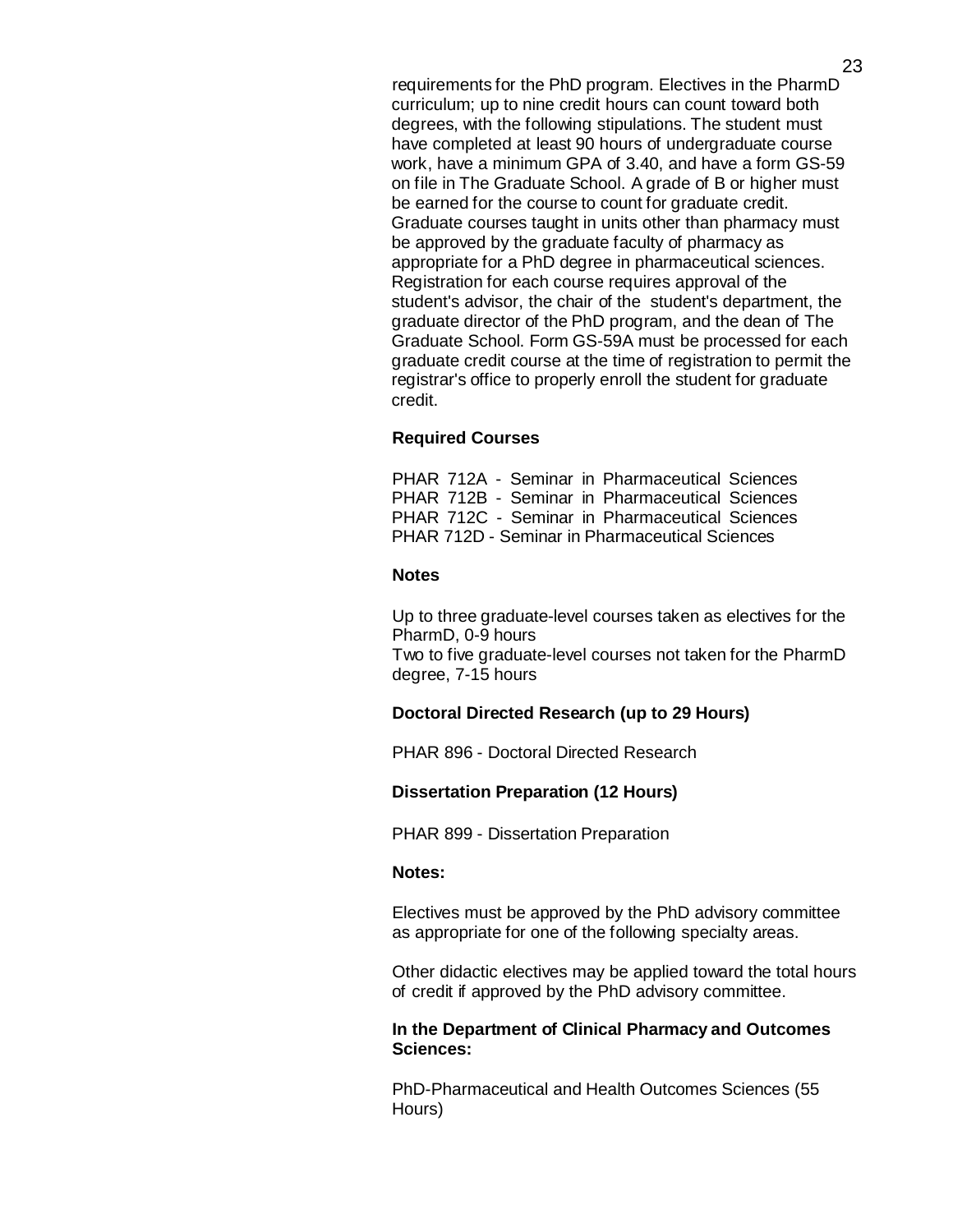All students must complete 64 to 67 credit hours for the degree. The course requirement includes 55 hours of core courses and 9 to 12 hours of minor cognate courses.

## **Pharmacy Core:**

PHAR 711A - Seminar in Pharmaceutical and Health Outcomes Sciences PHAR 711B - Seminar in Pharmaceutical and Health Outcomes Sciences PHAR 711C - Seminar in Pharmaceutical and Health Outcomes Sciences PHAR 711D - Seminar in Pharmaceutical and Health Outcomes Sciences PHAR 740 - Socio-Economics of Pharmacy Practice PHAR 741 - Pharmaceutical Outcomes Database Development PHAR 742 - Research Methods in Pharmaceutical and Health Outcomes Sciences PHAR 748 - Principles of Pharmacoeconomics

# **Dissertation Preparation (12 Hours)**

PHAR 899 - Dissertation Preparation

# **Business Core:**

ECON 728 - Applied Microeconomics MKTG 701 - Marketing Management ACCT 728 - Financial Accounting ACCT 729 - Managerial Accounting

### **Analytic Core:**

STAT 515 - Statistical Methods I STAT 516 - Statistical Methods II ACCT 728 - Financial Accounting ACCT 729 - Managerial Accounting

### **Notes:**

Students must also take 12 hours of minor cognate courses in one of the following areas: marketing, public policy, economics, or epidemiology. Examples of courses that will satisfy the minor cognate requirement include:

Marketing: MKTG 702, 704, etc. Public Policy: POLI 706, 757, etc. Economics: ECON 594, 740, etc. Epidemiology: 701, 741, etc. \*3 credit hours from the common core required courses may be applied if the course is the chosen area of concentration.

HADM 846 is an acceptable substitute.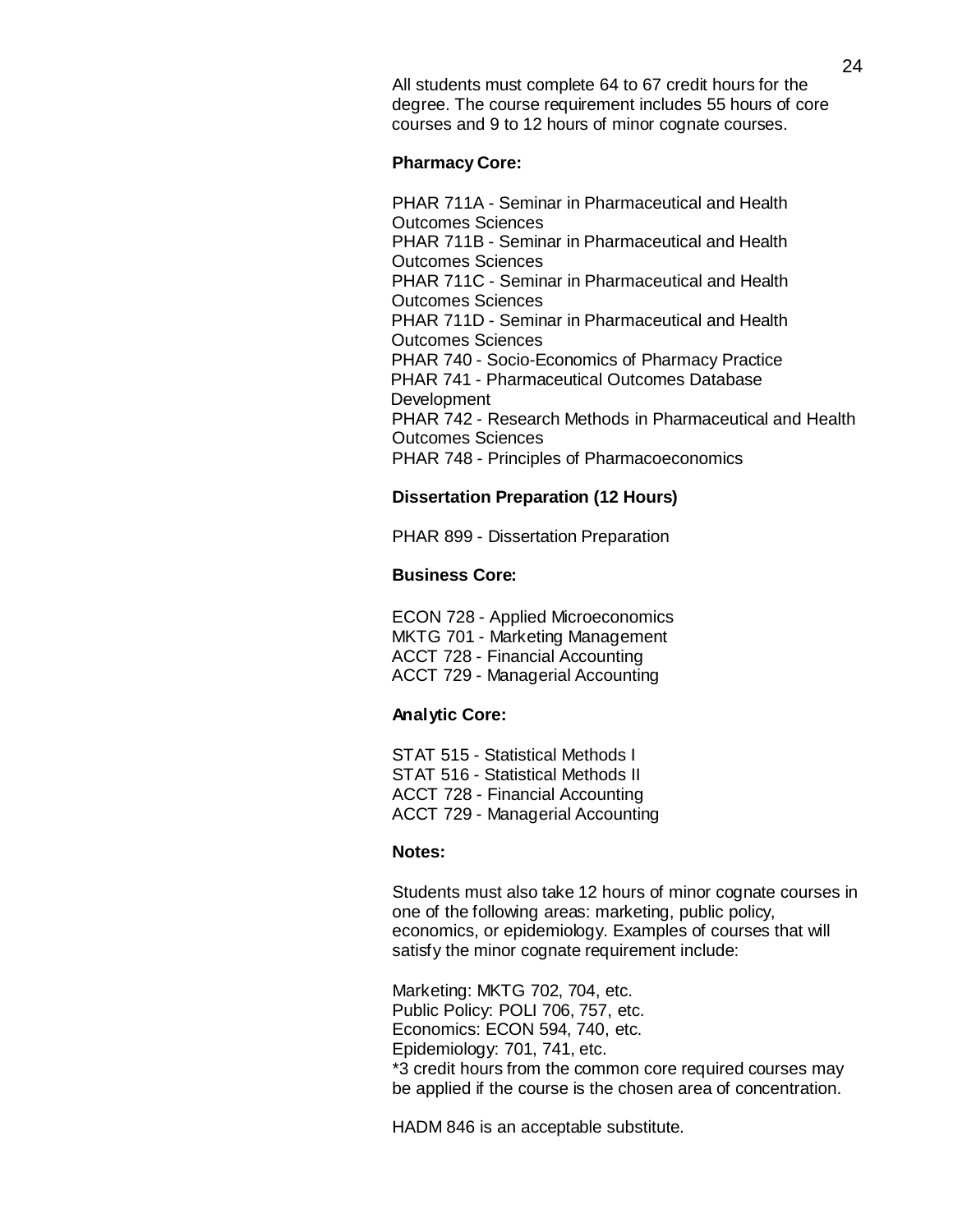Total 64-67 hrs.

[Effective Term: Spring 2013]

# **Course Change Proposal: APPROVED**

- From: [PHAR 735](http://gradschool.sc.edu/facstaff/gradcouncil/2012/SCCP%20735%20Cancer%20Causes%2CTrtmnt%20%26%20Prventn%2020121115_Redacted.pdf) Cancer: Causes, Treatment and [Prevention](http://gradschool.sc.edu/facstaff/gradcouncil/2012/SCCP%20735%20Cancer%20Causes%2CTrtmnt%20%26%20Prventn%2020121115_Redacted.pdf) (2) Traditional Delivery
- To: PHAR 735 Cancer: Causes, Treatment and Prevention (2)

Add Delivery Method to Traditional and Distance Education.

[Cross-listed Course: PHAR 717]

[Effective Term: Spring 2013]

**11. Report of the Humanities, Social Sciences, Education, and Related Professional Programs Committee** (J. Daniel Jenkins)

# **COLLEGE OF ARTS AND SCIENCES**

*Social Work*

# **Academic Program Actions/Bulletin Change: APPROVED**

From: [Masters](http://gradschool.sc.edu/facstaff/gradcouncil/2012/MSW%20APA%20BCH_Redacted.pdf) of Social Work (60) Delete 38-month part-time extended plan of study:

# **Part-Time Extended Curriculum (38 Months)**

Students who pursue the entire M.S.W . program (60 hours) on a part-time basis will take courses according to the following schedule. Students have a choice of taking required courses on Saturdays or weekdays.

First Year

Summer I:

SOWK 712 - Human Behavior and the Social [Environment I](http://bulletin.sc.edu/preview_course_nopop.php?catoid=35&amp%3Bamp%3Bamp%3Bcoid=78017) \* Summer II:

SOWK 791 - SocialWork Research [Methodologies](http://bulletin.sc.edu/preview_course_nopop.php?catoid=35&amp%3Bamp%3Bamp%3Bcoid=78069) \* Fall:

SOWK 741 - [SocialWelfare](http://bulletin.sc.edu/preview_course_nopop.php?catoid=35&amp%3Bamp%3Bamp%3Bcoid=78031) Problems and Policies \* Elective Spring:

SOWK 742 - [SocialWelfare](http://bulletin.sc.edu/preview_course_nopop.php?catoid=35&amp%3Bamp%3Bamp%3Bcoid=78032) Policy Analysis \*\*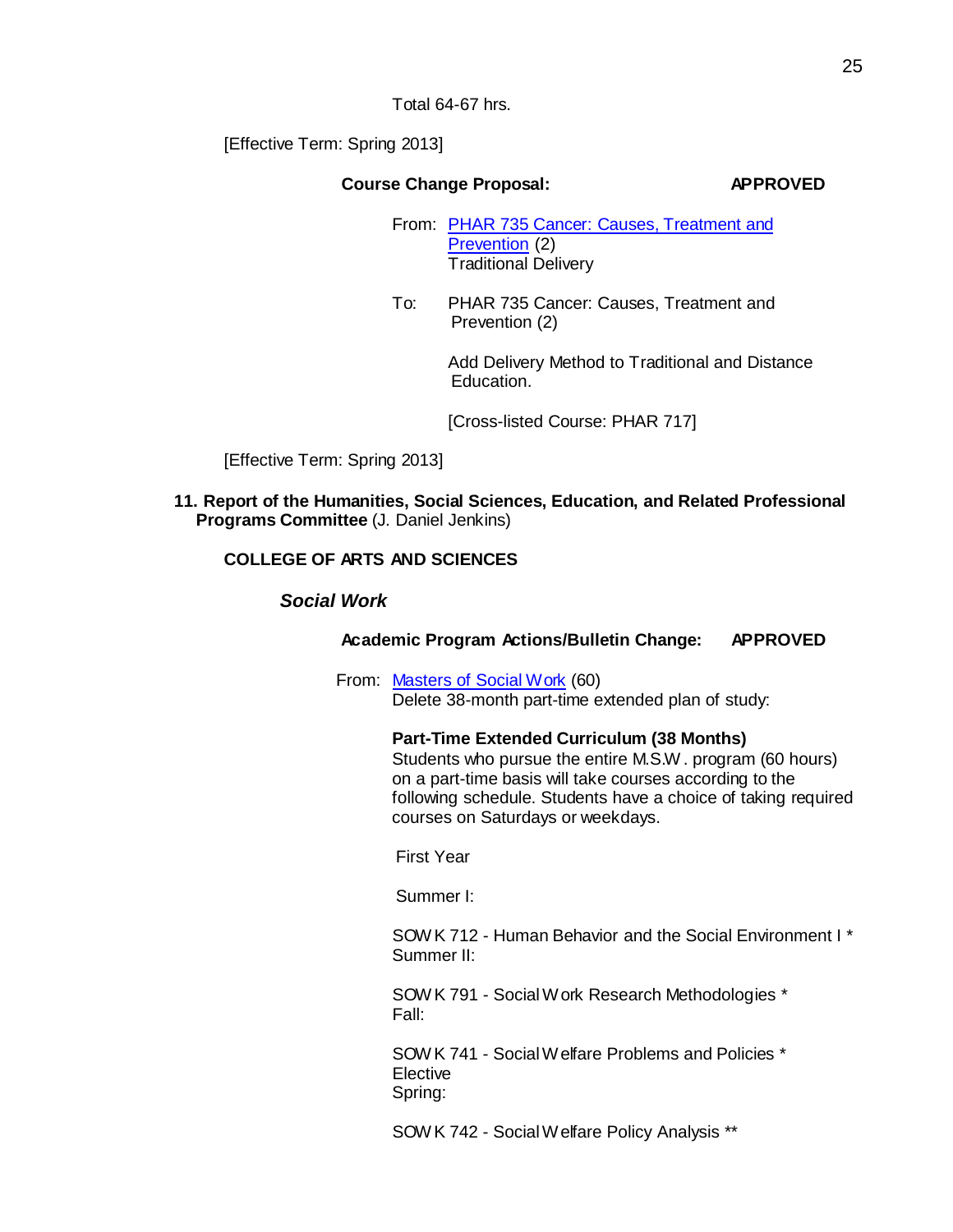**Elective** Note

\*Course offered through Distance Education \*\*Saturdays

Second Year

Summer I:

SOWK 716 - Human Behavior and the Social [Environment II](http://bulletin.sc.edu/preview_course_nopop.php?catoid=35&amp%3Bamp%3Bamp%3Bcoid=78019) \*

Summer II:

SOW K 732 - Social W ork Practice with [Organizations](http://bulletin.sc.edu/preview_course_nopop.php?catoid=35&amp%3Bamp%3Bamp%3Bcoid=78026) and **[Communities](http://bulletin.sc.edu/preview_course_nopop.php?catoid=35&amp%3Bamp%3Bamp%3Bcoid=78026)** 

Fall:

SOWK 722 - [SocialWork](http://bulletin.sc.edu/preview_course_nopop.php?catoid=35&amp%3Bamp%3Bamp%3Bcoid=78021) Practice with Individuals and [Families](http://bulletin.sc.edu/preview_course_nopop.php?catoid=35&amp%3Bamp%3Bamp%3Bcoid=78021)

SOWK 781 - Field Instruction [I: Generalist](http://bulletin.sc.edu/preview_course_nopop.php?catoid=35&amp%3Bamp%3Bamp%3Bcoid=78063) Social Work [Practice](http://bulletin.sc.edu/preview_course_nopop.php?catoid=35&amp%3Bamp%3Bamp%3Bcoid=78063) (field placement two days a week)

Spring:

SOWK 710 - [Foundations](http://bulletin.sc.edu/preview_course_nopop.php?catoid=35&amp%3Bamp%3Bamp%3Bcoid=78016) of SocialW ork Practice in Groups

SOWK 782 - Field Instruction II: Generalist [SocialWork](http://bulletin.sc.edu/preview_course_nopop.php?catoid=35&amp%3Bamp%3Bamp%3Bcoid=78064) [Practice](http://bulletin.sc.edu/preview_course_nopop.php?catoid=35&amp%3Bamp%3Bamp%3Bcoid=78064) (field placement two days a week)

Note

\* Course offered through Distance Education Third Year

Advanced Social W ork Practice with Individuals, Families & Groups Concentration

Summer I:

SOWK 726 - Supervision and Case [Consultation](http://bulletin.sc.edu/preview_course_nopop.php?catoid=35&amp%3Bamp%3Bamp%3Bcoid=78025)

Summer II:

SOWK 792 - [Evaluation](http://bulletin.sc.edu/preview_course_nopop.php?catoid=35&amp%3Bamp%3Bamp%3Bcoid=78070) of Social Work Practice

Or

Advanced Social W ork Practice with Organizations & Communities Concentration

Summer I: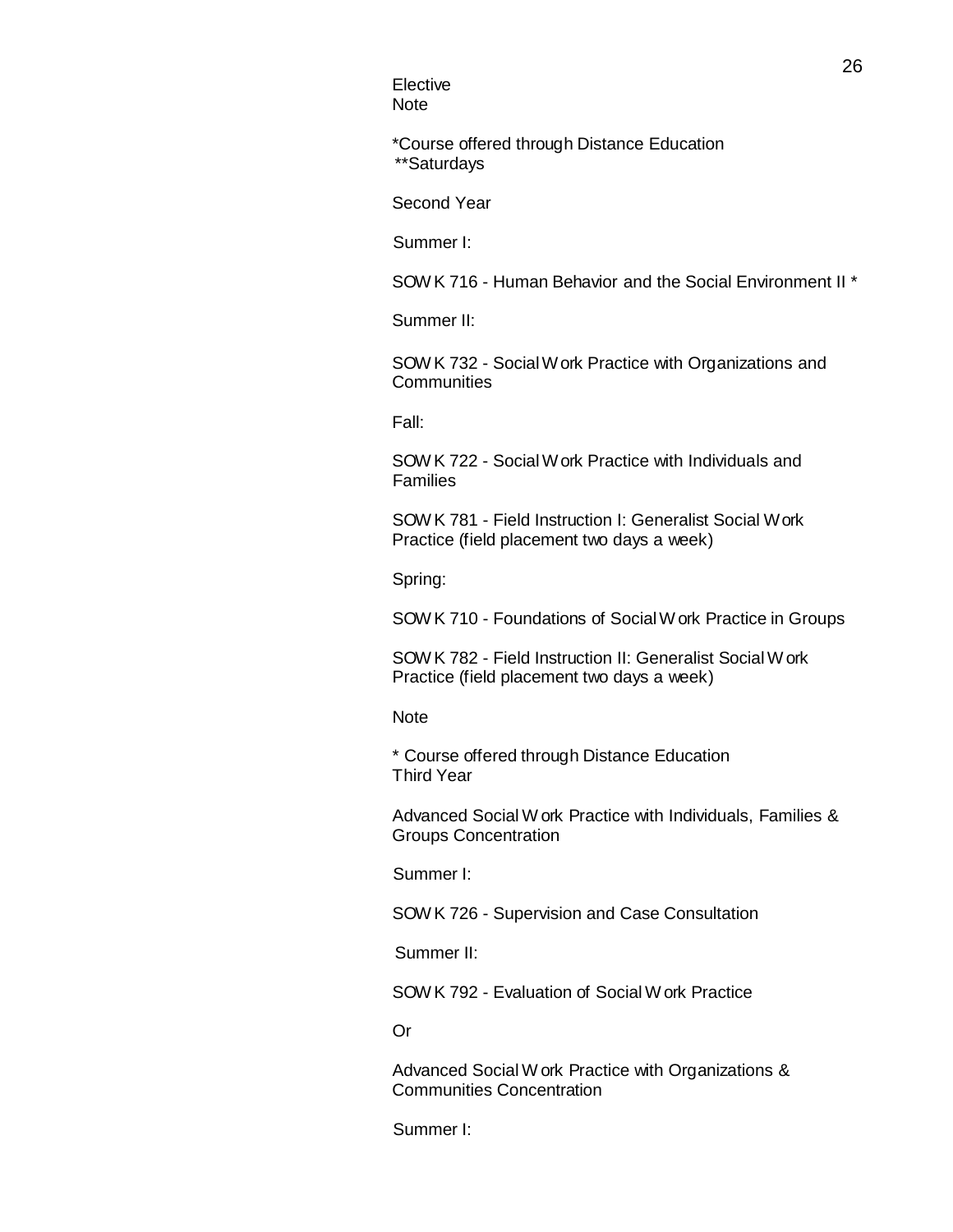SOWK 733 - [Advanced](http://bulletin.sc.edu/preview_course_nopop.php?catoid=35&amp%3Bamp%3Bamp%3Bcoid=78027) Social Work Practice with Organizations and [Communities: Administrative](http://bulletin.sc.edu/preview_course_nopop.php?catoid=35&amp%3Bamp%3Bamp%3Bcoid=78027) Skills

Summer II:

SOWK 793 - [Evaluation](http://bulletin.sc.edu/preview_course_nopop.php?catoid=35&amp%3Bamp%3Bamp%3Bcoid=78071) of Social Work Programs

Advanced Social W ork Practice with Individuals, Families & Groups Concentration

Fall:

SOWK 723 - Advanced Social Work Practice with [Individuals](http://bulletin.sc.edu/preview_course_nopop.php?catoid=35&amp%3Bamp%3Bamp%3Bcoid=78022)

SOWK 724 - [Advanced](http://bulletin.sc.edu/preview_course_nopop.php?catoid=35&amp%3Bamp%3Bamp%3Bcoid=78023) Social Work Practice with Group[s](http://bulletin.sc.edu/preview_course_nopop.php?catoid=35&amp%3Bamp%3Bamp%3Bcoid=78023) SOWK 783 - Field [Instruction](http://bulletin.sc.edu/preview_course_nopop.php?catoid=35&amp%3Bamp%3Bamp%3Bcoid=78065) III: Social Work Practice wit[h](http://bulletin.sc.edu/preview_course_nopop.php?catoid=35&amp%3Bamp%3Bamp%3Bcoid=78065) [Individuals,](http://bulletin.sc.edu/preview_course_nopop.php?catoid=35&amp%3Bamp%3Bamp%3Bcoid=78065) Families, and Groups (field placement 12 hours a week)

### Or

Advanced Social W ork Practice with Organizations & Communities Concentration

Fall:

SOWK 734 - [Advanced](http://bulletin.sc.edu/preview_course_nopop.php?catoid=35&amp%3Bamp%3Bamp%3Bcoid=78028) Social Work Practice with Organizations and [Communities: Community](http://bulletin.sc.edu/preview_course_nopop.php?catoid=35&amp%3Bamp%3Bamp%3Bcoid=78028) Social Work

SOWK 735 - [Advanced](http://bulletin.sc.edu/preview_course_nopop.php?catoid=35&amp%3Bamp%3Bamp%3Bcoid=78029) Social Work Practice with Organizations and [Communities: Social](http://bulletin.sc.edu/preview_course_nopop.php?catoid=35&amp%3Bamp%3Bamp%3Bcoid=78029) Planning.

SOWK 785 - Field [Instruction](http://bulletin.sc.edu/preview_course_nopop.php?catoid=35&amp%3Bamp%3Bamp%3Bcoid=78067) III: Social Work Practice wit[h](http://bulletin.sc.edu/preview_course_nopop.php?catoid=35&amp%3Bamp%3Bamp%3Bcoid=78067) [Organizations](http://bulletin.sc.edu/preview_course_nopop.php?catoid=35&amp%3Bamp%3Bamp%3Bcoid=78067) and Communities (field placement 12 hours a week)

Advanced Social W ork Practice with Individuals, Families & Groups Concentration

Spring:

SOWK 718 - Systems Analysis of [SocialWork](http://bulletin.sc.edu/preview_course_nopop.php?catoid=35&amp%3Bamp%3Bamp%3Bcoid=78020) Practice

SOWK 725 - [Advanced](http://bulletin.sc.edu/preview_course_nopop.php?catoid=35&amp%3Bamp%3Bamp%3Bcoid=78024) Social Work Practice with Families

SOWK 784 - Field Instruction IV: [SocialWork](http://bulletin.sc.edu/preview_course_nopop.php?catoid=35&amp%3Bamp%3Bamp%3Bcoid=78066) Practice wit[h](http://bulletin.sc.edu/preview_course_nopop.php?catoid=35&amp%3Bamp%3Bamp%3Bcoid=78066) [Individuals,](http://bulletin.sc.edu/preview_course_nopop.php?catoid=35&amp%3Bamp%3Bamp%3Bcoid=78066) Families, and Groups (field placement 12 hours a week, completed in the summer 8 hours a week)

Or

Advanced Social W ork Practice with Organizations & Communities Concentration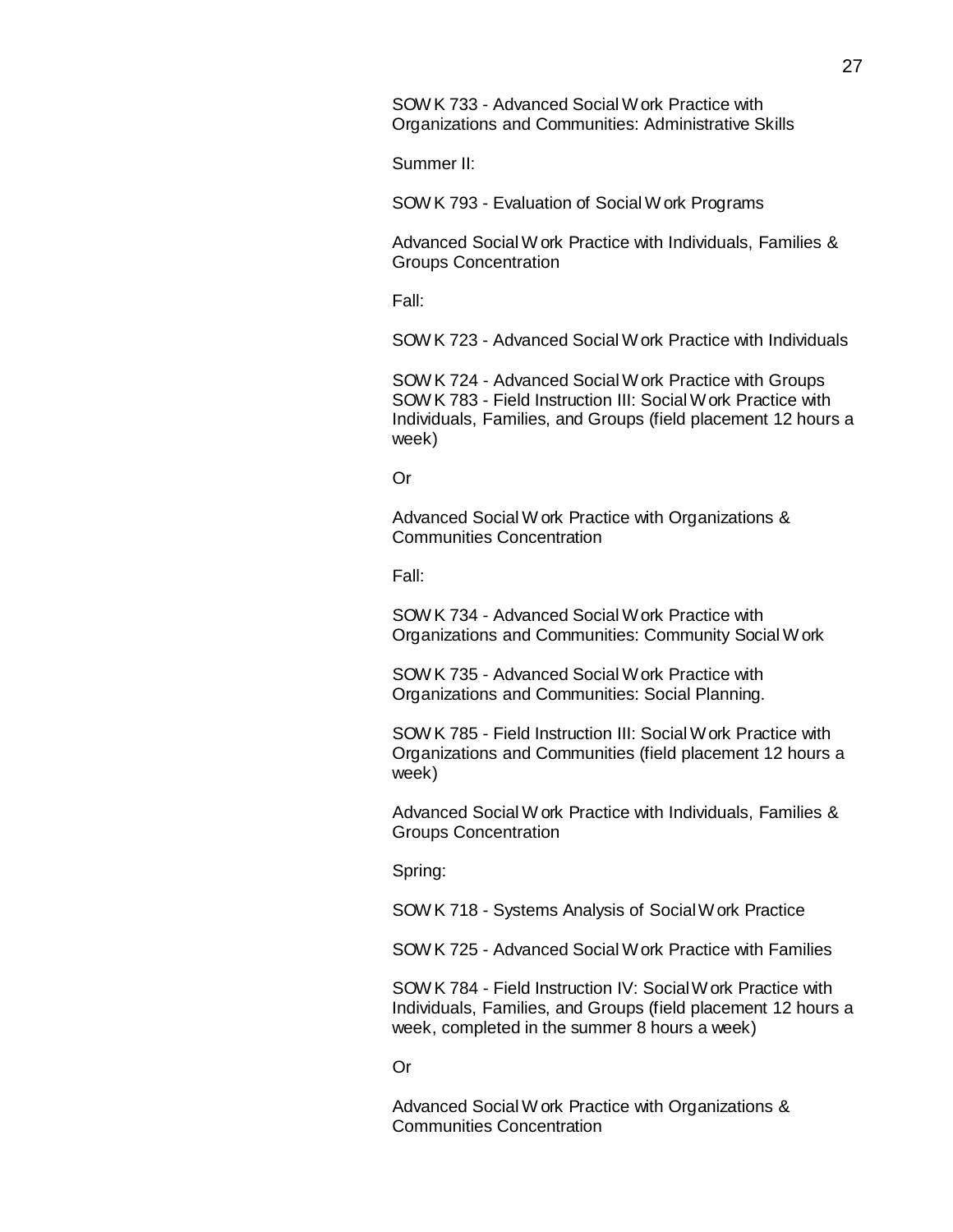Spring:

SOW K 718 - Systems Analysis of Social Work Practice

SOWK 736 - Advanced Practice with [Organizations](http://bulletin.sc.edu/preview_course_nopop.php?catoid=35&amp%3Bamp%3Bamp%3Bcoid=78030) an[d](http://bulletin.sc.edu/preview_course_nopop.php?catoid=35&amp%3Bamp%3Bamp%3Bcoid=78030) Communities: Resource [Development,](http://bulletin.sc.edu/preview_course_nopop.php?catoid=35&amp%3Bamp%3Bamp%3Bcoid=78030) Management, an[d](http://bulletin.sc.edu/preview_course_nopop.php?catoid=35&amp%3Bamp%3Bamp%3Bcoid=78030) [Accountability](http://bulletin.sc.edu/preview_course_nopop.php?catoid=35&amp%3Bamp%3Bamp%3Bcoid=78030)

SOWK 786 - Field Instruction IV: [SocialWork](http://bulletin.sc.edu/preview_course_nopop.php?catoid=35&amp%3Bamp%3Bamp%3Bcoid=78068) Practice wit[h](http://bulletin.sc.edu/preview_course_nopop.php?catoid=35&amp%3Bamp%3Bamp%3Bcoid=78068) [Organizations](http://bulletin.sc.edu/preview_course_nopop.php?catoid=35&amp%3Bamp%3Bamp%3Bcoid=78068) and Communities (field placement 12 hours a week, completed in the summer 8 hours a week)

To: Masters of Social Work (60) No Replacement Language.

[Effective Term: Spring 2013]

[Effective Termination Admitting Students: Spring 2013]

[Effective Termination Conferring Students: Summer II 2015]

# *Psychology*

# **Course Change Proposal: APPROVED**

- From: PSYC 784 Clinical Health [Psychology](http://gradschool.sc.edu/facstaff/gradcouncil/2012/PSYC%20784%20Clinical%20HLTH%20Practicum%20CCP%2020121114_Redacted.pdf) Practicum (3) Credit Hours: 3
- To: PSYC 784 Clinical Health Psychology Practicum (1, 2, or 3) Credit Hours: 1, 2, or 3

[Effective Term: Fall 2013]

# **New Course Proposal: APPROVED**

PSYC 749 [Social Inequality](http://gradschool.sc.edu/facstaff/gradcouncil/2012/PSYC%20749%20Social%20Inequality%20and%20Psychology%20NCP%2020121114_Redacted.pdf) and Psychology (3) Fundamental, conceptual and empirical knowledge regarding dimensions of diversity, social inequality and the application of this knowledge to psychological research, teaching and practice.

[Restrictions: Psychology Students]

[Excluded: Non-Psychology students need instructor permission to register]

[Special Permissions: Instructor]

[Effective Term: Spring 2013]

# **Academic Actions Proposal: APPROVED**

From: [Clinical-Community](http://gradschool.sc.edu/facstaff/gradcouncil/2012/Clinical-Community%20Psychology%20Masters%20and%20PhD%20APA%2020121114_Redacted.pdf) Psychology Master of Arts (40)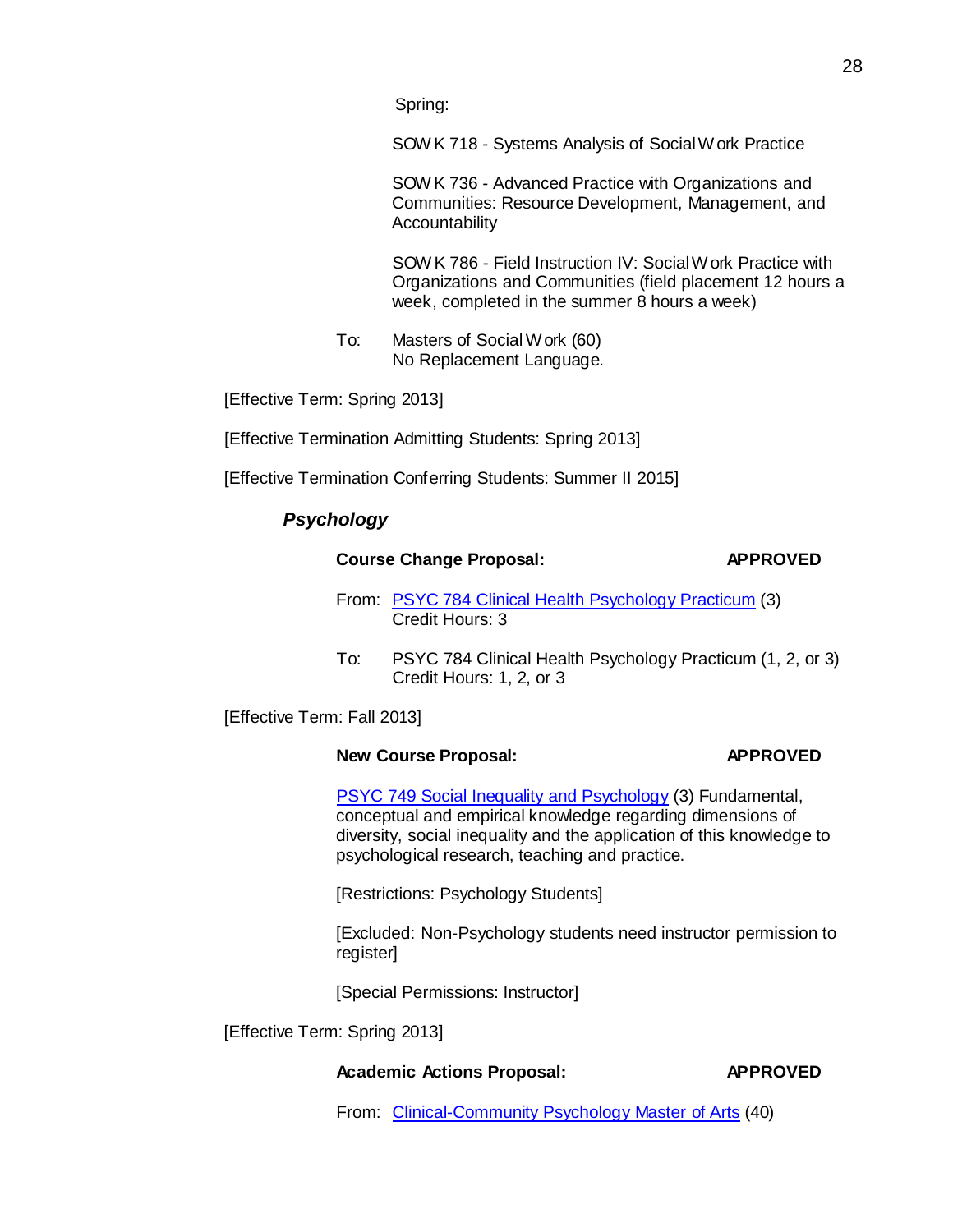Degree Requirements (40 Hours) Required courses for the Masters Degree include:

Research Methods and Statistics (9 Hours)

PSYC 709 - Basic [Quantitative](http://bulletin.sc.edu/preview_course_nopop.php?catoid=35&amp%3Bamp%3Bamp%3Bcoid=77207) Methods in the Analysis of [Behavioral Data](http://bulletin.sc.edu/preview_course_nopop.php?catoid=35&amp%3Bamp%3Bamp%3Bcoid=77207) I PSYC 710 - Basic [Quantitative](http://bulletin.sc.edu/preview_course_nopop.php?catoid=35&amp%3Bamp%3Bamp%3Bcoid=77208) Methods in the Analysis of [Behavioral Data](http://bulletin.sc.edu/preview_course_nopop.php?catoid=35&amp%3Bamp%3Bamp%3Bcoid=77208) II PSYC 772 - Research [Approaches](http://bulletin.sc.edu/preview_course_nopop.php?catoid=35&amp%3Bamp%3Bamp%3Bcoid=77237) to Human Behavior

Core General Psychology Courses (12 Hours)

The first two courses are required:

PSYC 726 - Lifespan [Psychopathology](http://bulletin.sc.edu/preview_course_nopop.php?catoid=35&amp%3Bamp%3Bamp%3Bcoid=77217) and Resilience PSYC 727 - [Foundations](http://bulletin.sc.edu/preview_course_nopop.php?catoid=35&amp%3Bamp%3Bamp%3Bcoid=77218) of Community Psychology

Additional Courses

Students must take 6 credit hours of any of the following for the MA degree

PSYC 702A - Basics of [Neuroscience](http://bulletin.sc.edu/preview_course_nopop.php?catoid=35&amp%3Bamp%3Bamp%3Bcoid=77196) [PSYC 702B](http://bulletin.sc.edu/preview_course_nopop.php?catoid=35&amp%3Bamp%3Bamp%3Bcoid=77197) - Basics of Cognitive Psychology PSYC 702C - Basics of [Developmental Psychology](http://bulletin.sc.edu/preview_course_nopop.php?catoid=35&amp%3Bamp%3Bamp%3Bcoid=77198) [PSYC 702D](http://bulletin.sc.edu/preview_course_nopop.php?catoid=35&amp%3Bamp%3Bamp%3Bcoid=77199) - Basics of Learning and Motivation [PSYC 703A](http://bulletin.sc.edu/preview_course_nopop.php?catoid=35&amp%3Bamp%3Bamp%3Bcoid=77200) - Integration across Cognitive Psychology and **[Neuroscience](http://bulletin.sc.edu/preview_course_nopop.php?catoid=35&amp%3Bamp%3Bamp%3Bcoid=77200)** PSYC 703B - Integration across [Developmental Psychology,](http://bulletin.sc.edu/preview_course_nopop.php?catoid=35&amp%3Bamp%3Bamp%3Bcoid=77201) Cognitive Psychology, and [Neuroscience.](http://bulletin.sc.edu/preview_course_nopop.php?catoid=35&amp%3Bamp%3Bamp%3Bcoid=77201) PSYC 703C - Integration across [Developmental and](http://bulletin.sc.edu/preview_course_nopop.php?catoid=35&amp%3Bamp%3Bamp%3Bcoid=77202) Cognitive [Psychology](http://bulletin.sc.edu/preview_course_nopop.php?catoid=35&amp%3Bamp%3Bamp%3Bcoid=77202) [PSYC 703D](http://bulletin.sc.edu/preview_course_nopop.php?catoid=35&amp%3Bamp%3Bamp%3Bcoid=77203) - Integration across Areas of Psychology [PSYC 751](http://bulletin.sc.edu/preview_course_nopop.php?catoid=35&amp%3Bamp%3Bamp%3Bcoid=77229) - Race, Class, Gender, and Sexuality PSYC 770 - Survey of [Social Psychology](http://bulletin.sc.edu/preview_course_nopop.php?catoid=35&amp%3Bamp%3Bamp%3Bcoid=77236)

Foundations of Clinical Psychology (6 Hours)

PSYC 761 - [Psychological Assessment I](http://bulletin.sc.edu/preview_course_nopop.php?catoid=35&amp%3Bamp%3Bamp%3Bcoid=77232) PSYC 762 - [Psychological Assessment II](http://bulletin.sc.edu/preview_course_nopop.php?catoid=35&amp%3Bamp%3Bamp%3Bcoid=77233)

Research Leading to Thesis (8 Hours)

PSYC 773 - Research in [Clinical-Community](http://bulletin.sc.edu/preview_course_nopop.php?catoid=35&amp%3Bamp%3Bamp%3Bcoid=77238) Psychology PSYC 799 - Thesis [Preparation](http://bulletin.sc.edu/preview_course_nopop.php?catoid=35&amp%3Bamp%3Bamp%3Bcoid=77250)

Electives (5 Hours)

5 hours (other Psyc courses 700 and higher or non-Psyc courses 500 and higher)

To: Clinical-Community Psychology Masters of Arts (40)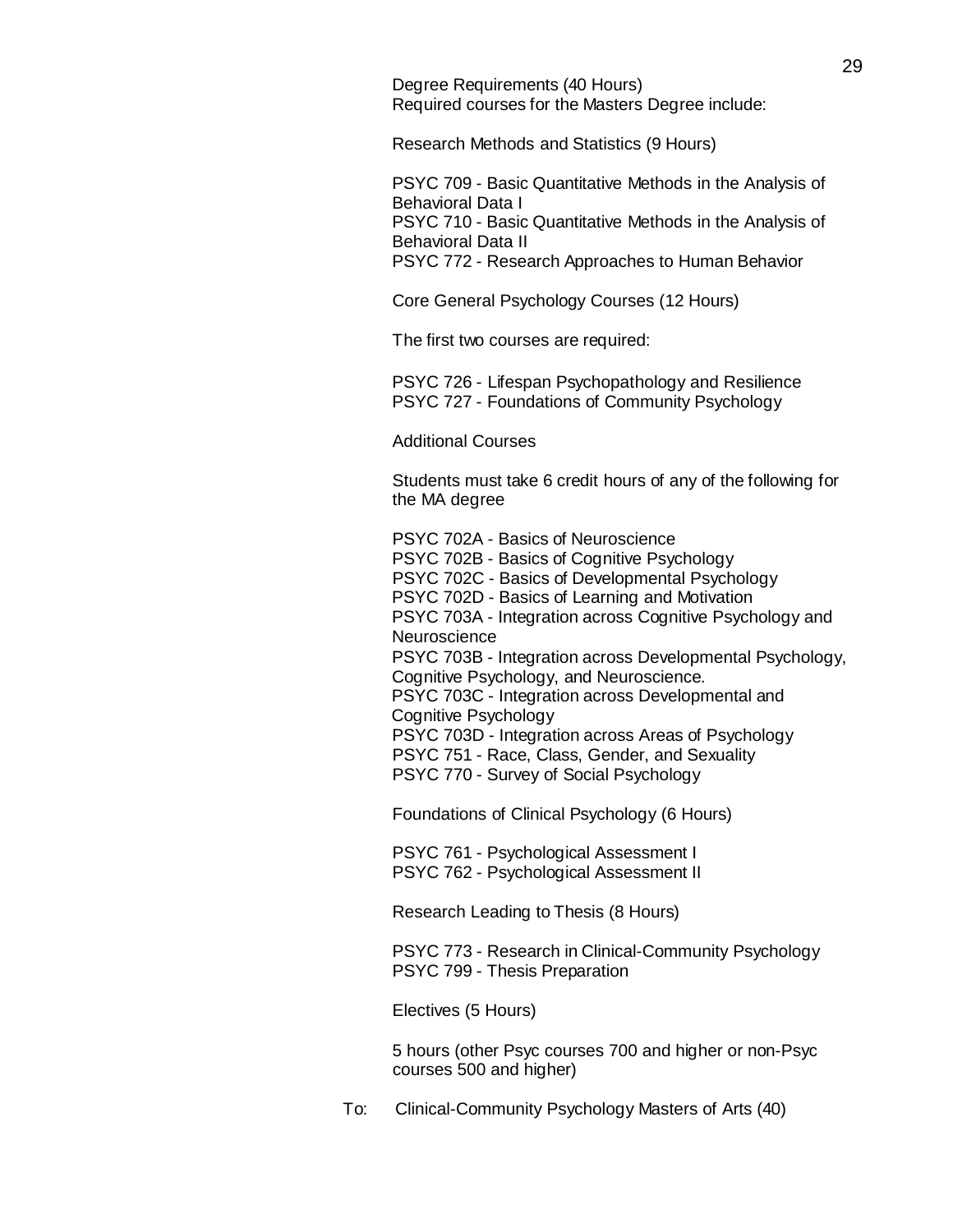Degree Requirements (40 Hours) Required courses for the Masters Degree include:

Research Methods and Statistics (9 Hours)

PSYC 709 - Basic [Quantitative](http://bulletin.sc.edu/preview_course_nopop.php?catoid=35&amp%3Bamp%3Bamp%3Bcoid=77207) Methods in the Analysis of [Behavioral Data](http://bulletin.sc.edu/preview_course_nopop.php?catoid=35&amp%3Bamp%3Bamp%3Bcoid=77207) I PSYC 710 - Basic [Quantitative](http://bulletin.sc.edu/preview_course_nopop.php?catoid=35&amp%3Bamp%3Bamp%3Bcoid=77208) Methods in the Analysis of [Behavioral Data](http://bulletin.sc.edu/preview_course_nopop.php?catoid=35&amp%3Bamp%3Bamp%3Bcoid=77208) II PSYC 772 - Research [Approaches](http://bulletin.sc.edu/preview_course_nopop.php?catoid=35&amp%3Bamp%3Bamp%3Bcoid=77237) to Human Behavior

Core General Psychology Courses (12 Hours)

The first **three** courses are required:

PSYC 726 - Lifespan [Psychopathology](http://bulletin.sc.edu/preview_course_nopop.php?catoid=35&amp%3Bamp%3Bamp%3Bcoid=77217) and Resilience PSYC 727 - [Foundations](http://bulletin.sc.edu/preview_course_nopop.php?catoid=35&amp%3Bamp%3Bamp%3Bcoid=77218) of Community Psychology PSYC 749 - Social Inequality and [Psychology](http://gradschool.sc.edu/facstaff/gradcouncil/2012/PSYC%20749%20Social%20Inequality%20and%20Psychology%20NCP%2020121114_Redacted.pdf)

Additional Courses

Students must take **3** credit hours of any of the following for the MA degree

PSYC 702A - Basics of [Neuroscience](http://bulletin.sc.edu/preview_course_nopop.php?catoid=35&amp%3Bamp%3Bamp%3Bcoid=77196) [PSYC 702B](http://bulletin.sc.edu/preview_course_nopop.php?catoid=35&amp%3Bamp%3Bamp%3Bcoid=77197) - Basics of Cognitive Psychology PSYC 702C - Basics [of Developmental Psychology](http://bulletin.sc.edu/preview_course_nopop.php?catoid=35&amp%3Bamp%3Bamp%3Bcoid=77198) [PSYC 702D](http://bulletin.sc.edu/preview_course_nopop.php?catoid=35&amp%3Bamp%3Bamp%3Bcoid=77199) - Basics of Learning and Motivation [PSYC 703A](http://bulletin.sc.edu/preview_course_nopop.php?catoid=35&amp%3Bamp%3Bamp%3Bcoid=77200) - Integration across Cognitive Psychology and **[Neuroscience](http://bulletin.sc.edu/preview_course_nopop.php?catoid=35&amp%3Bamp%3Bamp%3Bcoid=77200)** PSYC 703B - Integration across [Developmental Psychology,](http://bulletin.sc.edu/preview_course_nopop.php?catoid=35&amp%3Bamp%3Bamp%3Bcoid=77201) Cognitive Psychology, and [Neuroscience.](http://bulletin.sc.edu/preview_course_nopop.php?catoid=35&amp%3Bamp%3Bamp%3Bcoid=77201) PSYC 703C - Integration across [Developmental and](http://bulletin.sc.edu/preview_course_nopop.php?catoid=35&amp%3Bamp%3Bamp%3Bcoid=77202) Cognitive [Psychology](http://bulletin.sc.edu/preview_course_nopop.php?catoid=35&amp%3Bamp%3Bamp%3Bcoid=77202) [PSYC 703D](http://bulletin.sc.edu/preview_course_nopop.php?catoid=35&amp%3Bamp%3Bamp%3Bcoid=77203) - Integration across Areas of Psychology [PSYC 751](http://bulletin.sc.edu/preview_course_nopop.php?catoid=35&amp%3Bamp%3Bamp%3Bcoid=77229) - Race, Class, Gender, and Sexuality PSYC 770 - Survey of [Social Psychology](http://bulletin.sc.edu/preview_course_nopop.php?catoid=35&amp%3Bamp%3Bamp%3Bcoid=77236)

Foundations of Clinical Psychology (6 Hours)

PSYC 761 - [Psychological Assessment I](http://bulletin.sc.edu/preview_course_nopop.php?catoid=35&amp%3Bamp%3Bamp%3Bcoid=77232) PSYC 762 - [Psychological Assessment II](http://bulletin.sc.edu/preview_course_nopop.php?catoid=35&amp%3Bamp%3Bamp%3Bcoid=77233)

Research Leading to Thesis (8 Hours)

PSYC 773 - Research in [Clinical-Community](http://bulletin.sc.edu/preview_course_nopop.php?catoid=35&amp%3Bamp%3Bamp%3Bcoid=77238) Psychology PSYC 799 - Thesis [Preparation](http://bulletin.sc.edu/preview_course_nopop.php?catoid=35&amp%3Bamp%3Bamp%3Bcoid=77250)

Electives (5 Hours)

5 hours (other Psyc courses 700 and higher or non-Psyc courses 500 and higher)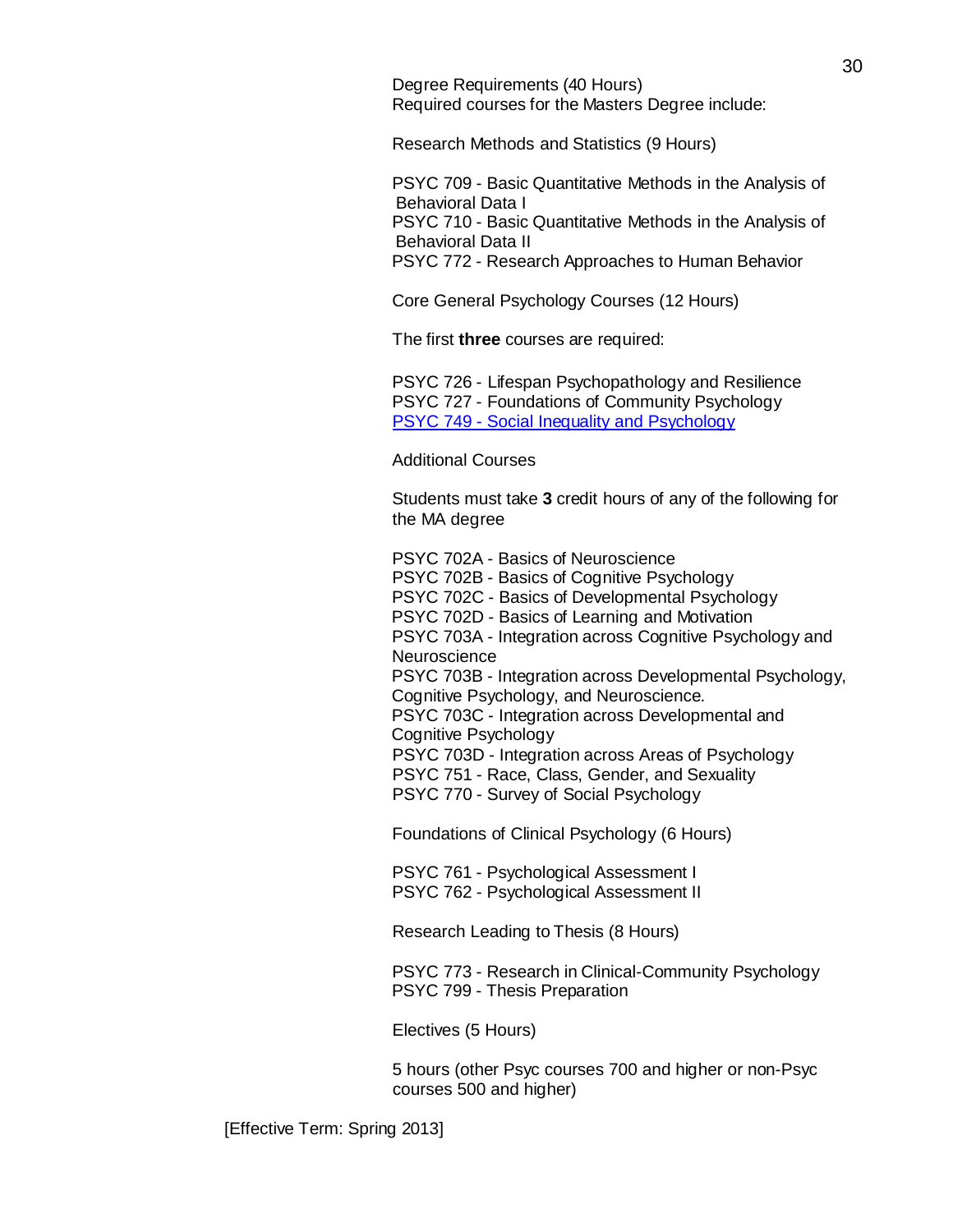# **Course Change Proposal: APPROVED**

# From: [Clinical-Community](http://gradschool.sc.edu/facstaff/gradcouncil/2012/Clinical-Community%20Psychology%20Masters%20and%20PhD%20APA%2020121114_Redacted.pdf) Psychology, PhD (88)

Degree Requirements (88 Hours)

A minimum of 76 credit hours of course and practica work and 12 hours of dissertation work (PSYC 899) are required beyond the baccalaureate degree. Course work includes 19 hours of core psychology courses plus 8 hours of research courses, 20 hours of specialty content courses, 20 hours of specialty practica within the program area, and 9 hours of electives.

The Ph.D. degree in clinical-community psychology also requires successful completion of qualifying requirements, a general comprehensive examination (comprehensive paper), a specialty comprehensive examination (either in clinical or community), an oral comprehensive examination, and a predoctoral research apprenticeship.

Also required are an approved Ph.D. dissertation, and a oneyear, predoctoral, full-time internship. Most students obtain an APA-approved (or approval-seeking) internship. Students have the option of declaring a concentration in Quantitative Methods in Psychology. Concentration requirements are: a. Must be accepted to a University of South Carolina Psychology Department Doctoral Program (Clinical-Community, School, or Experimental) b. Make a B or better in four courses (12 hours) that have 710 as a pre-requisite (i.e., advanced quantitative courses.) 709/710 do not court, nor do assessment or methods classes. Courses must be at the 700 level or higher. c. Two of the four courses (6 hours) are required to be taught in the department d. The third and fourth courses can optionally be taught in another department contingent upon approval from the Concentration Program Director.

The sequence of events and more details concerning specific aspects (including the required concurrent master's degree) are in the current Clinical-Community Psychology Doctoral Program Graduate Student Handbook, provided to all incoming students.

To: Clinical-Community Psychology PhD (91)

Degree Requirements (91 Hours)

A minimum of **79** credit hours of course and practica work and 12 hours of dissertation work (PSYC 899) are required beyond the baccalaureate degree. Course work is distributed across five categories with a minimum number of credits in each category.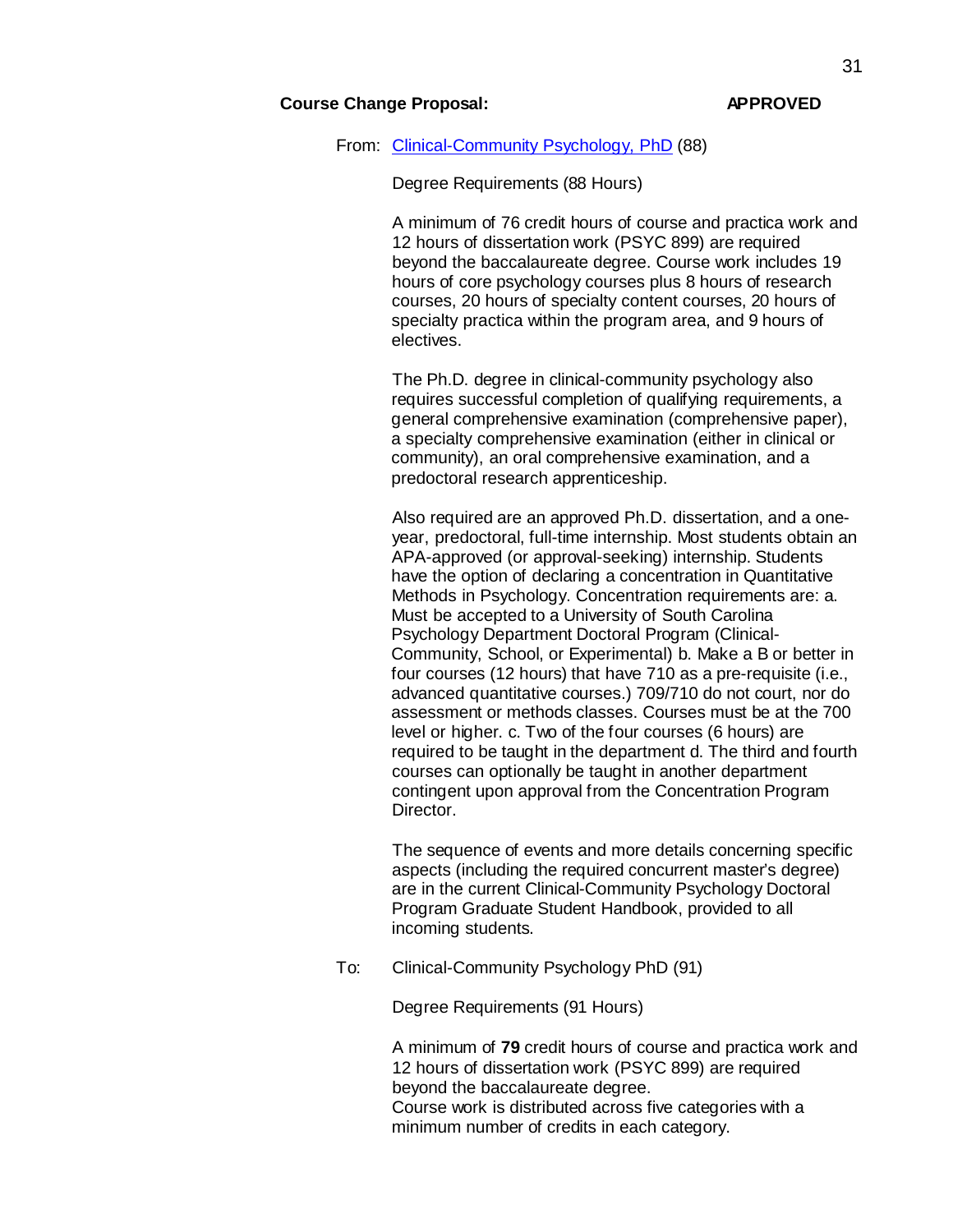Core Psychology Courses (21 hours)

Quantitative methods and research design: 6 hours Psychometrics and psychological testing: 3 hours Biological bases of behavior: 2 hours Learning or cognitive bases of behavior: 2 hours Social bases of behavior: 3 hours Developmental bases of behavior: 2 hours PSYC 749: 12 hours

Research courses (25 hours)

Research methods course: 3 hours Individual research apprenticeship first year: 2 hours Thesis preparation second year: 6 hours Advanced individual apprenticeship third year: 2 hours PSYC 899: 12 hours

Specialty content courses (16 hours) Psychological interventions: 3 hours Lifespan psychopathology and resilience: 3 hours Foundations of community psychology: 3 hours Seminar in community psychology: 3 hours Ethics and issues in clinical-community psychology: 4 hours

Specialty practicum courses (14 hours)

Psychological assessment: 4 hours Intervention practica: 10 hours

Electives (15 hours)

Psychology courses numbered 700+ (500+ for other departments)

The Ph.D. degree in clinical-community psychology also requires successful completion of qualifying requirements, a general comprehensive examination (comprehensive paper), a specialty comprehensive examination (either in clinical or community), an oral comprehensive examination, and a predoctoral research apprenticeship.

Also required are an approved Ph.D. dissertation, and a oneyear, predoctoral, full-time internship. Most students obtain an APA-approved (or approval-seeking) internship. Students have the option of declaring a concentration in Quantitative Methods in Psychology. Concentration requirements are: a. Must be accepted to a University of South Carolina Psychology Department Doctoral Program (Clinical-Community, School, or Experimental) b. Make a B or better in four courses (12 hours) that have 710 as a pre-requisite (i.e., advanced quantitative courses.) 709/710 do not court, nor do assessment or methods classes. Courses must be at the 700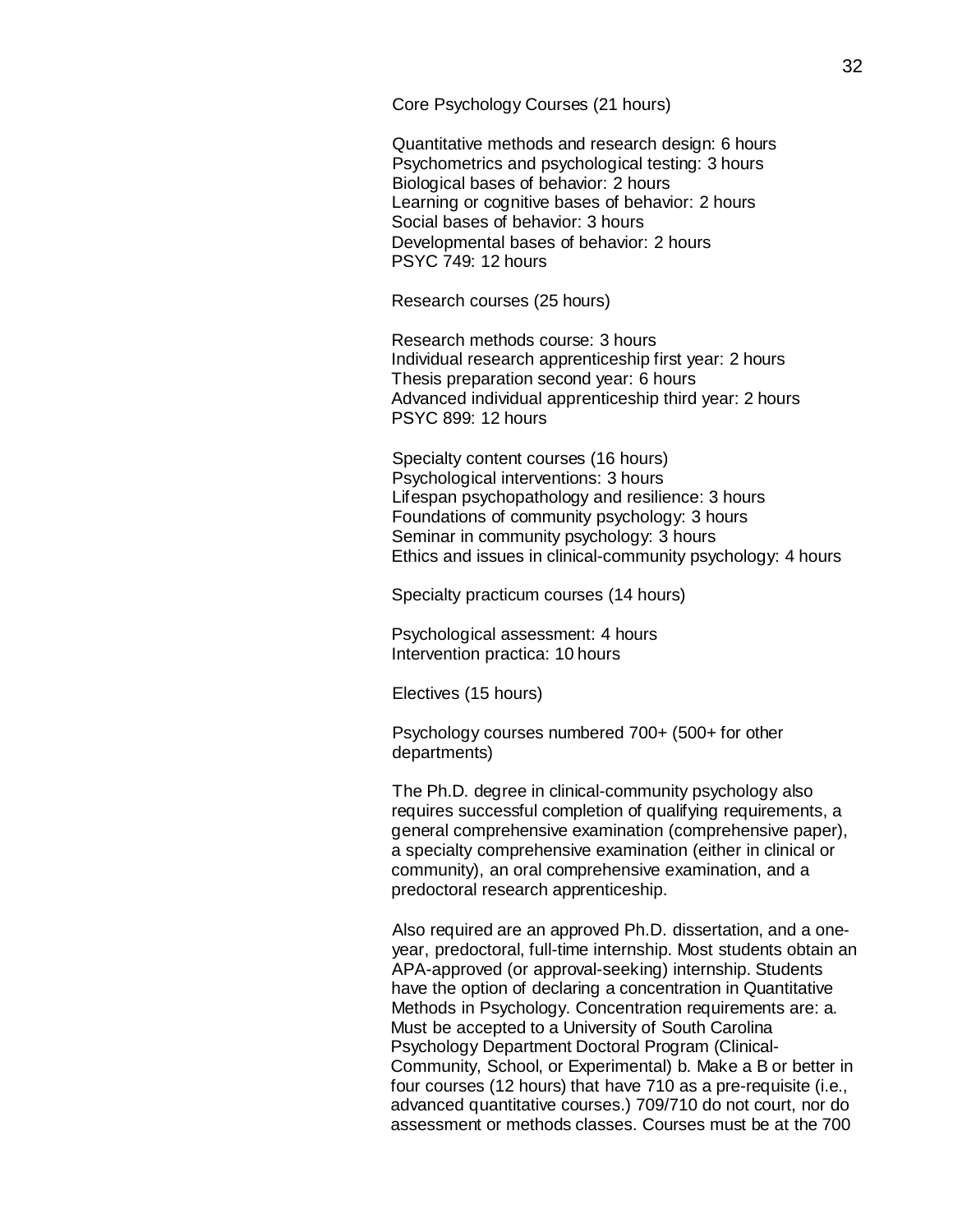level or higher. c. Two of the four courses (6 hours) are required to be taught in the department d. The third and fourth courses can optionally be taught in another department contingent upon approval from the Concentration Program Director.

The sequence of events and more details concerning specific aspects (including the required concurrent master's degree) are in the current Clinical-Community Psychology Doctoral Program Graduate Student Handbook, provided to all incoming students.

[Effective Term: Spring 2013]

# *School of Library and Information Science*

# **New Course Proposal: APPROVED**

# SLIS 717 Special Collections [Librarianship](http://gradschool.sc.edu/facstaff/gradcouncil/2012/SLIS%20717%20Special%20Collections%20Librarianship%20NCP%2020121114_Redacted.pdf) (3)

Introduction to the missions, professional standards and best practices of special collections librarianships. Topics include access and acquisitions, collection assessment and development, collection management and maintenance, donor relations, public programming and current issues and trends.

[Enrollment Restriction: SLIS graduate students or permission of instructor]

[Effective Term: Spring 2013]

# **Course Change Proposal: APPROVED**

From: SLIS 761 Information [Technologies](http://gradschool.sc.edu/facstaff/gradcouncil/2012/SLIS761%20Information%20Technologies%20in%20the%20School%20Library%20Media%20Program%2024Oct2012_Redacted.pdf) in the School Library Media [Program](http://gradschool.sc.edu/facstaff/gradcouncil/2012/SLIS761%20Information%20Technologies%20in%20the%20School%20Library%20Media%20Program%2024Oct2012_Redacted.pdf) (3) Change Course Title

[Prerequisites/Corequisites: SLIS 706]

To: SLIS 761 Information Technologies in the School Library Program (3)

[Prerequisites/Corequisites: SLIS 706]

[Effective Term: Fall 2013]

# **Course Change Proposal: APPROVED**

From: SLIS 720 School Library Media Program [Development](http://gradschool.sc.edu/facstaff/gradcouncil/2012/SLIS720%20School%20Library%20Media%20Program%20Development%2024Oct2012_Redacted.pdf) (3) Change Course Title

[Prerequisites/Corequisites: Special Permission Required]

To: SLIS 720 School Library Program Development (3)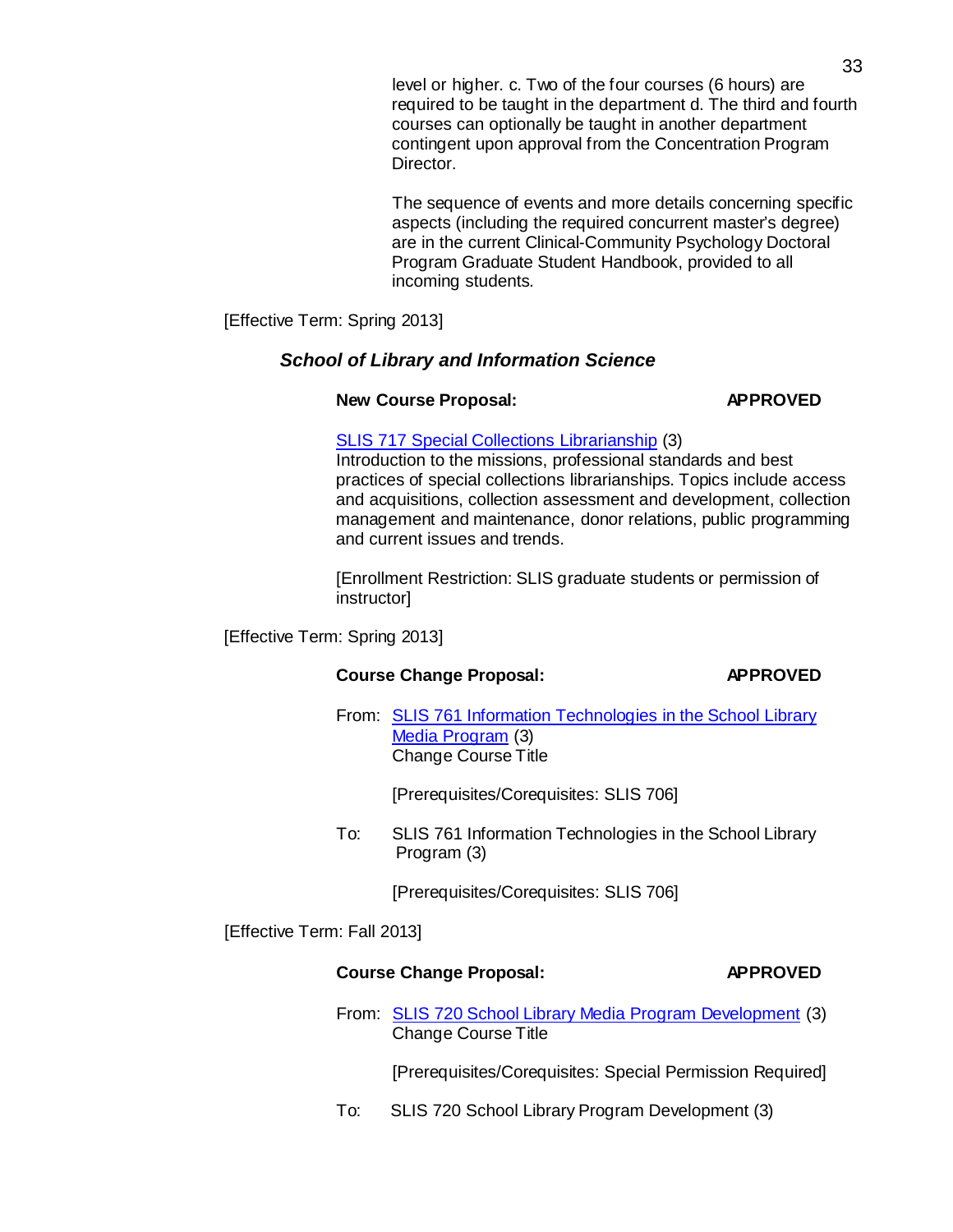[Effective Term: Fall 2013]

|     | <b>Course Change Proposal:</b>                                                                             | <b>APPROVED</b> |
|-----|------------------------------------------------------------------------------------------------------------|-----------------|
|     | From: SLIS 742 Curricular Role of the School Library Media<br>Specialist (3)<br><b>Change Course Title</b> |                 |
|     | [Prerequisites/Corequisites: SLIS 701, SLIS 706, educ<br>courses required for initial certification]       |                 |
| To: | SLIS 742 Curricular Role of the School Librarian (3)                                                       |                 |
|     | [Praraquisitas/Coraquisitas: SLIS 701 SLIS 706 EDLIC                                                       |                 |

[Prerequisites/Corequisites: SLIS 701, SLIS 706, EDUC courses required for initial certification]

[Effective Term: Fall 2013]

# *School of Music*

# **Academic Program Actions: APPROVED**

From: All Master in Music Individual Programs listed below:

Master of Music, Piano [Pedagogy](http://gradschool.sc.edu/facstaff/gradcouncil/2012/APA_MMpnoped_Term.pdf) (32) Termination of Major

Master of Music, Opera [Theatre](http://gradschool.sc.edu/facstaff/gradcouncil/2012/APA_MMopera_Term.pdf) (32) Termination of Major

Master in Music, Music [History](http://gradschool.sc.edu/facstaff/gradcouncil/2012/APA_MMhist_Term.pdf) (32) Termination of Major

Master of Music, Music [Composition](http://gradschool.sc.edu/facstaff/gradcouncil/2012/APA_MMcomp_Term.pdf) (32) Termination of Major

Master of Music, Jazz [Studies](http://gradschool.sc.edu/facstaff/gradcouncil/2012/APA_MMjazz_Term.pdf) (32) Termination of Major

Master in Music, [Conducting](http://gradschool.sc.edu/facstaff/gradcouncil/2012/APA_MMcond_Term.pdf) (32) Termination of Major

To: [Master](http://gradschool.sc.edu/facstaff/gradcouncil/2012/Master%20of%20Music%20BCH.pdf) of Music (32) Degree Requirements (32 hours)

> Master of Music with concentrations in composition, conducting, jazz studies, music history, opera theatre, and piano pedagogy.

Courses required for all Master of Music students:

¥ MUSC 707 - Music Bibliography and Research (2 hours)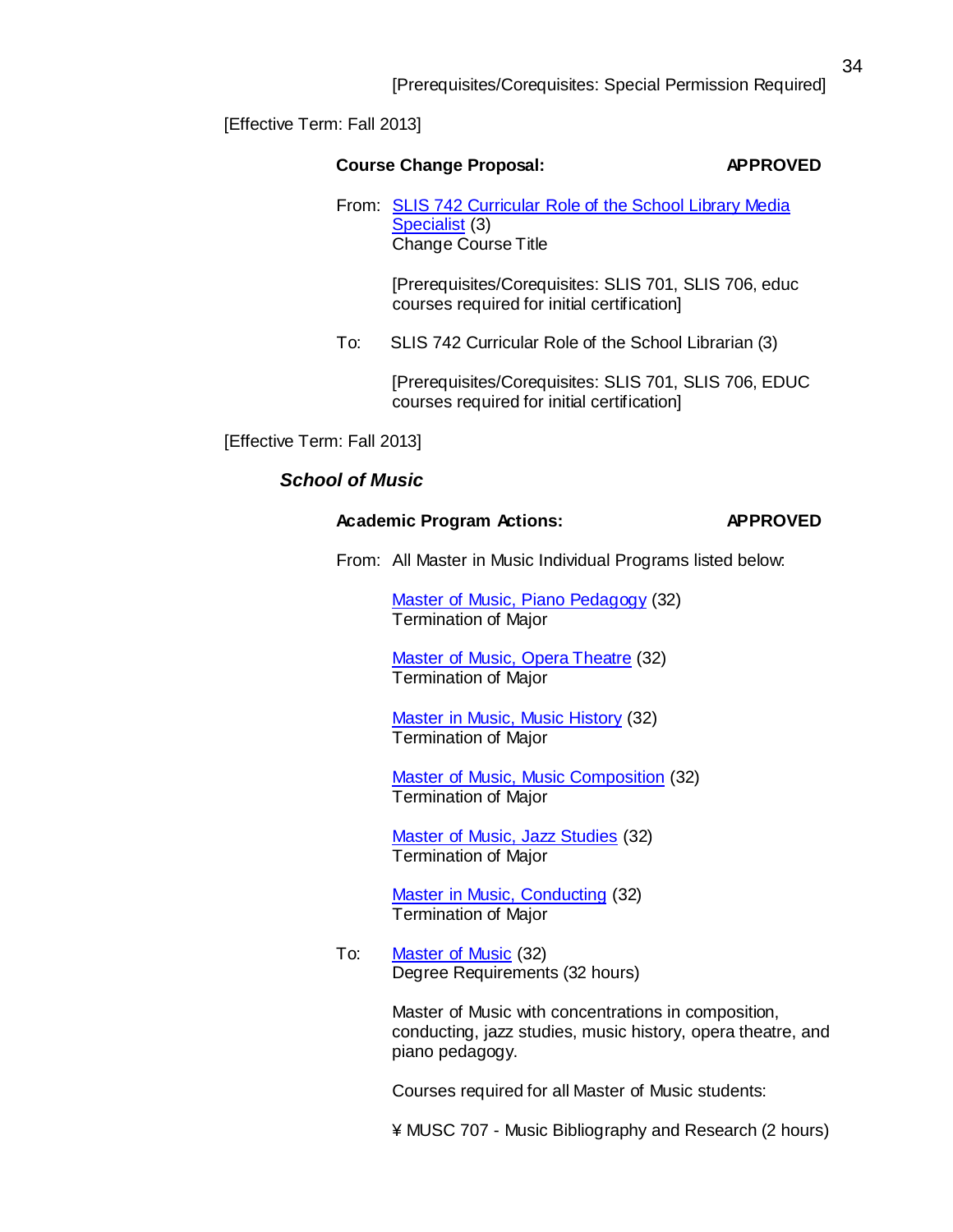¥ Advisor-approved course in Music History (3 hours) ¥ Advisor-approved course in Music Theory (3 hours)

#### **Composition concentration requirements:**

Major Area (11-12 hours)

¥ MUSC 716 - Composition (8-9 hours) ¥ MUSC 799 - Thesis Preparation (3 hours)

Other Studies in Music (12-13 hours)

- Advisor-approved course in Music Technology (3 hours)
- Advisor-approved music courses (9-10 hours)

# **Conducting concentration requirements:**

Major Area (16 hours)

• MUSC 711 - Graduate Applied Music (6-9 hours) ¥ MUSC 796 - Solo Recital (1 hour)

6-9 hours selected from:

¥ Literature ¥ Pedagogy ¥ Score-reading

Other Studies in Music (8 hours)

¥ Advisor-approved Music History courses (3 hours) ¥ Advisor-approved Music Theory courses (3 hours) ¥ MUSC 734 - Ensemble (2 hours)

## **Jazz Studies concentration requirements:**

Major Area (20 hours)

Courses selected from: (9 hours)

¥ MUSC 524 - Jazz MIDI Lab ¥ MUSC 713 - Advanced Jazz Theory ¥ MUSC 714 - Advanced Jazz Arranging ¥ MUSC 786 - Advanced Jazz Improvisation

Choose one of the following tracks: (11 hours)

#### **Composition Track**

¥ Jazz Composition (8 hours) ¥ Non-jazz Composition (2 hours) ¥ MUSC 790 - Composition Recital (1 hour)

## **Performance Track**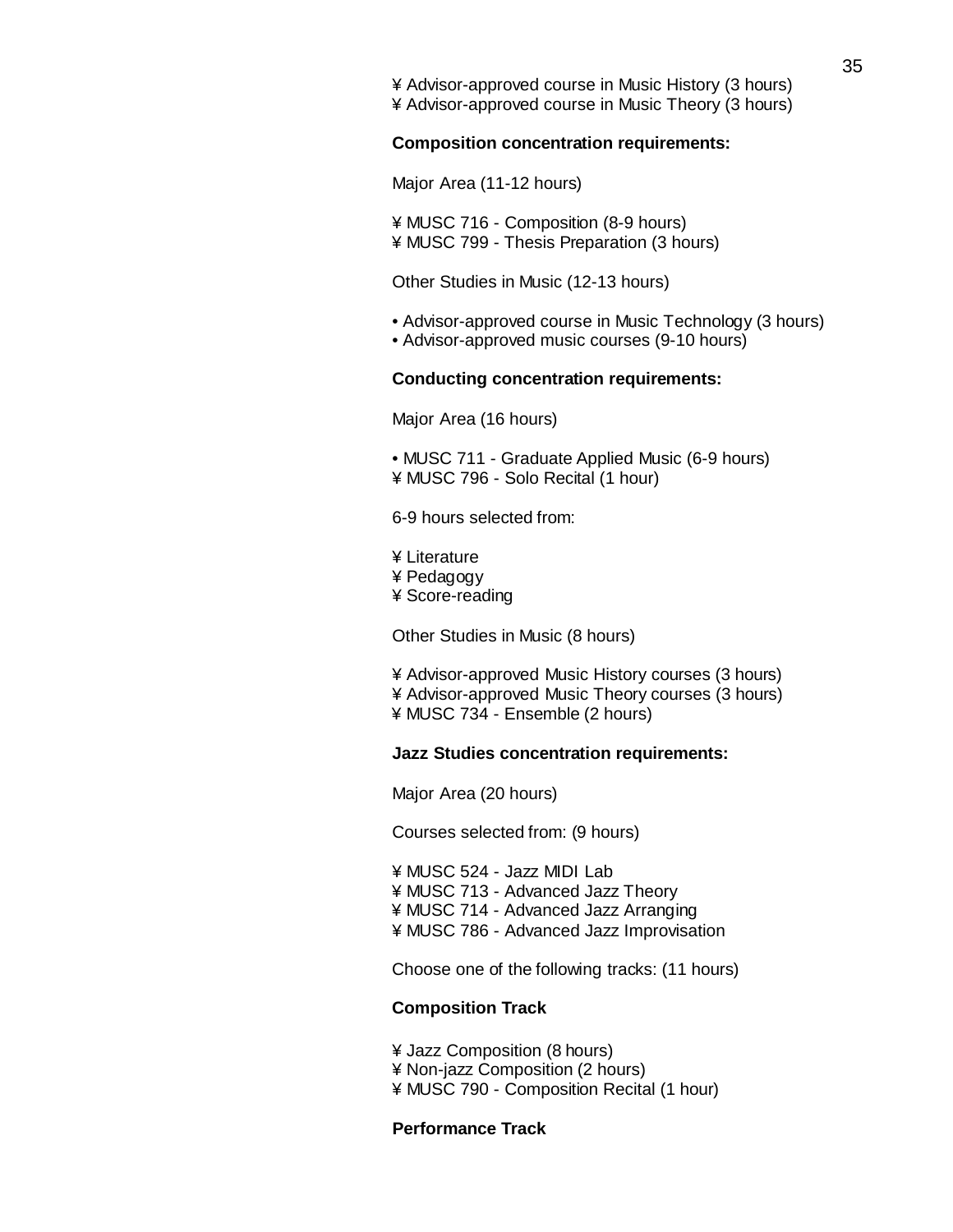¥ MUSC 711 - Graduate Applied Music (8 hours) ¥ MUSC 796 - Solo Recital (1 hour) ¥ MUSC 735 - Chamber Music (2 hours)

Other Studies in Music (4 hours)

¥ MUSC 734 - Ensemble (2 hours) ¥ Advisor-approved music courses (2 hours)

## **Music History concentration requirements:**

Major Area (12 hours)

Music History courses (9 hours) Thesis (3 hours)

¥ MUSC 799 - Thesis Preparation

Other Studies in Music (12 hours)

¥ MUSC 747 - Advanced Music Research (2 hours) • Advisor-approved course in Music Theory (3 hours) ¥ Advisor-approved music courses (4 hours) ¥ Advisor-approved non-music elective (3 hours)

#### **Opera Theatre concentration requirements:**

Major Area (12-15 hours)

Select one of the following tracks: Performance Track

¥ MUSC 711 - Graduate Applied Music (6 hours) ¥ MUSC 780 - Opera Theater (2 hours) ¥ MUSC 545 - Survey of the Opera (3 hours) ¥ MUSC 781 - Role Preparation (2 hours) ¥ MUSC 778 - Advanced Diction (2 hours)

Directing Track

¥ MUSC 511 or MUSC 711 (3 hours) ¥ MUSC 780 - Opera Theater (2 hours) ¥ MUSC 545 - Survey of the Opera (3 hours) ¥ MUSC 782 - Opera Production (4 hours)

Other Studies in Music (9-12 hours)

¥ MUSC 581 - The Alexander Technique ¥ Advisor-approved courses from Theatre ¥ Advisor-approved courses from Dance

#### **Piano Pedagogy concentration requirements:**

Major Area (19-21 hours)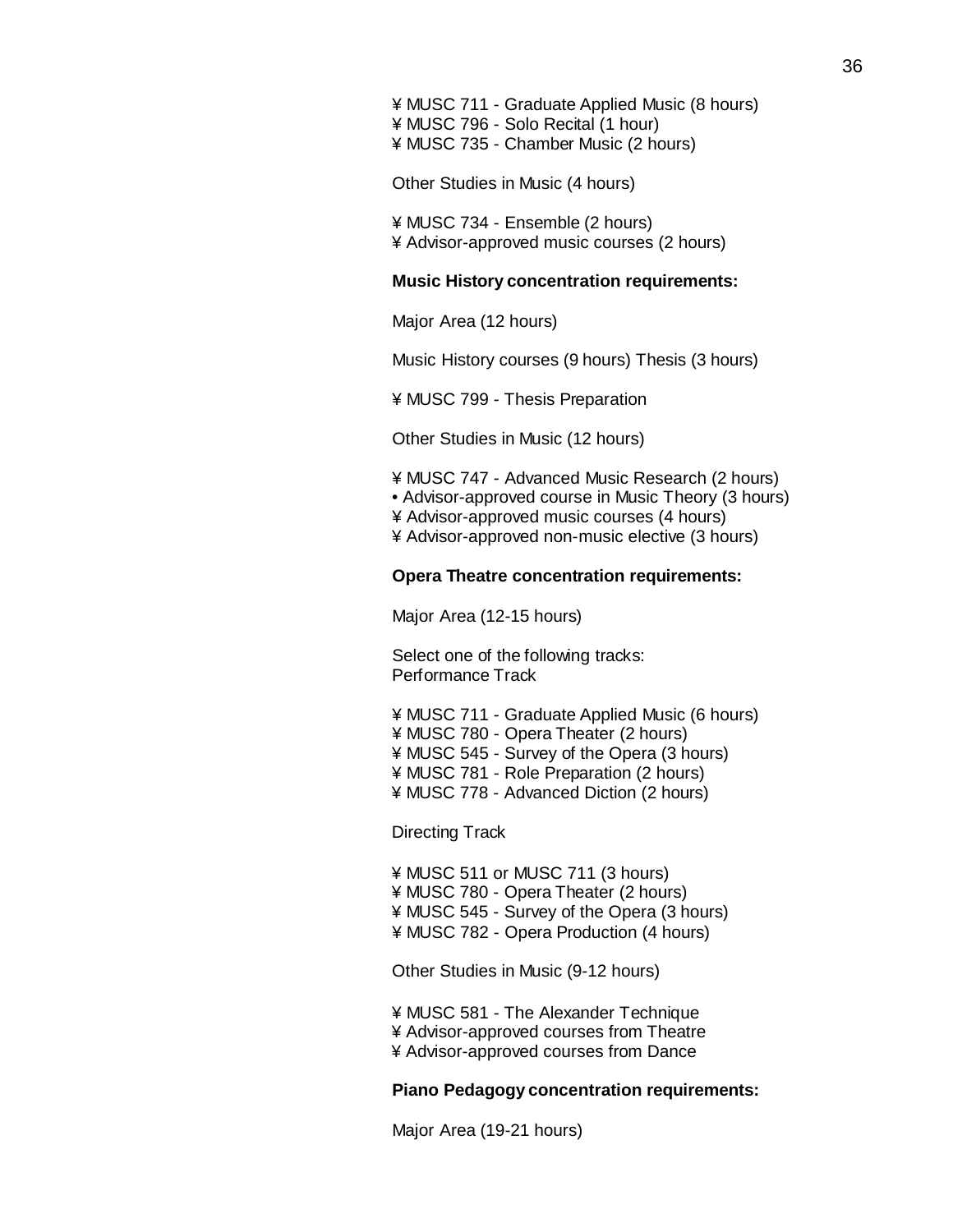¥ Piano Pedagogy (9 hours) ¥ Piano Literature or pedagogy (3 hours)

Recital Track ¥ MUSC 711 - Graduate Applied Music (6 hours) ¥ MUSC 796 - Solo Recital (1 hours)

Thesis Track ¥ MUSC 711 - Graduate Applied Music (4 hours) ¥ MUSC 799 - Thesis Preparation (3 hours) ¥ MUSC 747 - Advanced Music Research (2 hours)

Other Studies in Music (3-5 hours) ¥ Advisor-approved music courses

[Program Terminations/Admitting: May Session 2013]

[Program Terminations/Conferring: Fall 2015]

[Effective Term: Fall 2013]

### *English*

### **Academic Program Actions/Bulletin Change: APPROVED**

From: English [Creative](http://gradschool.sc.edu/facstaff/gradcouncil/2012/English%20Creative%20Writing%20MFA_Redacted.pdf) Writing MFA (45) Change name of area of emphasis from: "Writing for the Media"

Degree Requirements (45 Hours)

The student must choose one of three options within the program: poetry, fiction, or writing for the media. In addition to all the basic requirements for admission to the graduate English program, applicants must submit a writing sample in the genre that they wish to pursue (25 pages of fiction or writing for the media; at least 12 poems).

Requirements include:

15 hours of workshop courses 6 hours in theory (three of these hours may be in the theory and teaching of composition, exclusive of **ENGL 701A** and [ENGL](http://bulletin.sc.edu/preview_program.php?catoid=35&amp%3Bamp%3Bamp%3Bpoid=4041&amp%3Bamp%3Bamp%3Breturnto=3958&amp%3Bamp%3Bamp%3Btt8912) 701B)

9 hours in literature

9 hours of approved electives

Thesis, **ENGL 799** (6 hours)

A three-hour written comprehensive examination in the history and practice of the student's genre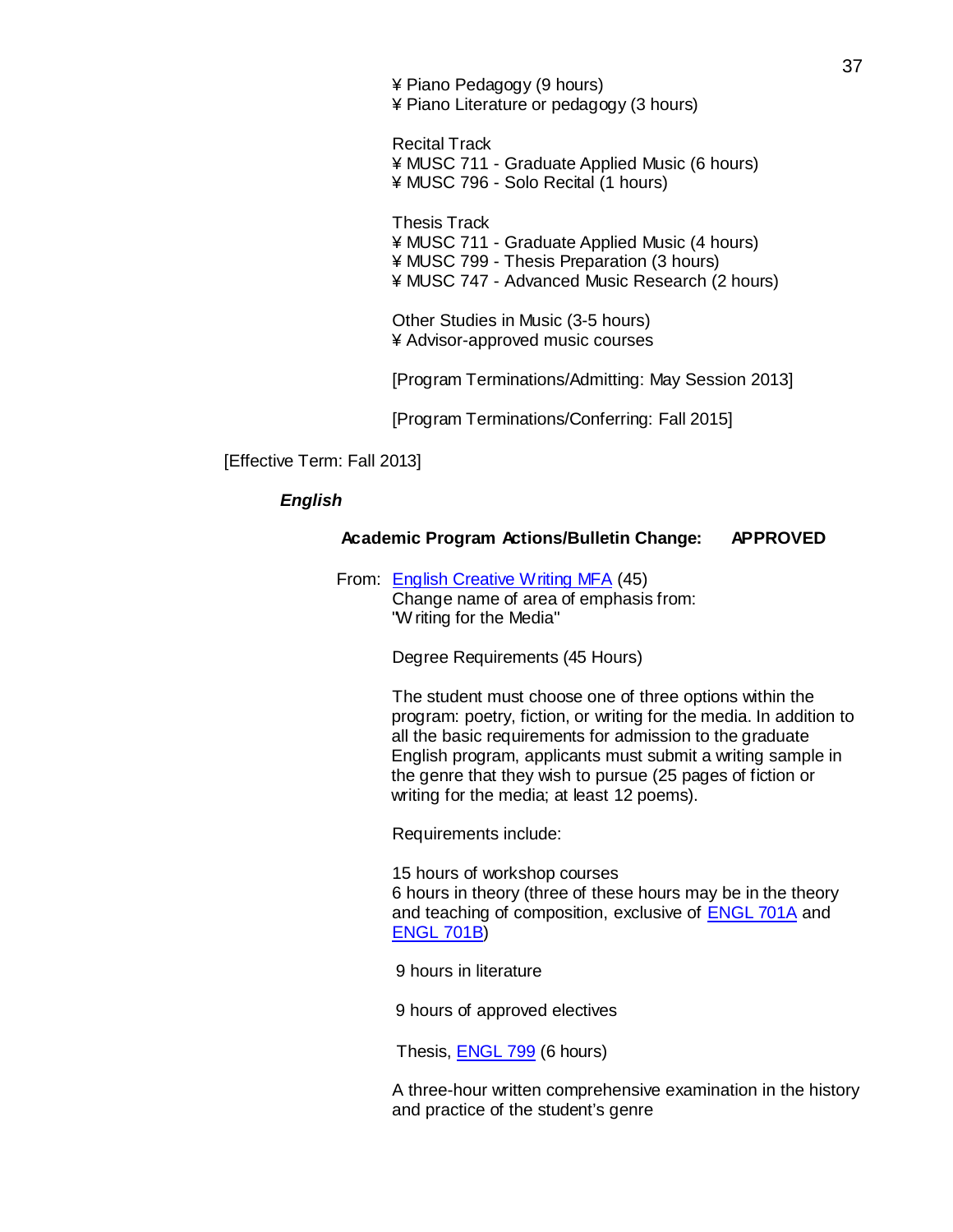A thesis, which will be a book-length work (a novel, a collection of short stories, a group of poems, or a piece of writing for the visual media) of a quality that compares favorably with work being published by university presses and commercial publishers

An oral examination on the thesis

A reading knowledge of one foreign language

To: English Creative Writing MFA (45) Change name of area of emphasis to: "Creative Non-Fiction"

Degree Requirements (45 Hours)

The student must choose one of three options within the program: poetry, fiction, or creative nonfiction. In addition to all the basic requirements for admission to the graduate English program, applicants must submit a writing sample in the genre that they wish to pursue (25 pages of fiction or creative nonfiction; at least 12 poems).

Requirements include:

15 hours of workshop courses 6 hours in theory (three of these hours may be in the theory and teaching of composition, exclusive of [ENGL](http://bulletin.sc.edu/preview_program.php?catoid=35&amp%3Bamp%3Bamp%3Bpoid=4041&amp%3Bamp%3Bamp%3Breturnto=3958&amp%3Bamp%3Bamp%3Btt304) 701A and [ENGL](http://bulletin.sc.edu/preview_program.php?catoid=35&amp%3Bamp%3Bamp%3Bpoid=4041&amp%3Bamp%3Bamp%3Breturnto=3958&amp%3Bamp%3Bamp%3Btt8912) 701B)

9 hours in literature

9 hours of approved electives

Thesis, [ENGL](http://bulletin.sc.edu/preview_program.php?catoid=35&amp%3Bamp%3Bamp%3Bpoid=4041&amp%3Bamp%3Bamp%3Breturnto=3958&amp%3Bamp%3Bamp%3Btt9385) 799 (6 hours)

A three-hour written comprehensive examination in the history and practice of the student's genre

A thesis, which will be a book-length work (a novel, a collection of short stories, a group of poems, or a work of creative nonfiction) of a quality that compares favorably with work being published by university presses and commercial publishers

An oral examination on the thesis

A reading knowledge of one foreign language

[Effective Term: Spring 2013]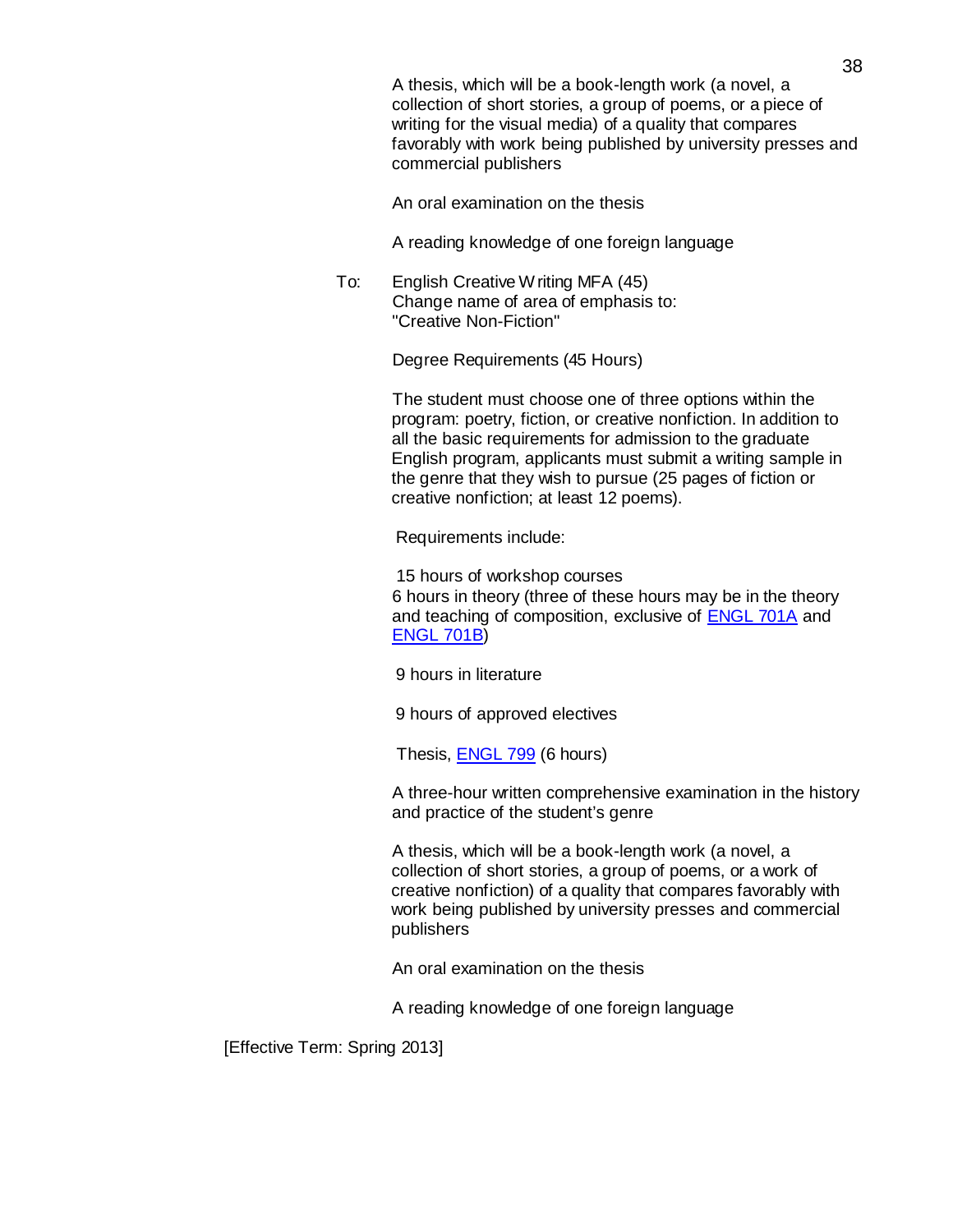# **New Course Proposal: APPROVED**

GERM 711 Old Germanic Languages (3) Reading and translation of texts in one of the Old Germanic languages: Old High German (H), Old Saxon (S), Old Norse (N), or Gothic (G). May be repeated for credit with a different letter suffix from options noted above. Reading knowledge of Modern German required.

[Effective Term: Spring 2013]

# **COLLEGE OF EDUCATION**

# *Instruction and Teacher Education*

# **Course Change Proposal: APPROVED**

From: EDTE J 779 [Multicultural Issues](http://gradschool.sc.edu/facstaff/gradcouncil/2012/EDTE%20J%20779%20Multicultural%20Issues%20of%20Education%20CCP_Redacted.pdf) of Education (3) Change Course Title

To: EDTE J 779 Equity Pedagogies in Teacher Education (3)

[Effective Term: Fall 2012]

# 12. **Report of the Petitions and Appeals Committee** (Erik Drasgow)

No report

# 13. **Other Committee Reports**

No report

# 14**. Old Business**

No report

# 15. **New Business**

Dr. Gatzke requested that we address three proposals received by The Graduate School after the November 1st, 2012 deadline in lieu of meeting in December. This proposal was declined to provide the committee charged with considering the proposals time to review these submissions.

# 16. **Good of the Order**